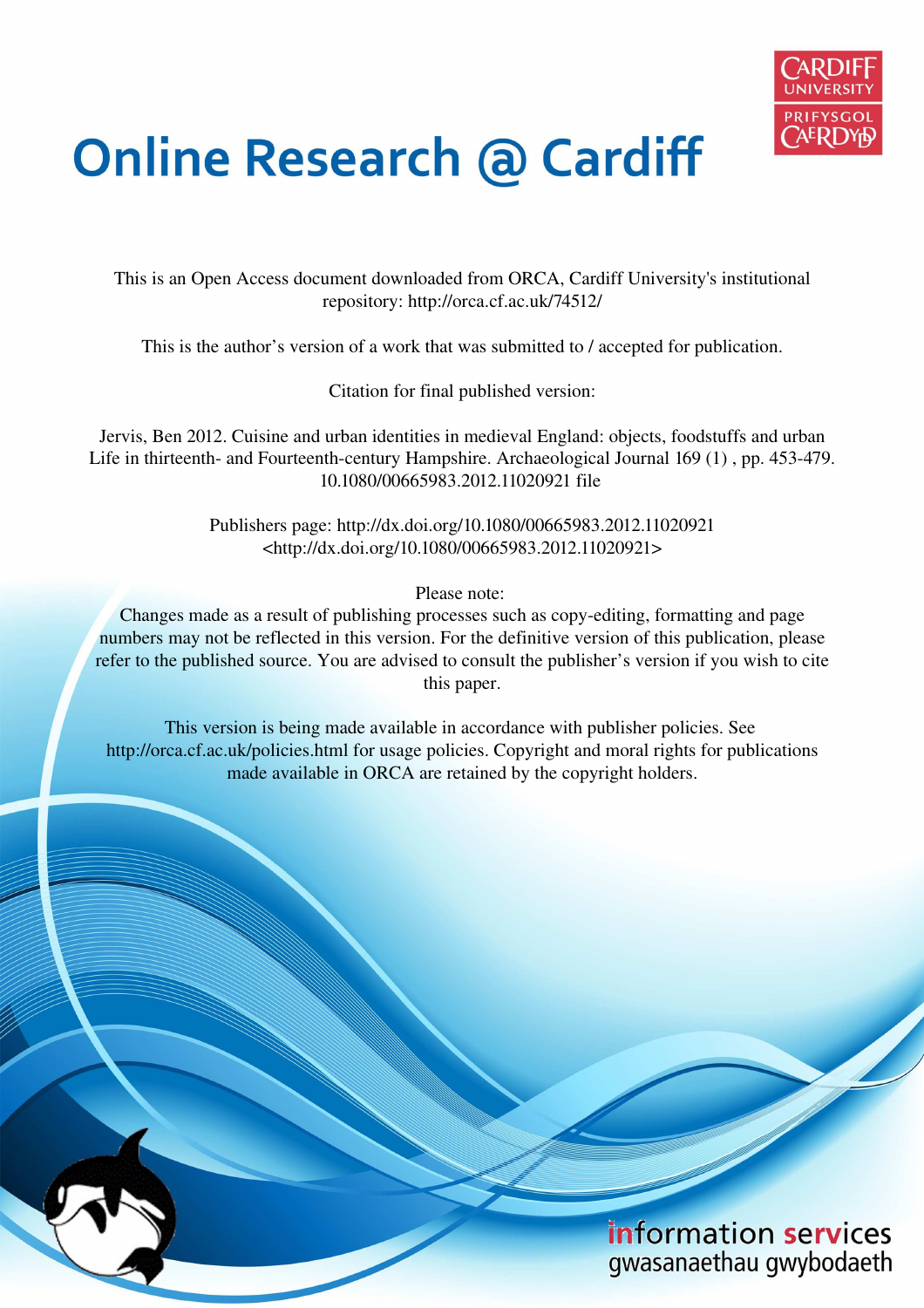Unpublished Draft - Please cite published version: Jervis, B. 2014, 'Cuisine and Urban Identities in Medieval England. Objects, foodstuffs and urban life in thirteenth- and fourteenth- century Hampshire', Archaeological Journal 169(1), 453-79.

Cuisine and Urban Identities in Medieval England.

Objects, Foodstuffs and Urban Life in Thirteenth- and Fourteenth-Century Hampshire

Ben Jervis

## Summary

Identity is formed and reproduced through our relationships with human and non-human others. This paper applies this perspective to conduct an archaeological investigation of how identities emerged in urban environments during the thirteenth and fourteenth centuries through cuisine. This is achieved through a comparative analysis of food remains and the associated material culture from a range of medieval sites in Hampshire of different size and status. I argue that choices and strategies in preparing, cooking and consuming food were enmeshed within multiple facets of urban identity including gender, status and profession.

Introduction [a]

In simple terms, identity refers to the ways in which we relate to others – be they human or non-human entities (Pitts 2007, 694). It is therefore a relational concept; identities are created and maintained through the formation of relationships with people, places, substances and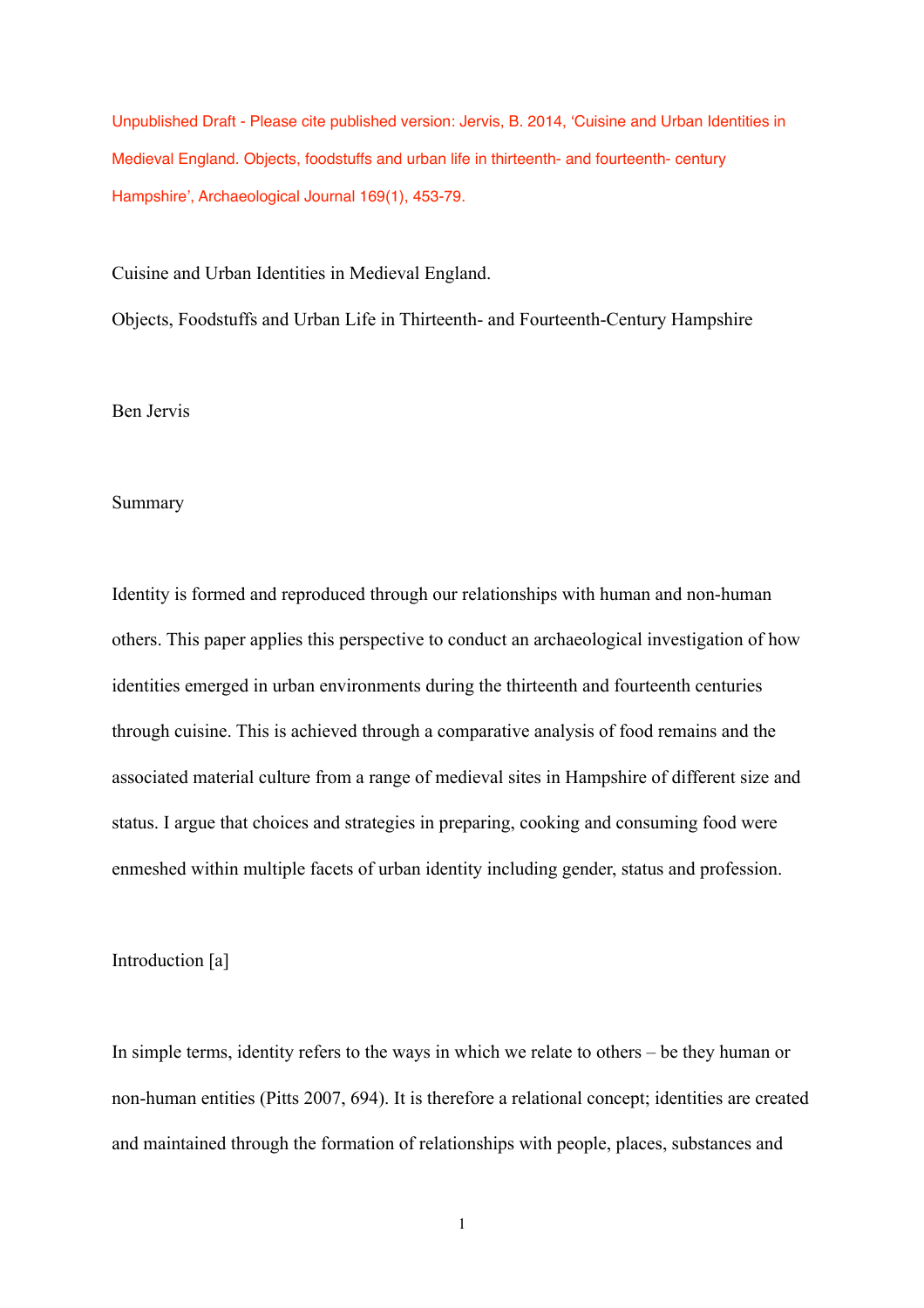things. As a nexus of environmental, social and economic factors, the study of food practices (cuisine) offers a window into these processes. This paper explores the formation of identities through food practices within medieval towns, focussing in particular on the relationships formed between people, foodstuffs and the material culture of cooking and eating.

Medieval towns offer great potential for the study of identities through the study of finds. Large assemblages of artefacts and environmental material have been recovered through programmes of rescue excavations of the last half-century. Whilst initially used to reconstruct the economic roles of towns, for example tracing the trading contacts of large medieval ports (Platt and Coleman-Smith 1975; Clarke and Carter 1977), contemporary research is also using these finds to address a broad range of social questions. Whilst the objects themselves remain an intrinsic area of research in regard to production and craft activity, they have been used to explore broader issues of identity within medieval towns (Brown 1997a ; Gutiérrez 2000; Egan 2010), to examine domestic practices (Margeson 1993; 235-6) and identify differences in the material culture of wealthy and poor households (Allan 1984). Similarly, the study of environmental remains has developed from characterization and the study of diet and provisioning strategies to explore issues as diverse as social and chronological differences in meat consumption within towns (Maltby 1979; 86-7) and urban identity (Poole 2008). It is rare however for material culture and environmental remains to be considered together outside of broad syntheses and individual site reports. This integration of different types of evidence in the understanding of the relationship between food practices and the emergence and reproduction of urban identities in the medieval period is the core aim of this paper. A discussion of concepts of identity is followed by a brief overview of food studies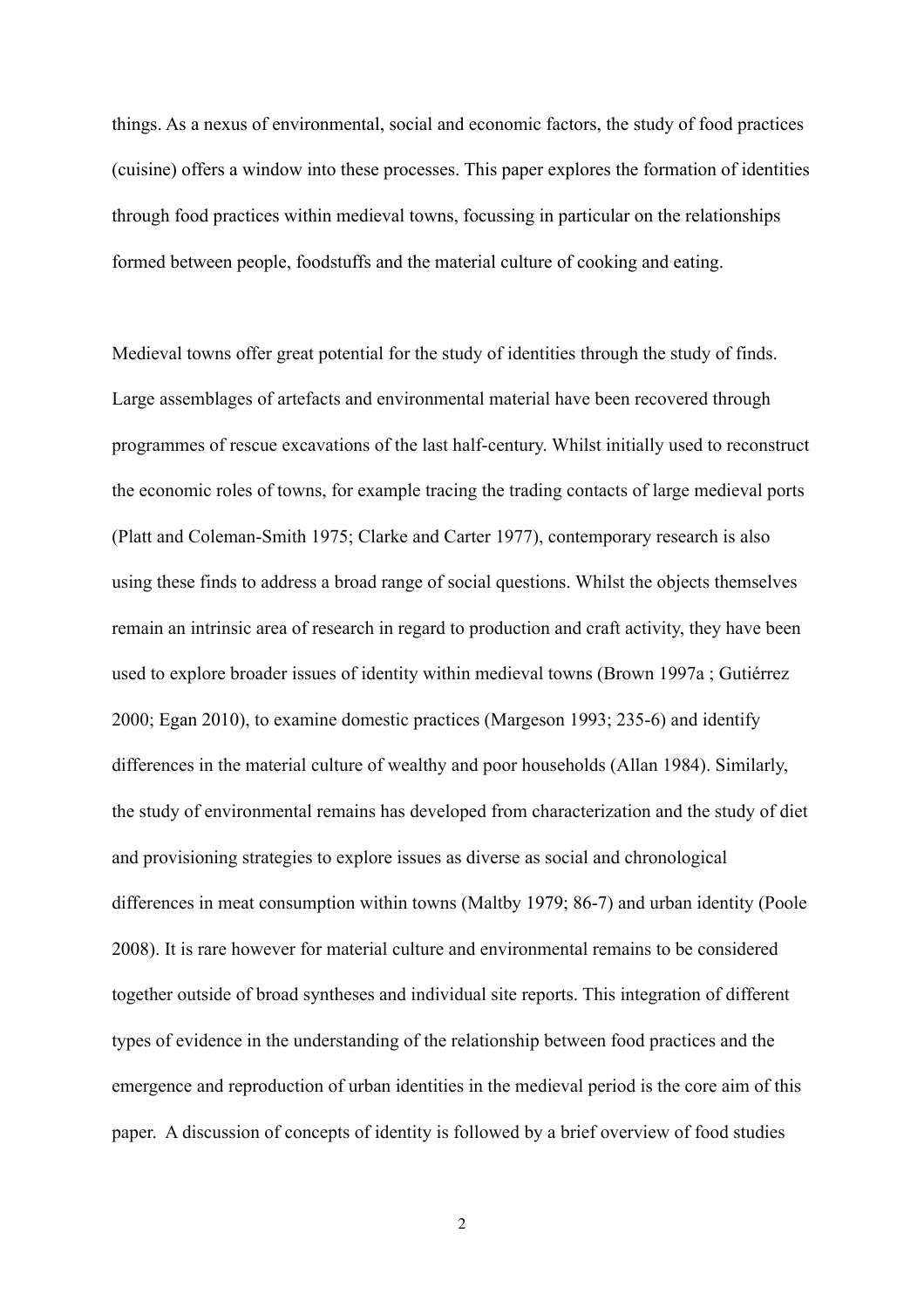within medieval archaeology. The relationship between food and urban identities is then discussed in relation to a case study from thirteenth- and fourteenth-century Hampshire.

## Identity and material culture [a]

The focus of identity studies in medieval archaeology has shifted from culture historical perspectives attempting to identify and characterize the archaeological signatures of historically attested groups to exploring the ways in which spaces and material culture were employed, through social practice, in the formation and maintenance of identities (Hadley 2002; Curta 2007, 169). Despite being a core theme in many areas of archaeological research, the term is rarely explicitly defined or adequately theorized (see McClain 2012, 142-3 in relation to medieval archaeology and Pitts (2007) in relation to Roman archaeology). As Pitts (2007, 700) argues without such a definition, studies can become as limited as culture historical approaches, identifying groups not through assemblages of objects, but characterising them through their social practices. The focus must be on the *effects* of these social practices in determining how people related to their surroundings. It is for this reason that this paper began with a definition of the term. In considering the relationship between material culture and identity we must acknowledge that interactions with a given object can lead to the formation of multiple conceptualizations of identity, both within a person or within a population (Pitts 2007, 701). Often, partly no doubt due to the practical limitations of research, we focus upon exploring discrete forms of identity; ethnicity, gender or social status for example, failing to acknowledge the connectivity between these different facets of identity (Halsall 2004, 19; Pitts 2007, 709; Baumgarten 2008, 227). Furthermore identities are not stable or expressed in the same way throughout a person's life (Casella and Fowler. 2004, 2). Ethnicity, for example, may be invoked or hidden by and individual depending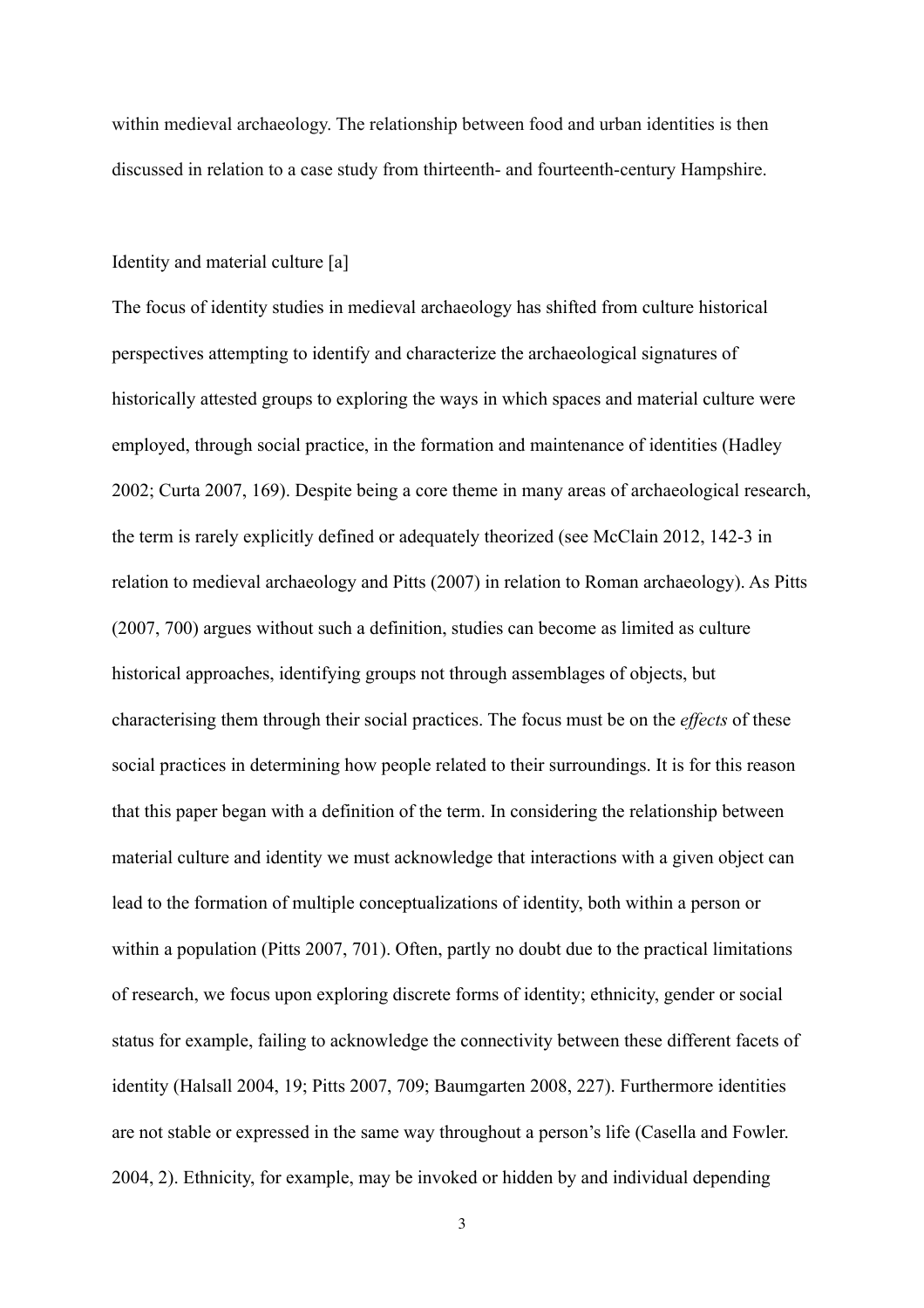upon the wider circumstances (Bartlett 2001, 51). Archaeology allows us to examine, through the study of material remains, the intersections between groups and individuals by which identities were formed and maintained in the human past (Frazer 2000, 3-4), and how these intersections changed over time and space.

Applications of this approach in medieval contexts have proliferated over the last two decades. For example, by studying the intersections of Islamic and Christian communities in medieval Aragon, Gerrard (1999) has combined a range of forms of material evidence to consider how ethnic and religious differences were articulated and perpetuated. He demonstrates that ethnic divisions are reflected in settlement organization and the segregation of fields and cemeteries (Gerrard 1999, 147-8). Furthermore, the reorganization of settlements under Templar supervision saw the further marginalization of Islamic communities as power came to be mediated through the manipulation of settlement space (Gerrard 1999, 148). In this example from the medieval world, ethnic differences were enhanced through the use of portable material culture, in dress and food consumption, for example. These interactions were bound up in the adherence of regulation, with distinctions being enforced through custom (Gerrard 1999, 155). This is perhaps an extreme example of material culture bolstering strict identity-distinctions in the Middle Ages, but it serves to illustrate that the maintenance of identities is related to a situational material environment, consisting of built structures, portable artefacts and texts, in which the ways that people related to one another are not determined simply by their own intentionality but by the ways in which they were situated in the world. Ethnicity and social status are well established areas of research, but pioneering studies into gender (Gilchrist 1994) and resistant identities (Smith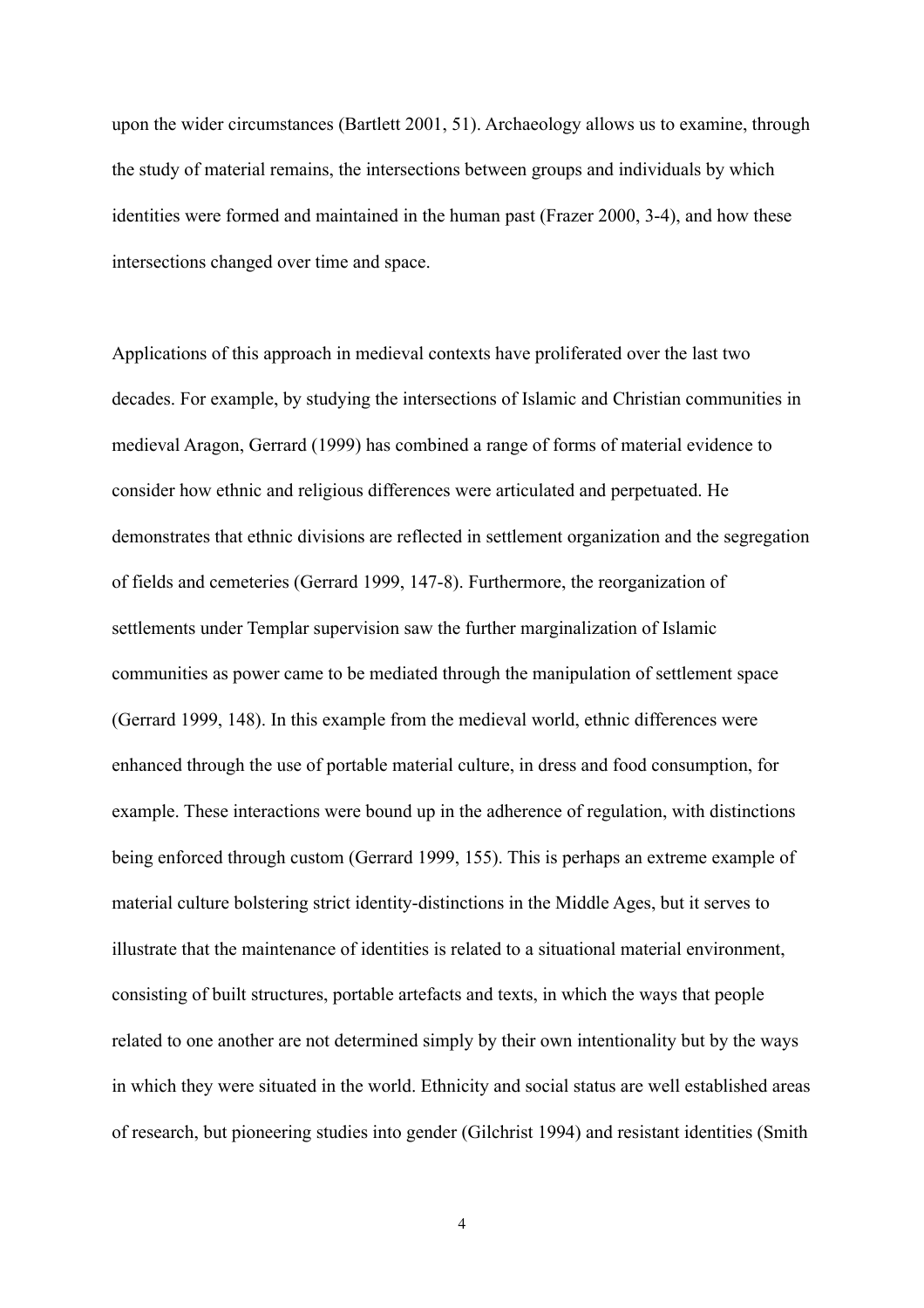2009), for example, have demonstrated how material culture was instigated, both consciously and subconsciously, in a variety of ways to negotiate identities in the medieval period.

The potential of this approach to the relationship between material culture and identity has yet to be fully recognized. Previous studies of urban identity have largely focussed on issues of power and corporate identity. The study of later medieval guilds has proved particularly fruitful. Giles' (2000, 75) examination of guildhalls in York demonstrated guilds to have been microcosms of civic society with guildhalls being used to structure relationships, being the spaces in which activities and ceremonies which contributed to a sense of civic identity were performed, but also playing a role in excluding those who were marginal both in their absence from guilds but also in the broader civic community (ibid., 76-7). Guilds also offered opportunities for individuals from across the social spectrum to come together, leading to the emergence of multivalent identities, with individuals being bound together through relationships such as commissions and credit agreements (Rosser 1997, 8-10). Craft activity more widely built a web of labour connections across the town (and potentially beyond), even in the production of a single object. Indeed in many cases the nature of craft activity meant that in many cases divisions between master craftsmen, apprentices and journeymen were not rigid, but were re-negotiated in relation to specific commissions (Rosser 1997, 14-16). Guilds and the associated craft activities therefore created opportunities for multi-scalar and multifaceted identities, allowing individuals to become part of communities of craftsmen and to develop relationships of dependence, subordination and status which were mirrored in broader urban society.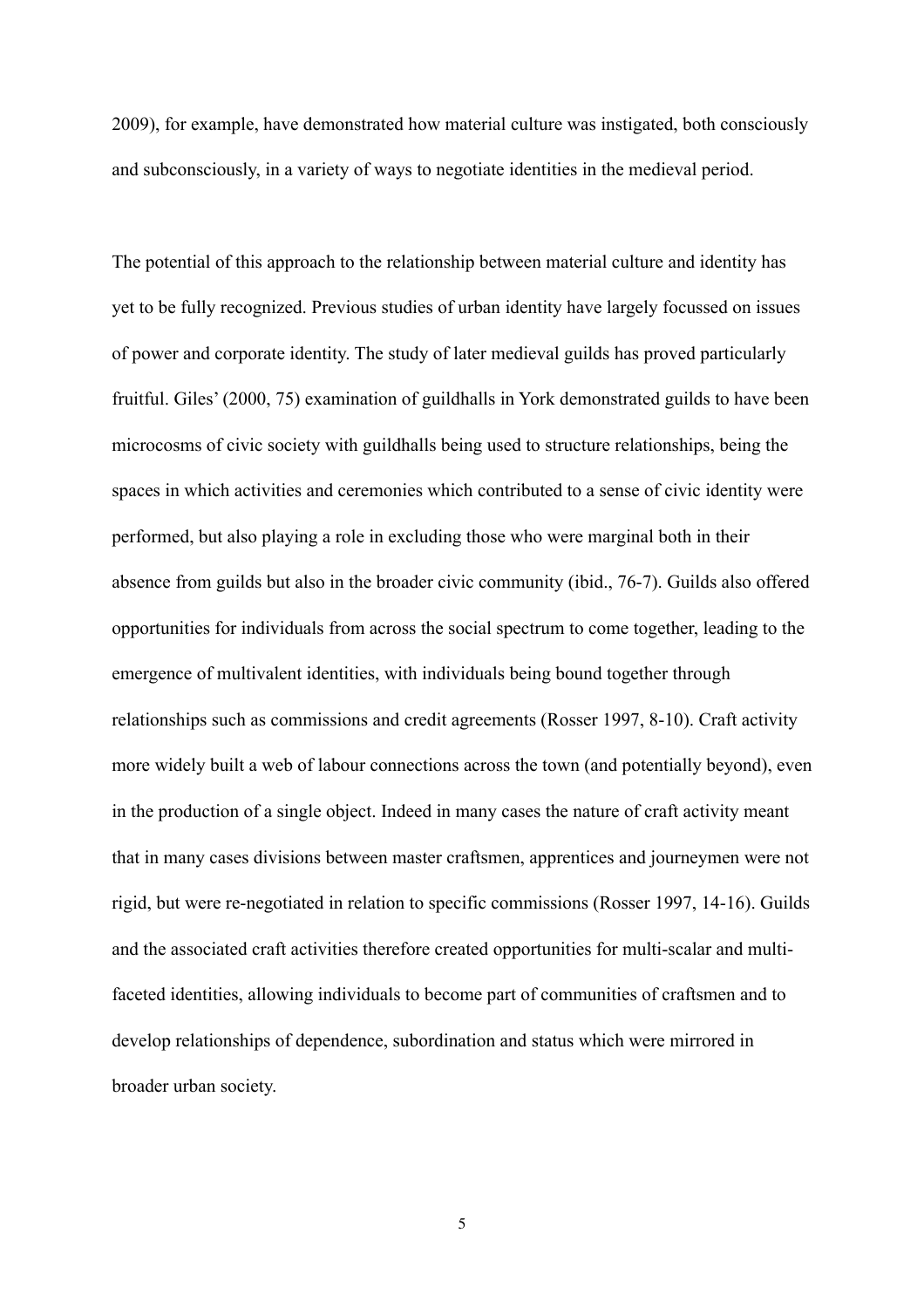Settlement space can be considered an arena in which power relations were contested and identities were forged. Urban spaces were constantly being renegotiated, as groups within towns fought to claim them (Boone 2002, 622). As Lilley (2009, 147) demonstrates in his analysis of Anglo-Norman town plans, the control of space was a key way in which power relations were negotiated as important locations or zones in towns were claimed, modified and enrolled in alternative social practices. Towns then were not static, physical entities, but negotiated spaces. It was the repeated claiming and defining of identities through a range of social practices that made people urban (Attreed 2002, 573). Urban concepts of identity can be argued to be contingent on one's interpretation of urban space, which in turn relates to one's legal status and external connections (Attreed 2002, 591). Towns and experiences of urban life clearly varied and gave rise to multiple conceptualizations of what it was to be an urban person and what a town was.

Material culture too plays a role in the negotiation of urban identities. Gaimster (2007), for example, explores the role of pottery in the negotiation of identities in the Hanseatic towns from the thirteenth to seventeenth centuries. Here, the use of identical material culture, particularly the spread of stoneware and ceramic stove tiles, became 'a signature of Hanseatic cultural codes and lifestyle practices amongst dispersed and heterogeneous communities, notably in the spheres of dining and domestic comfort' (Gaimster 2007, 418). The Hanseatic identity can be considered as situational, emerging from a particular set of relationships with its roots in economic expansion, but related also to domesticity and long-standing traditions of material culture. It has been suggested that, in the case of Novgorod, situated on the edge of the Hanseatic network, wood use became a means of resisting the influences brought by foreign traders to the town (Gaimster 2007, 418). Whether we choose to explore urban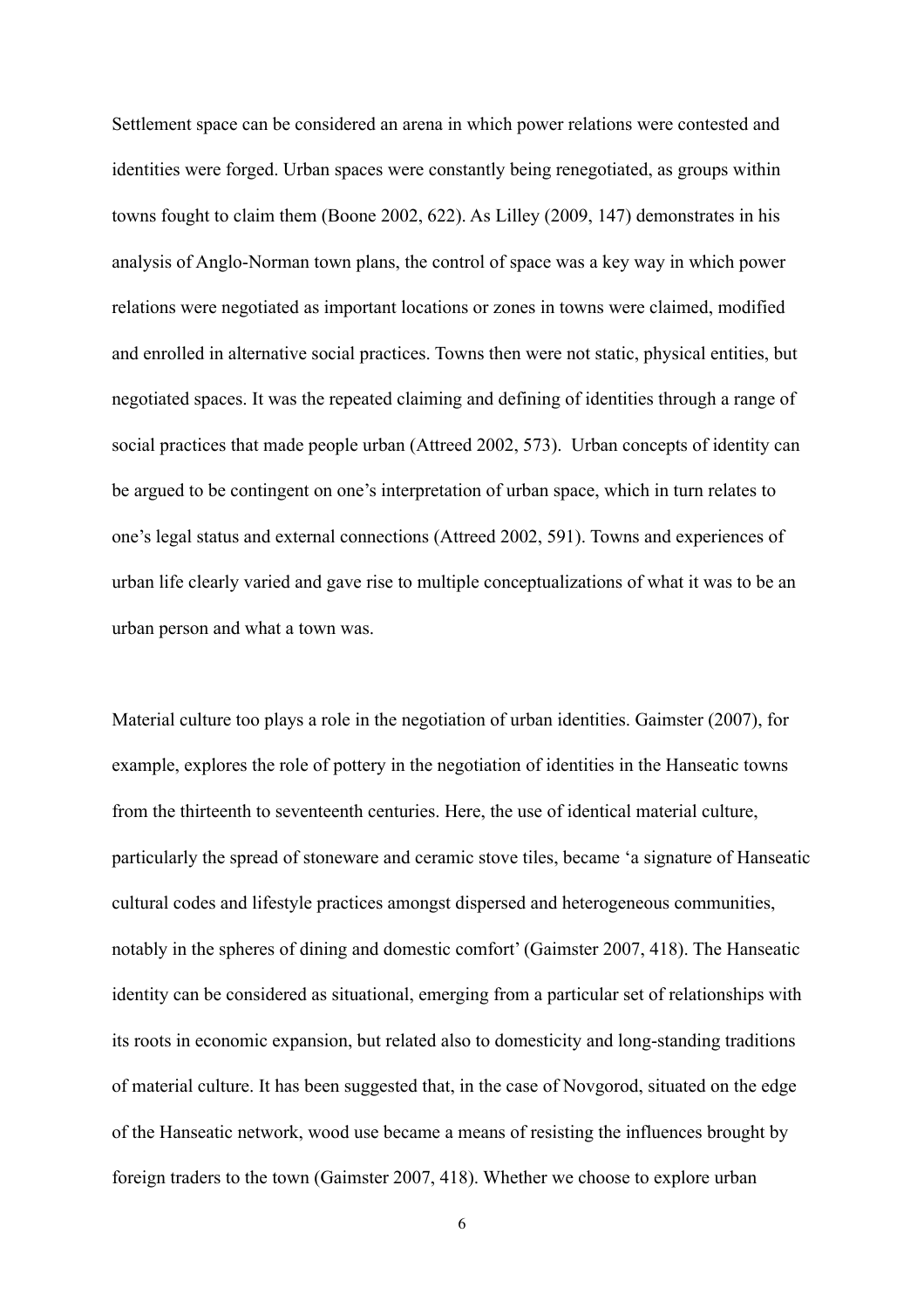identity through material culture, historical sources or spatial analysis what becomes clear is that urban life consisted of specific social practices, some of which were adapted from rural life and others which were uniquely urban. Towns were nodal points for the coming together of economic, religious and cultural factors. The study of medieval urban identity therefore does not just allow us to identify defined groups within urban communities, but to explore multiple experiences of urban life and the impacts of these experiences on past peoples' perceptions of themselves in relation to the world around them.

The role of material culture and space in relation to identity poses something of an interpretive problem however. Identities are commonly framed in terms of construction or expression. This implies that people have a premeditated identity, which they then use space or material culture to express. Objects and spaces may be manipulated in the pursuit of a noble identity, for example (see de Clerq et al. 2007). However, the ways in which we relate to our surroundings is not always determined by us. Things and people act upon us in unexpected ways, with unintended consequences in terms of identity. If identities form situationally and relationally, neither they, nor the intentionality required for their expression, are inherent within us. We can consider that this intentionality emerges relationally, being the product of particular circumstances, meaning that at certain times we feel the urge to express or construct identities. The agency for identity formation can be seen not as located within human intentionality, but as distributed between people and their material surroundings (see Knappett and Malafouris 2008; Robb 2010 for further discussions of 'material' agency), as identities emerge through the formation of associations between people and things. Furthermore, if achieved relationally, the process of identity formation (which finds equivalence in Latour's (2005, 27) 'processes of group formation') must also be maintained,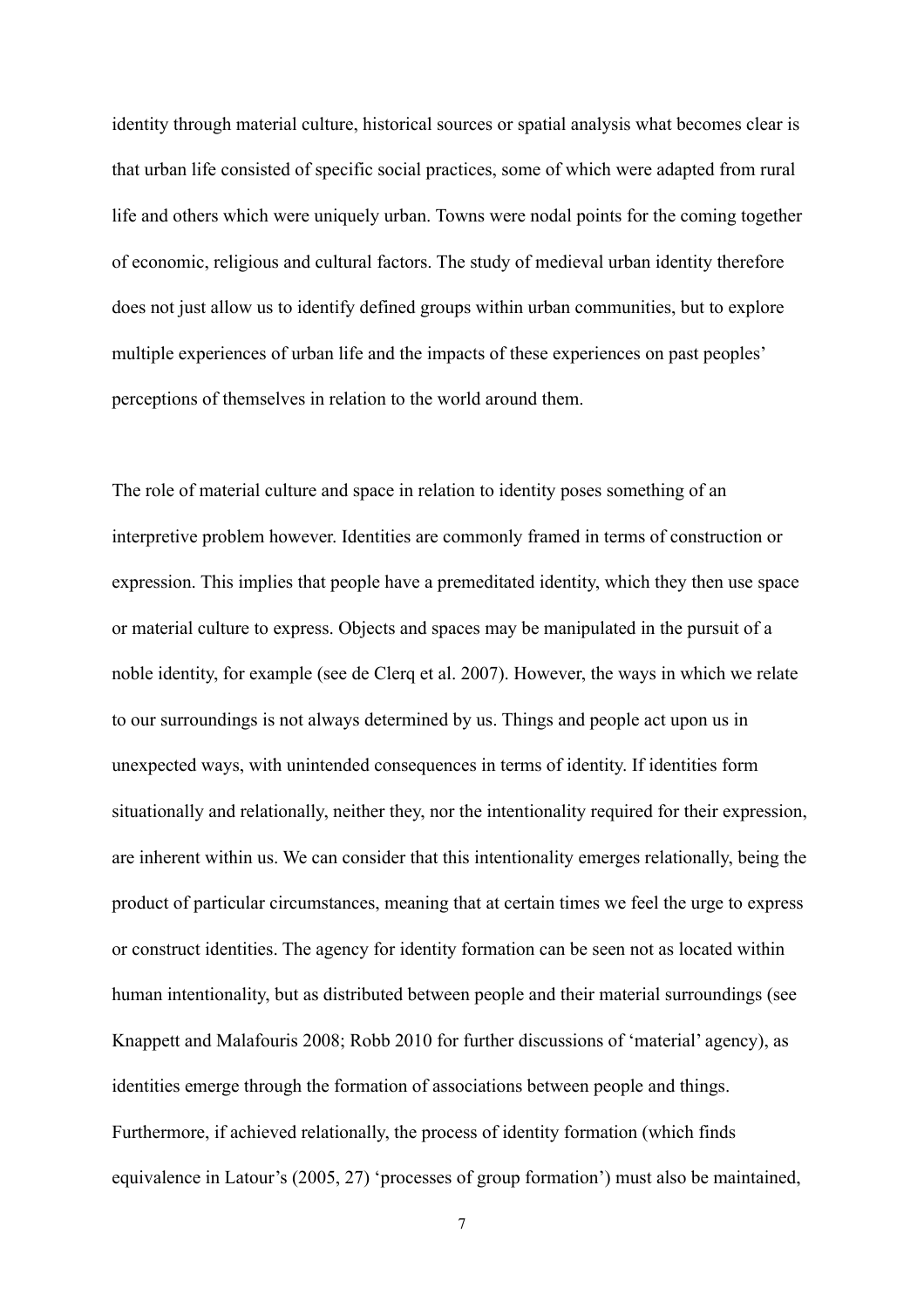through the continued reproduction of the relationships between people and the material world which underlie them. By conceptualising identity in this way we can move from exploring a conscious formation of urban identity to exploring, through the examination of the relationships which form between people and their surroundings, the emergence of varying experiences and identities in relation to medieval town life. The result will be to engage with the full plurality of urban experience through the consideration of practice-based identities, which will further add to the picture of urban diversity provided by the study of textual evidence, as well as allow us to better understand the processes behind the formation of both the implicit and explicit identities deducible for the study of texts alone.

Cuisine and identity [a]

The link between food and various facets of identity is well attested through sociological and anthropological study. Access to, and responsibilities surrounding, food can relate to one's gender or social status (Goody 1982, 71; Counihan 1998, 2) and food is directly related to the economic and social systems through which identities are negotiated (Goody 1982, 213). The ingestion of food can be conceptualized as a direct 'eating into' a set of communal values and tastes (Lupton 1996, 25) and the emotions triggered by experiences of food are defined through personal experiences of food which are in turn the product of particular personal experiences within specific social contexts (Lupton 1996, 30; Sutton 2001, 74). The study of food practices offers a direct window into the processes through which elements of identity emerged, indeed this relationships has already been fruitfully explored, particularly through historical studies such as Effros' study (2002) into religious feasting in Merovingian Europe and archaeological studies such as Vroom's (2000) examination of pottery and eating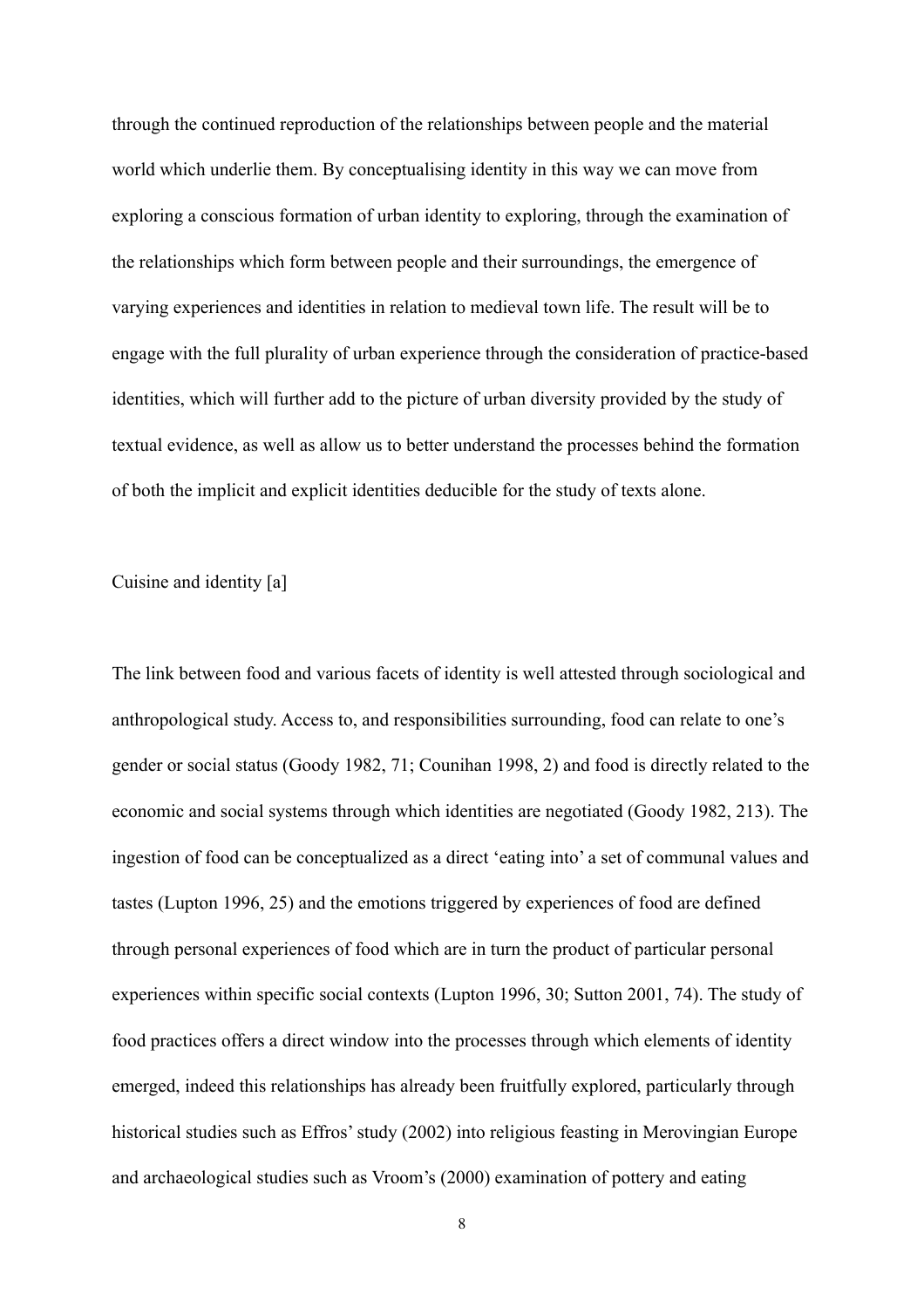practices in Byzantine and Ottoman Greece. There is therefore good reason to see the wealth of material evidence relating to food consumption in medieval towns as a valuable source in identity studies. Before entering into a case study, it is worth briefly providing an overview of food in the medieval period.

Overview: food and medieval archaeology [b]

This paper is primarily concerned with the thirteenth and fourteenth centuries, a period not well served by historical sources relating to food consumption in an urban context. Household accounts of the period typically relate to rural manors (Dyer 1983, 193), whilst religious texts and hospital records can only inform us about particular sections of society (Weiss Adamson 2004, xviii). Manorial records demonstrate that diet was closely related to an individual's level of wealth and social position; noble households had access to a wide range of foodstuffs but peasants had a largely plant-based diet, acquiring protein through the consumption of a range of dairy products not commonly consumed in wealthier households (Dyer 1983, 207-8). Towns were provisioned from rural estates, with some urban production, such as horticulture in gardens and the cultivation of urban fields (Dyer 1994, 129), demonstrated archaeologically by finds of agricultural equipment in towns (Egan 2005, 199-201). Whereas in rural communities food processing was largely a household activity, in towns a degree of specialization is evident from historical and archaeological evidence, with butchery seemingly being a specialist urban skill (Sykes 2006, 69) and cook-shops selling prepared foods, particularly to the poorer townsfolk, who did not have had the facilities or time to prepare meals for themselves (Carlin 1998).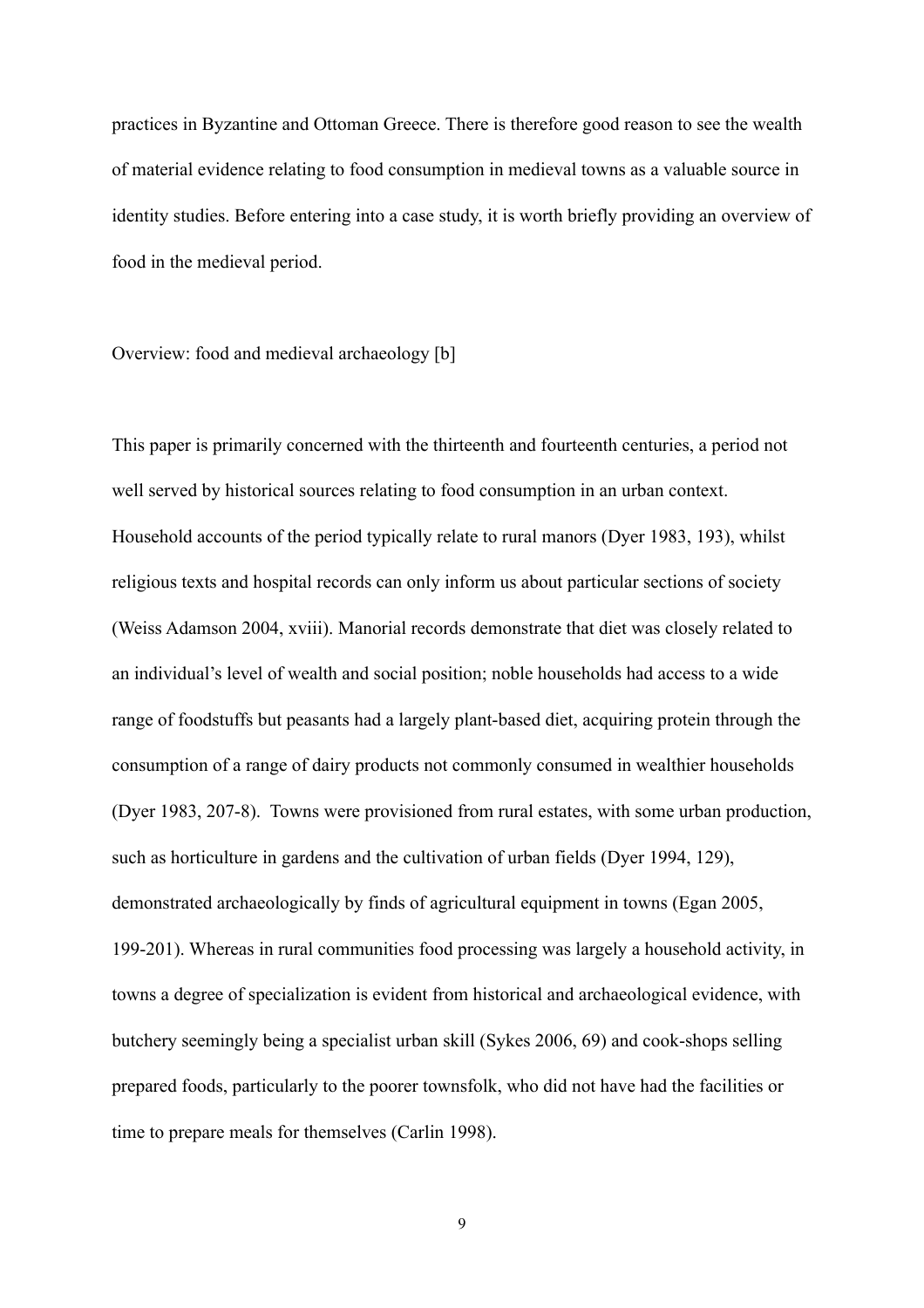Archaeological evidence has provided detail of the exact nature of diet (e.g. Albarella 2005), whilst isotopic analysis is starting to inform the study of social and regional trends in consumption patterns (e.g. Müldner and Richards 2005). In general terms, urban populations ate more meat and marine fish than rural populations (Albarella 2005, 144; Sykes 2006, 64; Serjeantson and Woolgar 2006, 128), although isotopic analysis is beginning to suggest that freshwater fish formed a greater part of diets than previously thought (Müldener and Richards 2005, 45). Urban consumers typically had access to a wider range of meats (Sykes 2006, 64) and sheep / goat accounted for higher proportions of rural diets (Sykes 2006, 61; Serjeantson 2009, 169). There is a general perception that urban consumers consumed younger animals than rural consumers, however the evidence for this has been challenged by some research (Albarella 2005, 137) and it is likely that the differences are subtle, based upon numerous factors such as wealth (Thomas 2006, 145) and local agricultural regimes. Some regionality is also apparent, relating to local agricultural and fishing regimes (Maltby 1979, 90; Dyer 1983, 207; Serjeantson and Woolgar 2006, 115). Both urban and rural communities had access to a range of plant based foodstuffs (see Moffet 2006), with wealthier households in both town and country having access to a variety of exotic including imported wine, fruits and spices (Dyer 1983, 194; Livarda 2011, 160-1).

The study of food related material culture has also provided insights into differences in food practices. Ceramic forms have been used to infer the development of practices such as roasting (Brown 2002, 317) but detailed use-wear analysis of pottery (defined as the study of sooting patterns, abrasion indicators resulting from processes such as stirring and attrition patterns resulting from chemical processes such as fermentation), which can provide direct evidence of cooking practices, has not been widely undertaken (Moorhouse 1986; although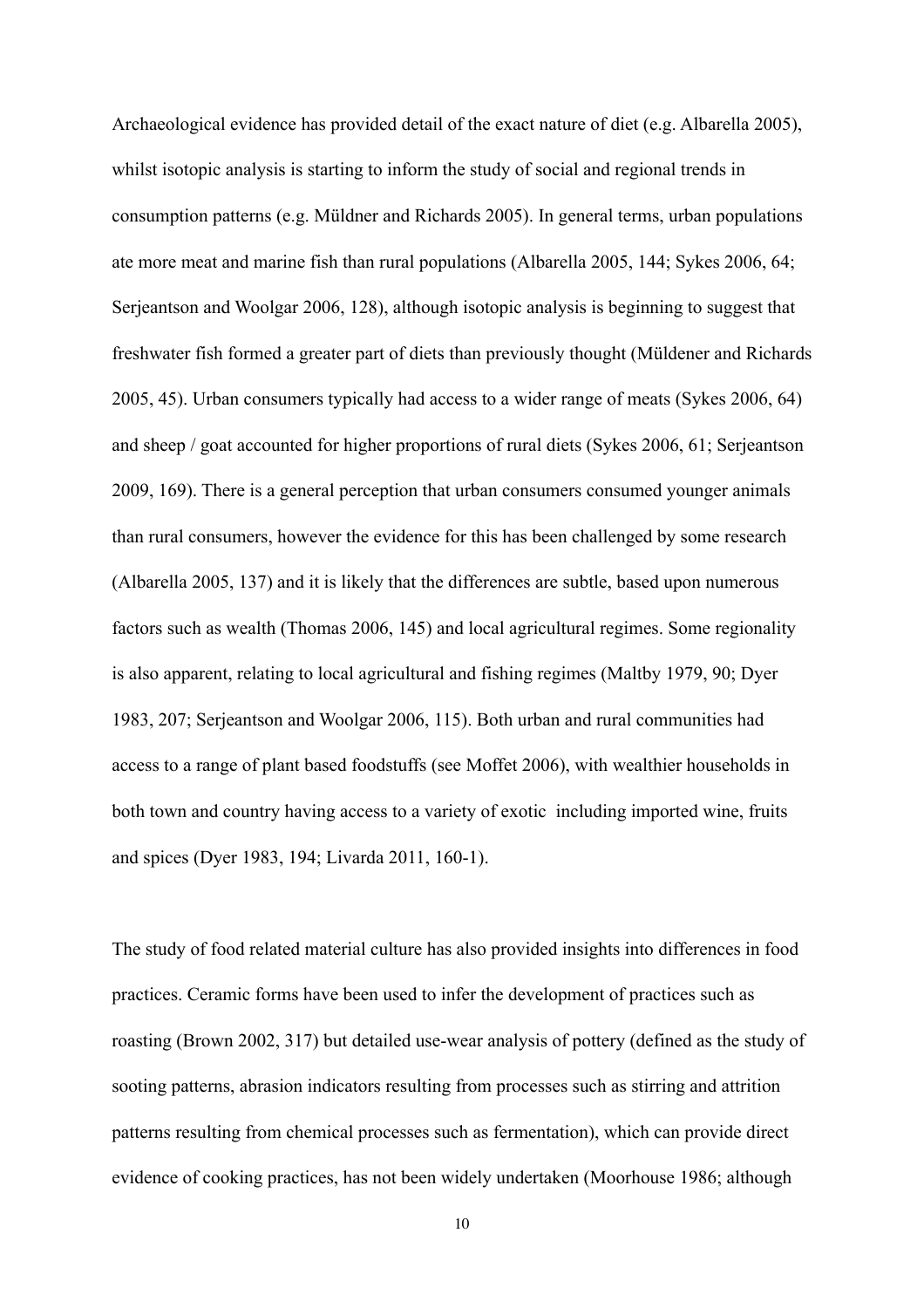see Moorhouse's (1983) study of sooting on pottery from Sandal Castle (West Yorkshire), which identifies temporal trends in the use of pottery for cooking). Brown's (1997b) comparison of pottery from three sites in Hampshire and Wiltshire demonstrated that urban households used a wider range of vessel forms, with bowls accounting for a higher proportion of the rural assemblages and that jugs were made predominantly for the urban market, a pattern also reflected in studies of Oxfordshire and north eastern England (Brown 1997b, 92-3; Mellor 2005, 159; Hayfield 1988). Despite this general pattern, jugs clearly had a role to play in rural households. Spatial analysis of jug finds at West Cotton (Northamptonshire) led Blinkhorn (1999, 38-9) to suggest that different types of jug had distinctive functions as transport or serving vessels, however the broader applicability of Blinkhorn's findings remains to be ascertained. Bowls were used for a range of food-related functions, including as measures and in dairying (Moorhouse 1978, 8; Blinkhorn 1999, 44) and can be related to the greater emphasis on food production at rural sites. Jars, used primarily as cooking pots and storage containers, are a major component of both urban and rural assemblages, but urban consumers used a wider range of forms, including pipkins and dripping pans, associated with the roasting of meat (Brown 1997b 93; 2002, 137), indicating differences in cooking practices between urban and rural sites. In terms of non-ceramic food-related material culture there is not a fundamental difference between items excavated from urban and rural sites, with differences emerging more along lines of a sites function and status (Egan 2005, 206). Although rarely surviving archaeologically, most meals were probably eaten from trenchers or wooden vessels in both urban and rural contexts (Wood 2005).

Contrasts can be drawn between the diets of poorer urban and rural populations, with urban consumers seemingly having better access to meat. Urban / rural differentiation can also be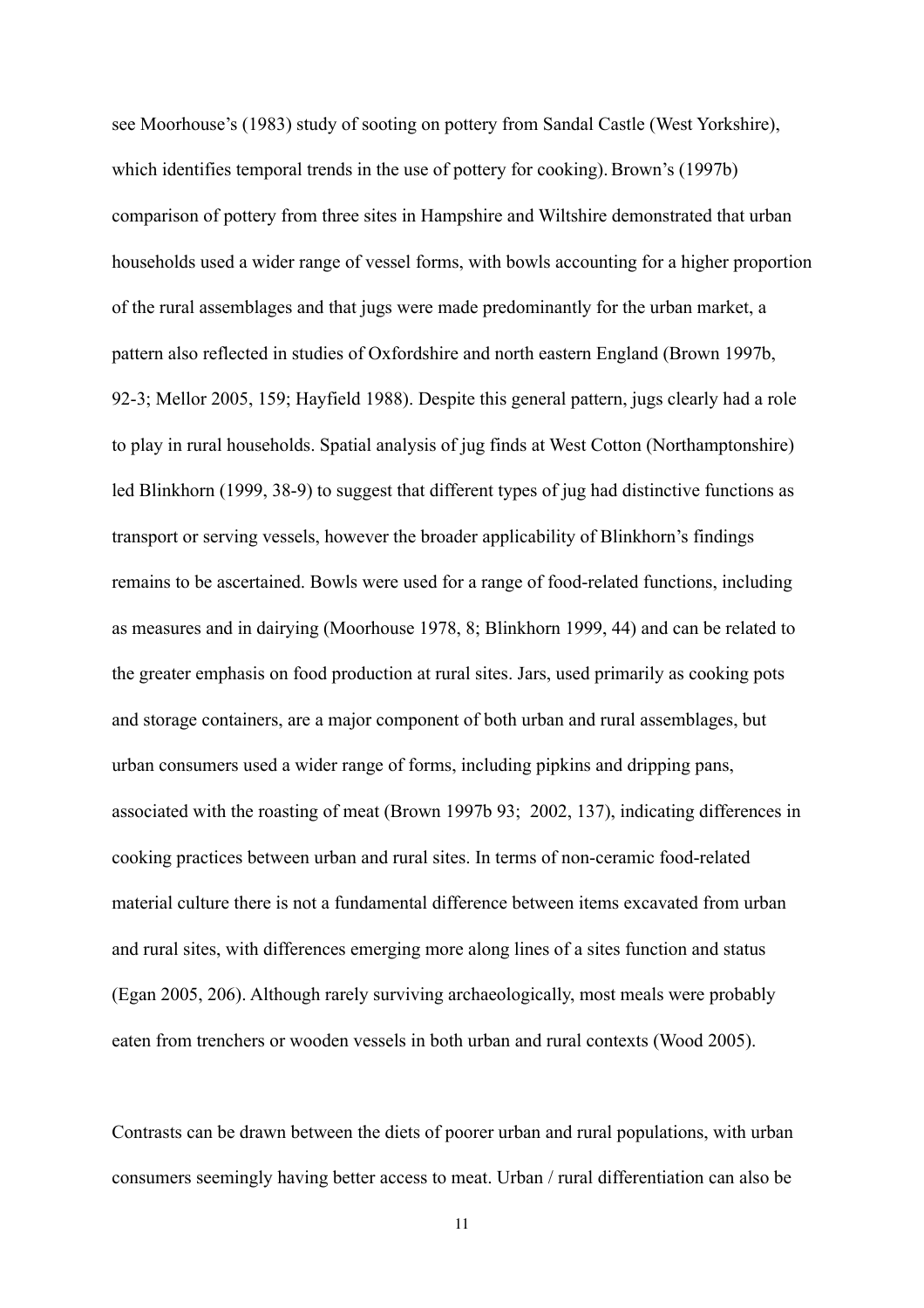identified in food processing, demonstrated, for example, through the higher quantity of ceramic bowls recovered from rural contexts. Some blurring between urban and rural lifestyles is also apparent however, through the cultivation of urban gardens, for example. Food practices, as well as diet, varied between households of varying status. For example in lower status peasant and urban households cooking was a domestic household activity (Hanawalt 1986, 40), whilst in wealthier urban and rural homes cooking was undertaken by professional cooks (Weiss Adamson 2004, 57). Diet and food practices therefore differentiated urban and rural communities to varying degrees. We can consider however that these differences do not simply reflect urban and rural identities. Rather, food practices played a role in the emergence and maintenance of identities relating to urban and rural life, as well as to wealth, status and occupation.

Food practices in medieval Hampshire [a]

Hampshire provides a suitable case study for exploring the relationship between cuisine and urban identity for two key reasons. Firstly, a range of sites have been excavated from the large towns of Southampton and Winchester, to small towns such as Romsey and Christchurch (formerly Hampshire, now Dorset) and rural sites, such as those at Popham and Hatch Warren (summarized in Table 1; Illus. 1). All of these towns have a very different character. Southampton was a large urban centre: a royal port with a cosmopolitan and highly stratified population. In contrast, Christchurch was a much smaller port, principally involved in coastal, rather than cross-Channel, trade and fishing. Romsey, to the north of Southampton, developed from an Anglo-Saxon monastic site into a medieval small town. Property in the core was largely under the ownership of the Abbey, but settlement on the periphery has also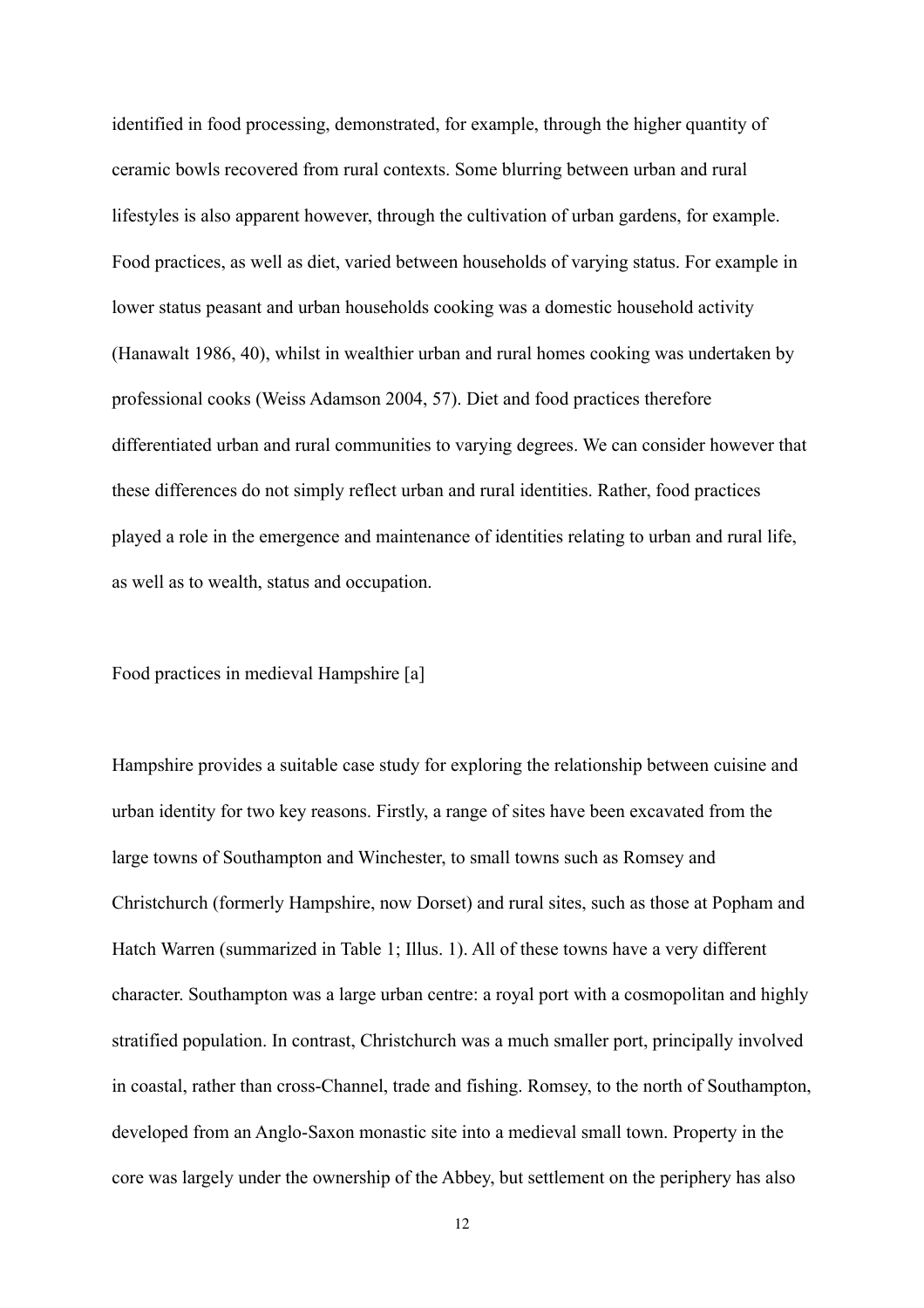been excavated. Secondly, both ceramic and zooarchaeological assemblages have been analysed from these sites using similar quantitative methodologies, meaning that comparisons can be readily drawn between them. These urban assemblages can be placed in context through comparison with those from rural sites at Popham (a shrunken medieval village), King's Somborne and Hatch Warren (a higher status rural site).

A further advantage is that the density of excavations within Southampton offers an opportunity to compare food practices in different areas of the town (Table 2; Illus. 1). These excavations have largely focussed on the western part of the town, the waterfront or merchant's quarter (referred to as excavations in Westgate Street (Bull Hall) and The French Quarter) and the castle (Platt and Coleman-Smith 1975; Oxley 1986; Brown 2002; Brown and Hardy 2011). Further excavations, particularly those at York Buildings, have examined the evidence from the eastern side of the town, considered to be the artisan's quarter (see Jervis 2009). As part of the author's doctoral work (Jervis 2011a), a programme of ceramic usewear analysis was undertaken, in which sooting patterns were analysed, meaning that it is possible to examine differences in cooking practices in different areas of the town (see Skibo 1992 for details of methodology). We can therefore identify variation in diet between sites of different type, before reconstructing processing, cooking and consumption practices in these settlements.

Variation in diet [b]

Cattle and sheep / goat account for the majority of the identified animal bones across the region (Table 3), with cattle providing the bulk of the meat. Differences in the quantity of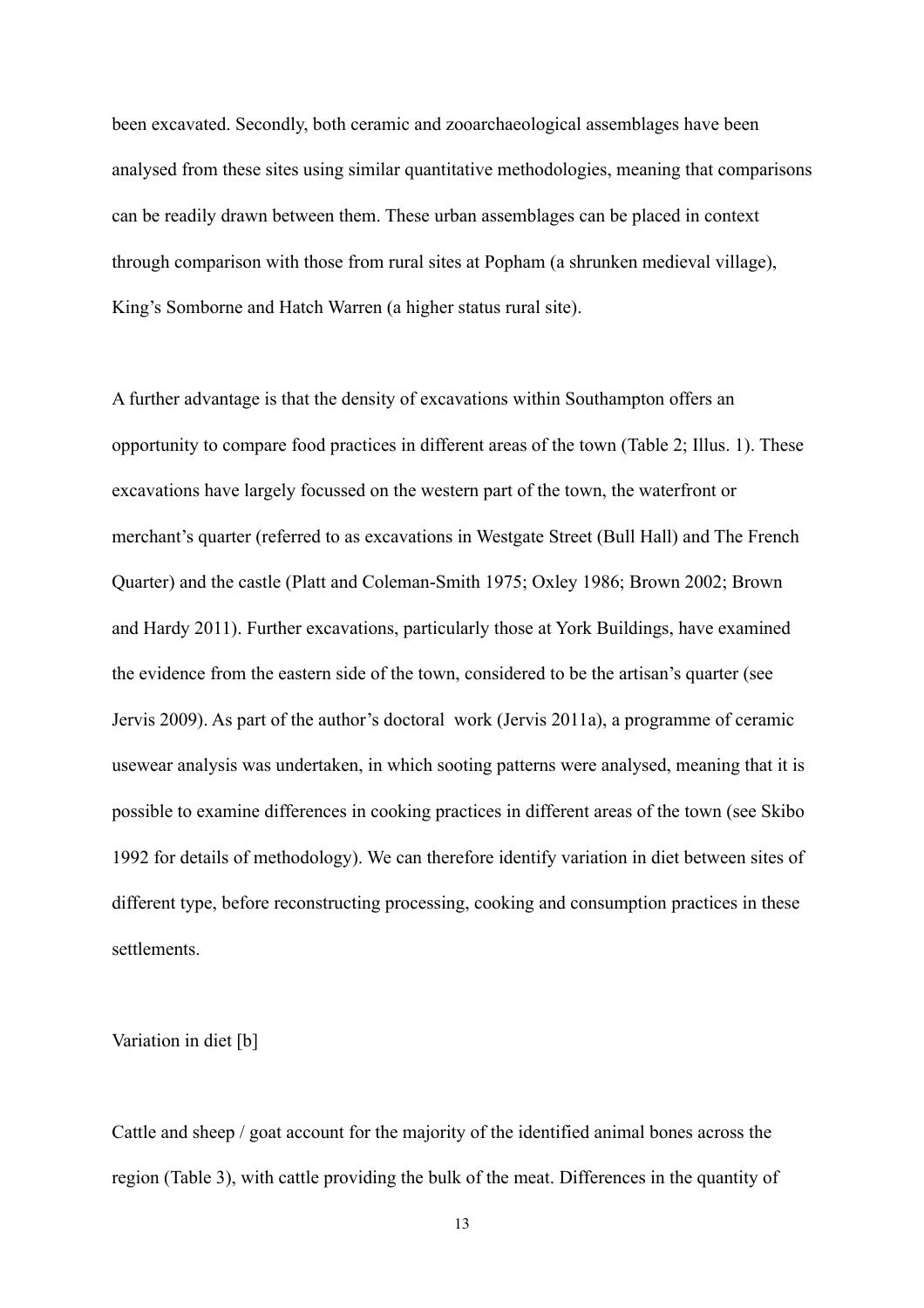sheep / goat may relate more to settlement location than size; Alton, Hatch Warren and King's Somborne are all located on prime grazing land and have the highest proportions of sheep / goat, whilst Christchurch, located on the fringes of the New Forest and the coastal plain has a lower quantity.

Faunal assemblages from the urban sites indicate that young cattle were consumed, suggesting that animals were bred for urban consumption, rather than for secondary products. This is not only the case in the large towns of Southampton (Bourdillon 1980, 189) and Winchester (Serjeantson 2009, 171) but also the smaller urban centres of Romsey (Bourdillon 1993) and Christchurch (Coy 1983, 93). This contrasts with the rural assemblages (Coy 1995), as well as the urban assemblage from Alton (Hamilton-Dyer 2007), where cattle were generally more mature, indicating that they were exploited for secondary products or as draft animals, prior to consumption. Greater contrasts emerge in the consumption of sheep / goat. Sheep were an important economic resource due to the booming wool trade, however in both Southampton and Winchester some immature animals were consumed. For example at sites in Winchester between 10-20% of the sheep present fit into the earliest two age divisions based on tooth eruption (Bourdillon 1980, 189; Serjeantson and Smith 2009, 127). This contrasts with the picture in the smaller towns of Romsey (Bourdillon 1993) and Alton (Hamilton-Dyer 2007), where, as at the rural site of Hatch Warren (Coy 1995), mature sheep / goat were commonplace. Pigs appear to have formed a more important component of rural than urban diets (Illus. 2). Pig assemblages have a broader age profile, suggesting that these were bred for meat in both town (Hamilton-Dyer 2007, Bates 2011) and country (Coy 1995), as is widely acknowledged at the national scale (Albarella 2005, 142).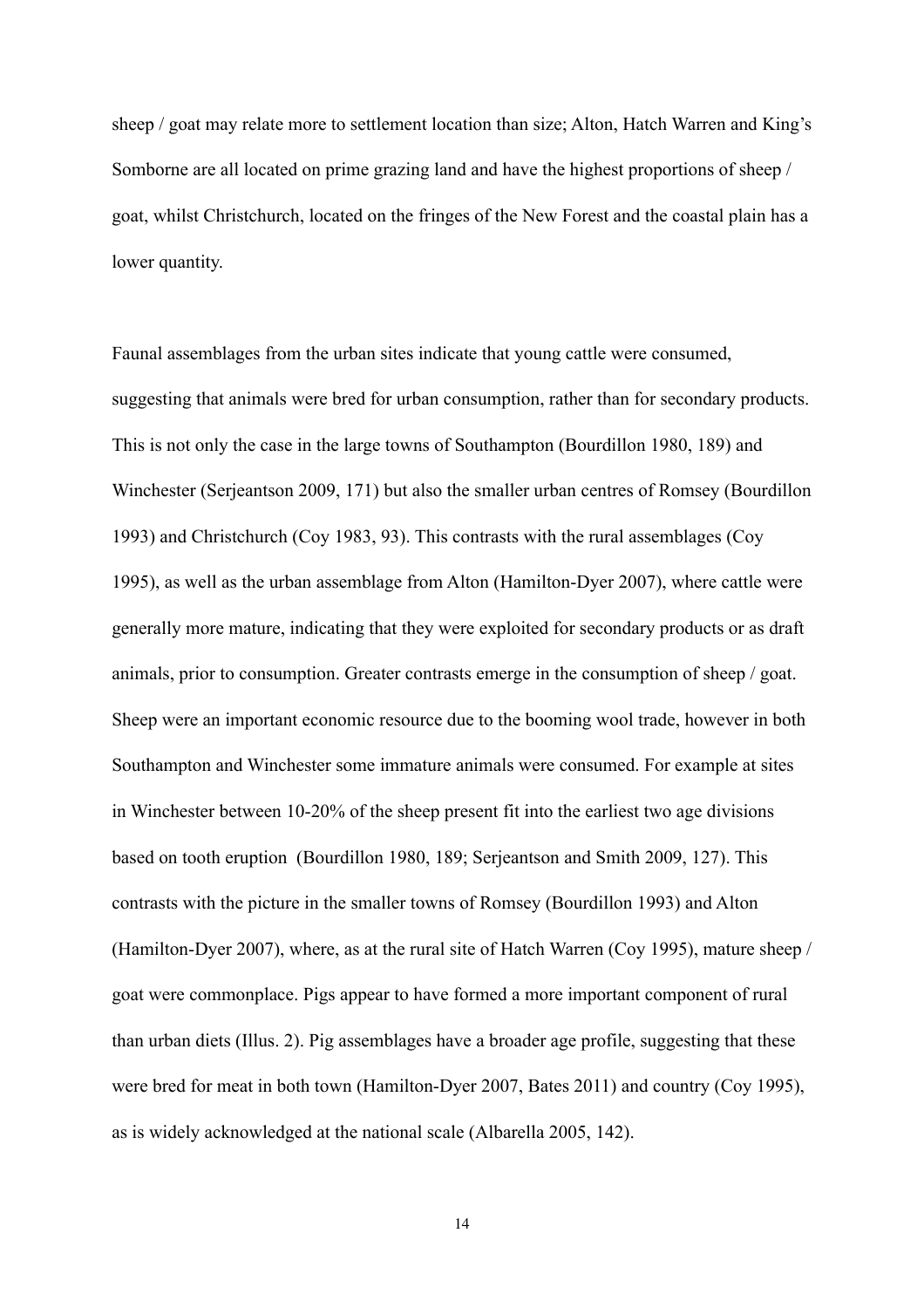Although at a general level contrast can be seen between cattle and sheep / goat consumption in smaller and larger towns, analysis of evidence from within Southampton demonstrates the picture to be less polarized. It is only in the merchant's quarter where younger cattle and sheep / goat were consumed in quantity (Bates 2011, 226-7). However, it is important to note that the faunal assemblage from York Buildings has not been subjected to detailed analysis.

Fish were widely consumed in Southampton, but have also been recovered from inland sites including Winchester, where fresh and preserved fish were eaten, based upon analogies with documentary references to the acquisition and sale of the various species present in the assemblage (Serjeantson 2009, 174). Within Southampton, herring were the most commonly consumed type (Nicholson 2011), however inconsistencies in recording across the study area prohibit further analysis. Geese and domestic fowl were widely consumed across Hampshire, however game and swan were exclusively consumed in the wealthier urban tenements in Southampton (see Noddle 1975). More generally, wild animals are rare in both rural and urban assemblages. At the rural site of Hatch Warren a particularly high number of deer and rabbit bones were identified, possibly relating to hunting, an activity demonstrated to have elite connotations in the period (Sykes 2010) and suggesting therefore that the remains here relate to an elite, perhaps manorial, household (Fasham et al, 1995, 150). In urban contexts, it is only in the French Quarter of Southampton, the area known to have been occupied by the mercantile classes who held both the power and wealth in the town, that the remains of wild animals have been noted in any quantity (Bates 2011, 228), suggesting that the relationship between wild animals and status was held in both rural and urban contexts.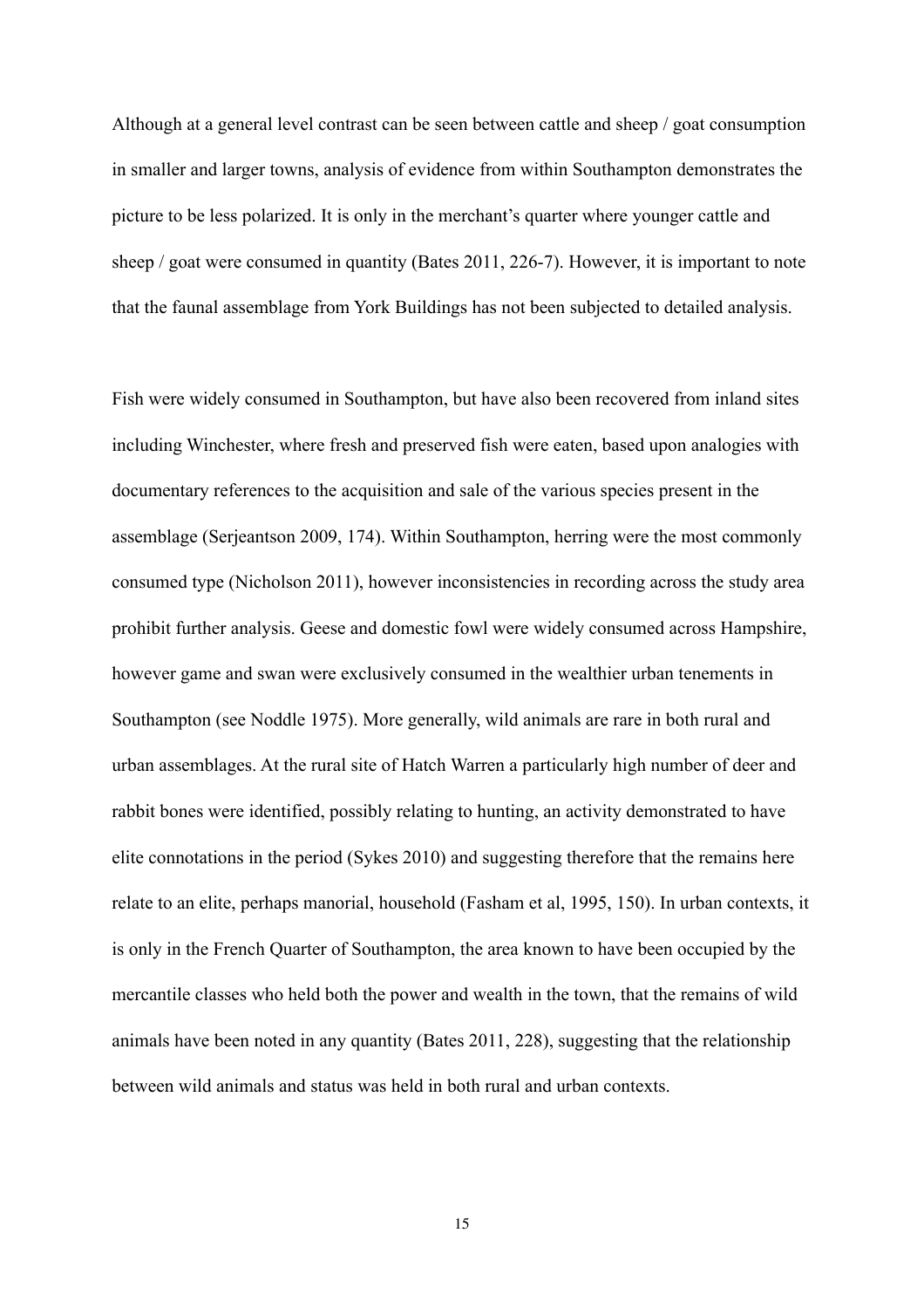The recovery of botanical remains is highly variable; however general trends can be borne out between rural and urban sites. Rural assemblages (Hatch Warren and King's Somborne) contained a range of cereals, with evidence for the exploitation of wild berries (Carruthers 1995; Robinson 2004). Urban assemblages (Southampton, Winchester and Christchurch) indicate the additional consumption of berries and pulses (either wild or grown in gardens) as well as imported foodstuffs, including grapes and walnuts (Green 1983; 2009, 25-6; Smith 2011). Within Southampton, contrast can be drawn between assemblages from wealthier sites (Westgate Street, French Quarter, , Castle), where exotic foodstuffs including figs, grapes and rice were consumed and York Buildings, from where a more modest range of local foodstuffs were recovered (Biddle nd; Smith 2011).

In summary, urban and rural communities appear to have consumed similar foodstuffs, however contrasts can be drawn in relation to the age of animals and the availability of wild animals and exotic plant foods. Although at a general level the assemblage from Southampton is characterized by the presence of younger animals and a wider range of foodstuffs, when the distribution of these within the town is considered it becomes apparent that the diet of the poorer members of Southampton's population was not dissimilar to that of small town dwellers. It was only the wealthier occupants of the waterfront and castle who enjoyed these rarer foodstuffs.

Processing and cooking [b]

Generally specialist butchers were a primarily urban phenomenon (Albarella 2005, 138). Evidence for the jointing and specialist treatment of meat appears limited to Southampton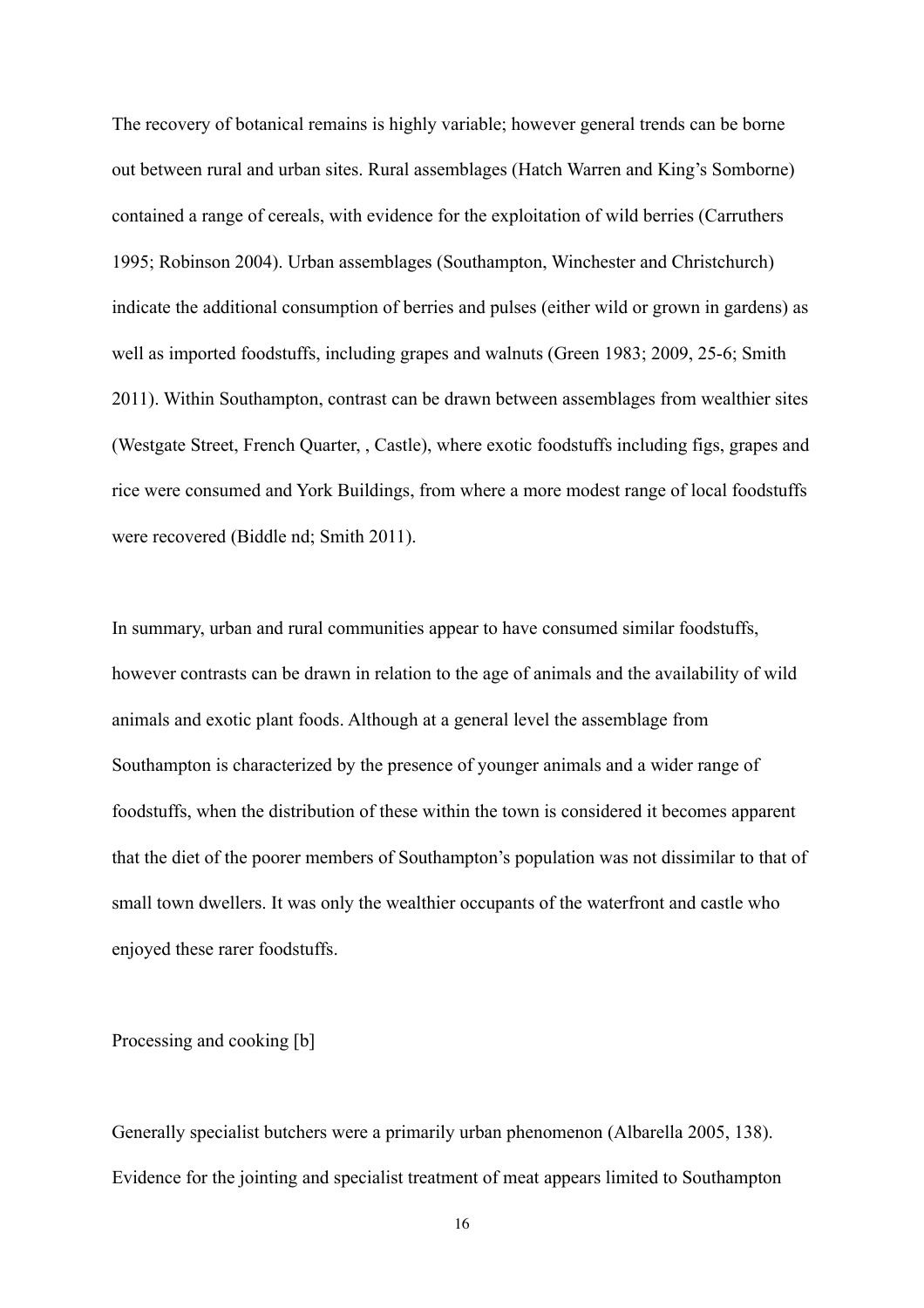(Noddle 1975, 332) as a wider range of body parts characterize rural and small town assemblages (Bourdillon 1980, 188). Within Winchester further evidence of specialist skills relating to food processing comes in the form of a wooden butter churn (Keene 1990), suggesting the undertaking of specialist processing tasks within urban households. Specialization within larger households is also implied by the construction of kitchen blocks, separating cooking from the spaces in which domestic, household activity took place (e.g. Brown and Hardy 2011, 276).

Few large assemblages of medieval small finds associated with cooking have been excavated in the region. The exceptions are Winchester and Southampton, which produced a range of metal artefacts, including spoons, strainers, flesh hooks, sieves and skimmers (Platt and Coleman-Smith 1975; Biddle 1990). In addition stone mortars are known from excavations across these towns (ibid.).

In contrast, large pottery assemblages have been recovered from the sites under consideration. Jars and jugs are the most common ceramic forms at all settlements (Table 4). Jars typically account for between half and two-thirds of the identified vessels. Assemblages were generally too fragmented to calculate vessel volume, but Blinkhorn (1999, 42) has shown there to be some correlation between rim diameter and vessel capacity, with wider mouthed vessels typically being larger. In urban and rural assemblages the majority of jar rim diameters measure between 180-220 mm (Illus. 3) and are of similar form, indicating that vessels were not specifically produced for rural or urban consumption and that cooking practices are likely to have been similar in town and country. The presence of sooting on jars from Southampton (Jervis 2011a) and Popham (Hawkes 1986, 115) and in both cases the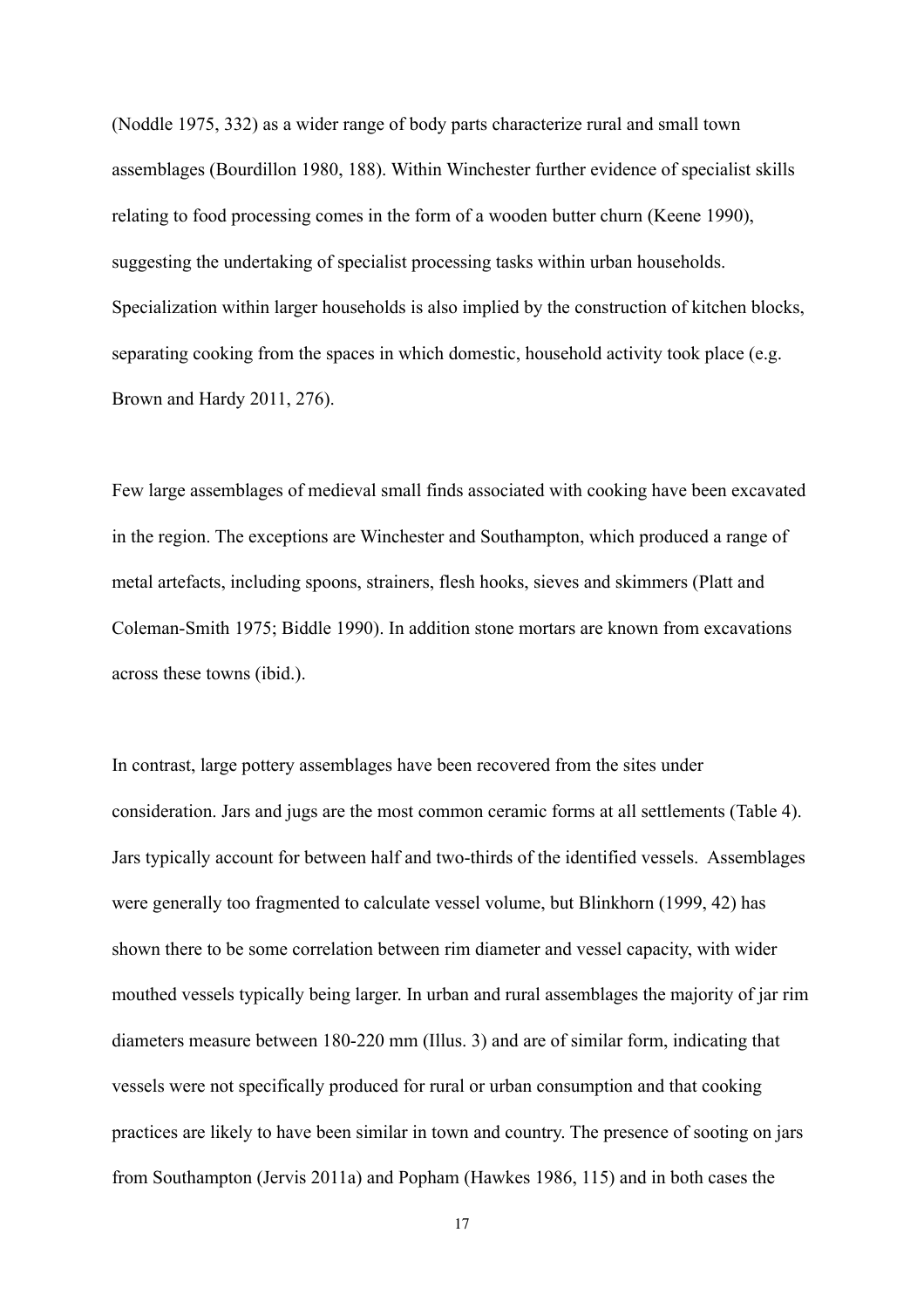general absence of sooting from larger vessels indicates that these were containers. Within Southampton however differences can be noted in cooking practices. Although similar Southampton Coarseware jars were used across Southampton (Jervis 2009, 75), of which a third were cooking vessels, analysis of sooting patterns indicated variation in cooking practices (summarized in Illus. 4).

At York Buildings, jars commonly exhibit indicators consistent with being placed on a trivet or support above a fire. In contrast, a wider range of sooting indicators can be observed amongst the assemblage Bull Hall, an important tenement in the merchant's quarter (Platt 1973, 267), with some vessels having been suspended over the hearth, whilst others were placed in the embers. The absence of thick carbonized deposits on the interior of vessels may indicate the use of splints to keep meat from the edge of pots (Moorhouse 1978, 6), or the regular stirring of the contents. Other vessels associated with cooking, such as dripping pans and pipkins, used in the roasting of meat and preparation of sauces, were only identified in urban contexts. Within Southampton these were only identified in the merchant's quarter (table 5). At York Buildings and other similar sites, the quantity of cooking vessels is smaller than around the waterfront (14-29 % rather than 33-60 %). Whilst this difference may in part be due to the need for a greater number of vessels to cook more complex dishes, it can also be considered that poorer households required smaller numbers of cooking vessels due to household size and because these households, with limited time and space available for cooking, are more likely to have purchased prepared foods from cook-shops (see Carlin 1998).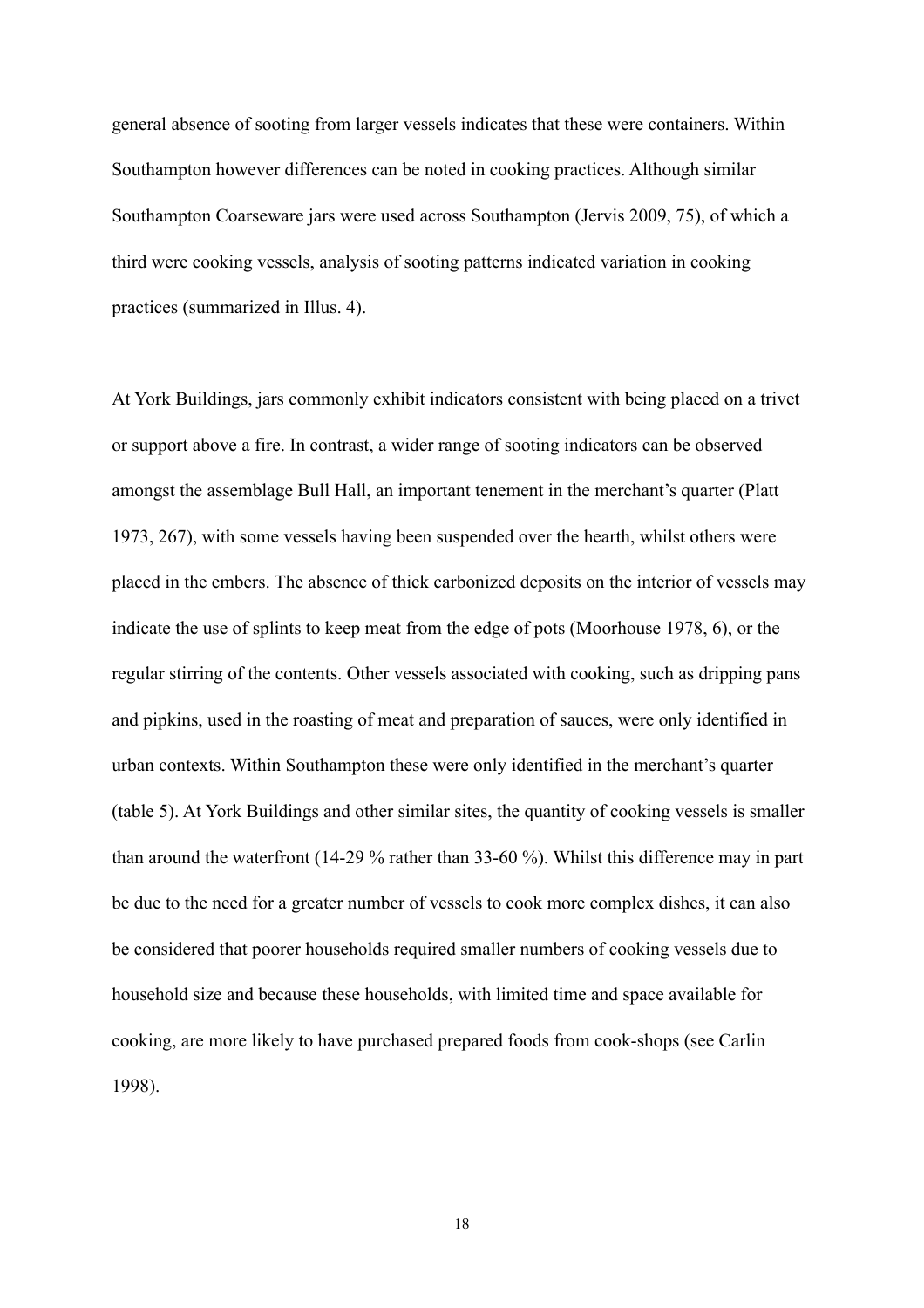The major difference between urban and rural assemblages is the ratio of jugs to bowls. In Southampton, bowls account for 2% of vessels, whereas in rural assemblages this rises as high as 14% at King's Somborne (Table 4). In contrast, in the small town assemblages bowls account for no more than 8% of vessels. The wide size range of bowls suggests a variety of functions, for example as measures and in dairying, and the presence of bowls in small town assemblages suggests some processing of foodstuffs (typically 'rural' activities) in small towns.

Although similar cooking vessels were used in town and country, close analysis of cooking vessel assemblages from Southampton has demonstrated that a wider range of cooking techniques were practiced in wealthier (probably mercantile) households, indicating the presence of specialist cooks. There appears little difference between the cooking vessel assemblages from rural sites such as Popham, small towns and York Buildings. A difference between rural and urban communities is the presence of food processing specialists. Butchers were present in Southampton (Platt 1973, 45), however, faunal remains from rural and small town sites indicate that specialist butchers were not active in all settlements. Experiences of cooking appear differentiated along the lines of wealth and status rather than a rural / urban dichotomy being present. Such a dichotomy can however be argued to occur to some degree in regard to other processing activities.

Serving and eating [b]

The majority of medieval serving vessels are likely to have been made from wood (Wood 2005) or metal and therefore survive only intermittently. Wooden vessels have been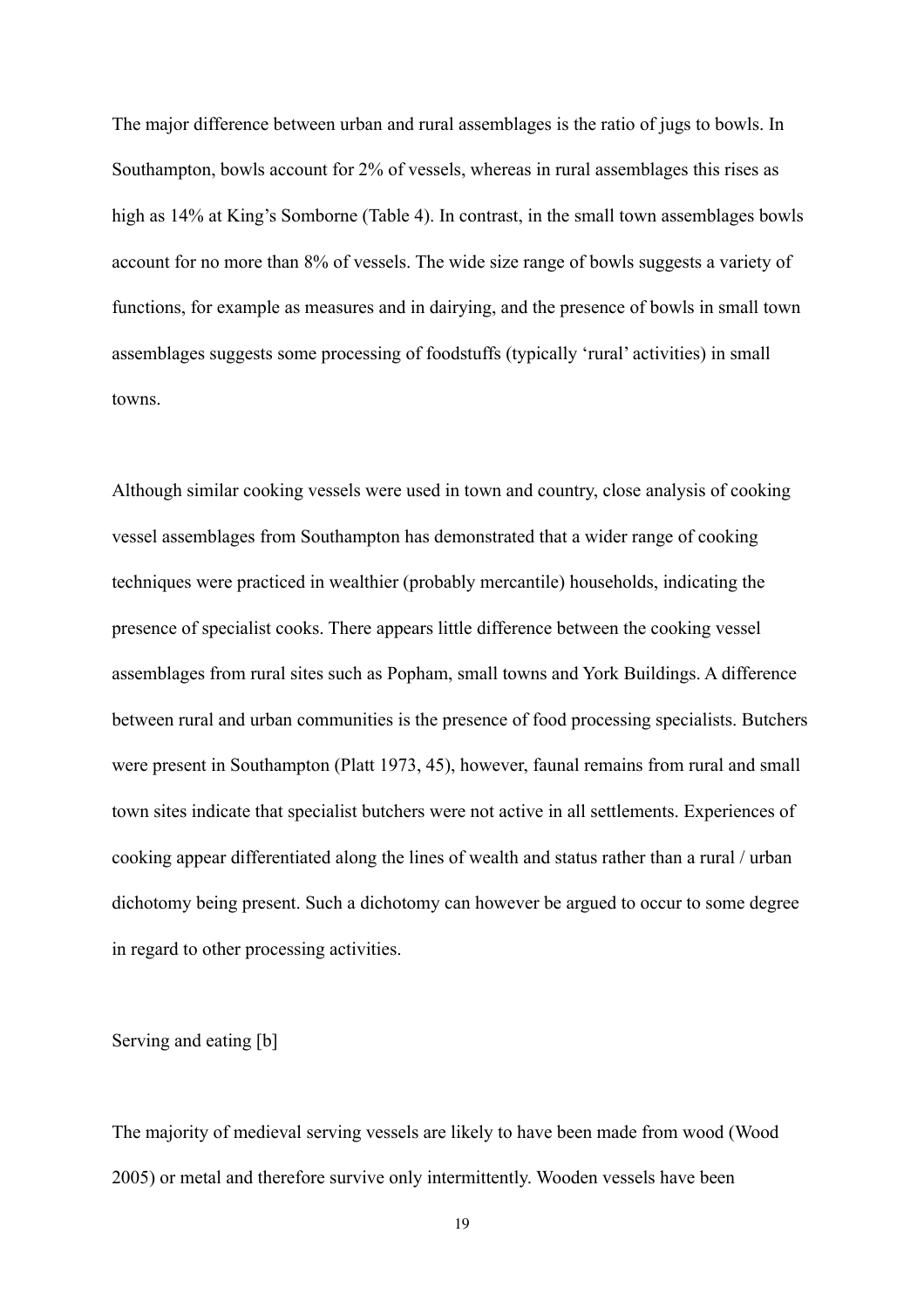excavated from a high status tenement at Cuckoo Lane, believed to be associated with the household of Richard of Southwick, a major owner of property in Southampton (Platt 1973, 103; Platt and Coleman-Smith 1975, 228-30), however, the use of these vessels clearly cut across the social spectrum. The archaeological record masks the importance of wooden vessels in medieval society. Historical research has shown for example that in 1431-2 the household of John de Vere in Oxford ordered twenty-five ceramic vessels, but 234 wooden vessels (Wood 2005, 19).

Jugs account for between a quarter and third of vessels from rural and small town assemblages. These are generally locally produced vessels, although continental imports were present amongst the assemblage from Romsey Abbey and also in the small port of Christchurch. Locally produced jugs are modestly decorated, with slip trailing being the most common decorative form. These vessels fulfilled a range of functions, including the transfer and decanting of liquids, as well as non-culinary functions, for example as urinals. In contrast, jugs account for over 40% of the vessels from Southampton, and these include highly decorated wares, such as French imports from the Saintonge and Seine Valley. Analysis (Jervis 2011a, 213-5) of abrasion patterns on these vessels confirms that locally produced jugs as well as Saintonge Whiteware vessels, were used for a range of functions. Small quantities, principally from the merchant's quarter, have sooted bases, suggesting that they may have been used to heat their contents, perhaps in the mulling of wine. Exterior attrition on jugs, including scratching and chipping, attests to regular handling, indicating that these vessels were used to move liquids. Both locally produced and imported Saintonge Whiteware jugs found at sites across Southampton exhibit a range of internal attrition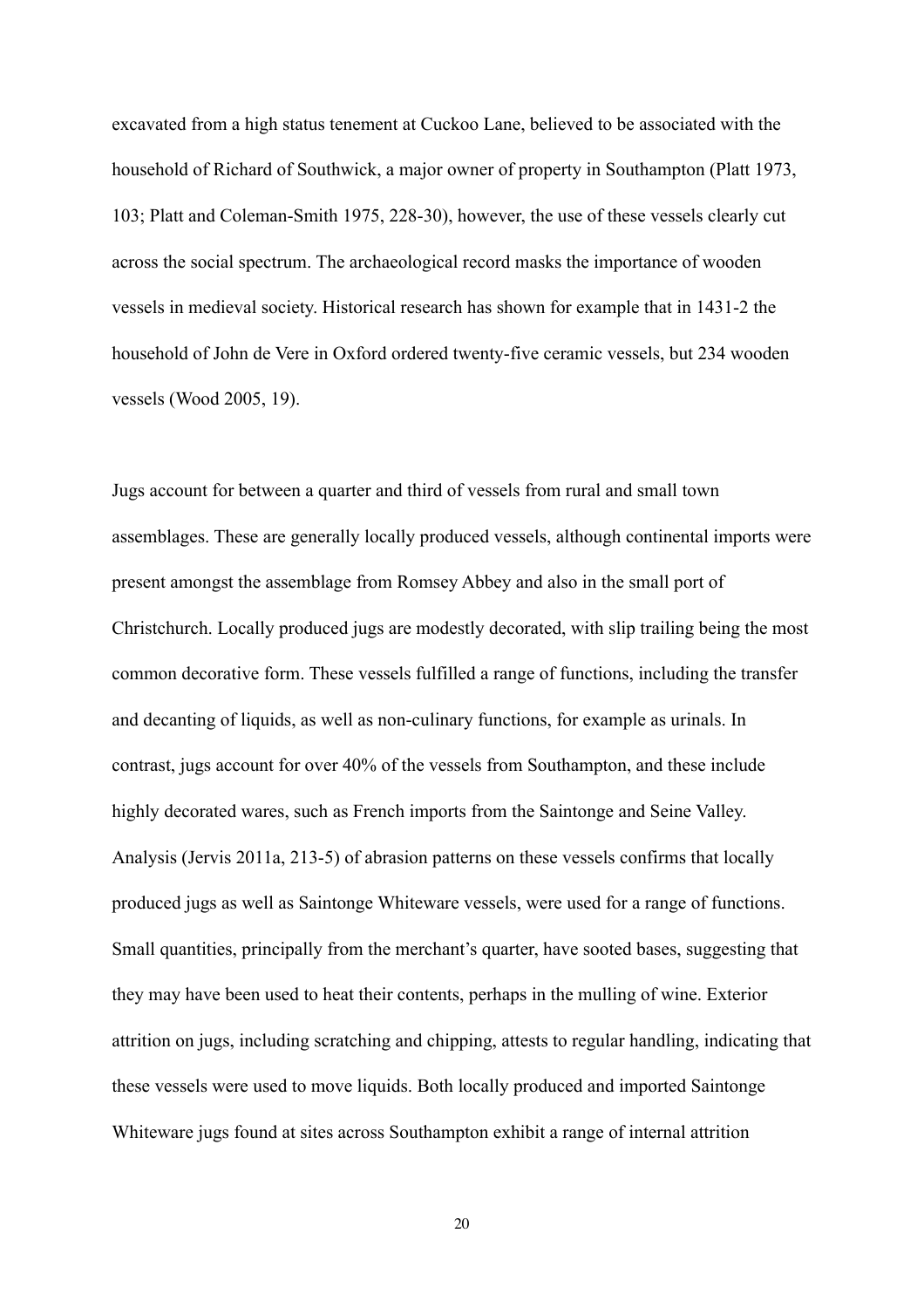indicators, including mechanical abrasion (suggestive of stirring). It would seem that, like locally produced jugs, these imported vessels also fulfilled a range of functions.

The most highly decorated imported wares, for example Saintonge Polychrome Ware and Seine Valley Zoomorphic Ware, from Southampton do not exhibit evidence of consistent use (Jervis 2011a, 213), suggesting that these formed a distinctive class of serving vessel, perhaps being displayed alongside glass and metal vessels on cupboards in dining rooms (Weiss Adamson 2004, 158). The ceramic imports were considerably more abundant at the wealthier tenements under consideration (table 5; table 6). Saintonge products are widely distributed, but the highly decorated polychrome wares only occur in quantity in wealthier areas. Within Southampton, glass use is generally restricted to higher status tenements, being recovered from Bull Hall and Cuckoo Lane, but being absent from poorer tenements (see Tyson 2000). When considered together it can be suggested that at least some of the highly decorated ceramic vessels were used to decant liquids into glass drinking vessels.

In contrast, in neither the poorer areas of Southampton, nor in the nearby small towns, did a distinctive class of serving vessel emerge. Indeed, the jug assemblage from York Buildings shares more in common with those from towns such as Romsey and Christchurch, than with the wealthy merchant's quarter of Southampton. Within these assemblages, a smaller range of jugs fulfilled the whole range of functions required of this form, contrasting the clear distinctions in jug use observed by Blinkhorn (1999) at West Cotton (see above). Occasional imported or highly decorated vessels are found in rural locations; for example, French wares were identified at the potentially higher status rural site at Hatch Warren, but the low quantities suggest only occasional demand for these vessels in a limited range of contexts.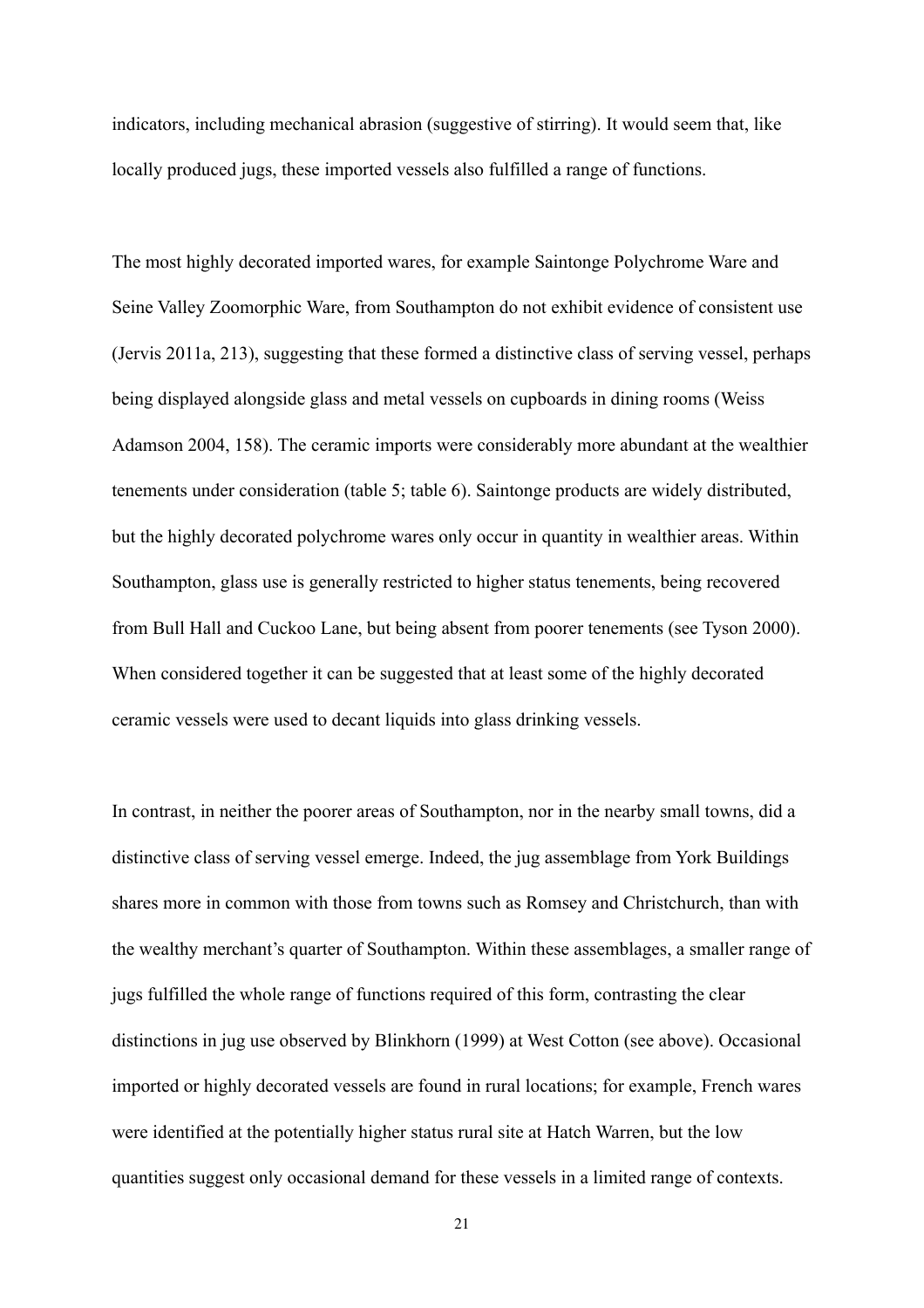Food consumption practices leave little physical trace compared to cooking practices. However, analysis of the distribution of vessels with an apparent serving function is instructive. Within Southampton, ceramic and glass serving vessels are only found in assemblages from wealthier tenements. In the small towns, and in other areas of Southampton, serving was not a spatially segregated activity. Jugs, for example, were used for a range of activities of which serving was but one within lesser households. The majority of serving vessels are likely to have been made from wood, so evidence of food consumption will always be limited to some degree by taphonomic conditions which mask the true nature of material culture assemblages relating to serving and eating.

Tracing relationships and forming identities [a]

Having reconstructed some of the relationships which formed between people, foodstuffs and material culture , we can consider the effect of these food practices upon identity formation.

Life on the edge: small towns and the urban fringe [b]

Relationships formed with animals and the land played distinctive roles in the formation of multiple senses of urban life. Animals are drawn into many simultaneous forms of social and economic relationships with people, for example, a source of income, food and pride (see Law and Mol 2008). Across the study area the picture is more subtle than a rural-urban divide in terms of meat consumption, with animals being variously exploited, and therefore gaining multiple meanings, in the emergence and maintenance of differing social contexts. By acting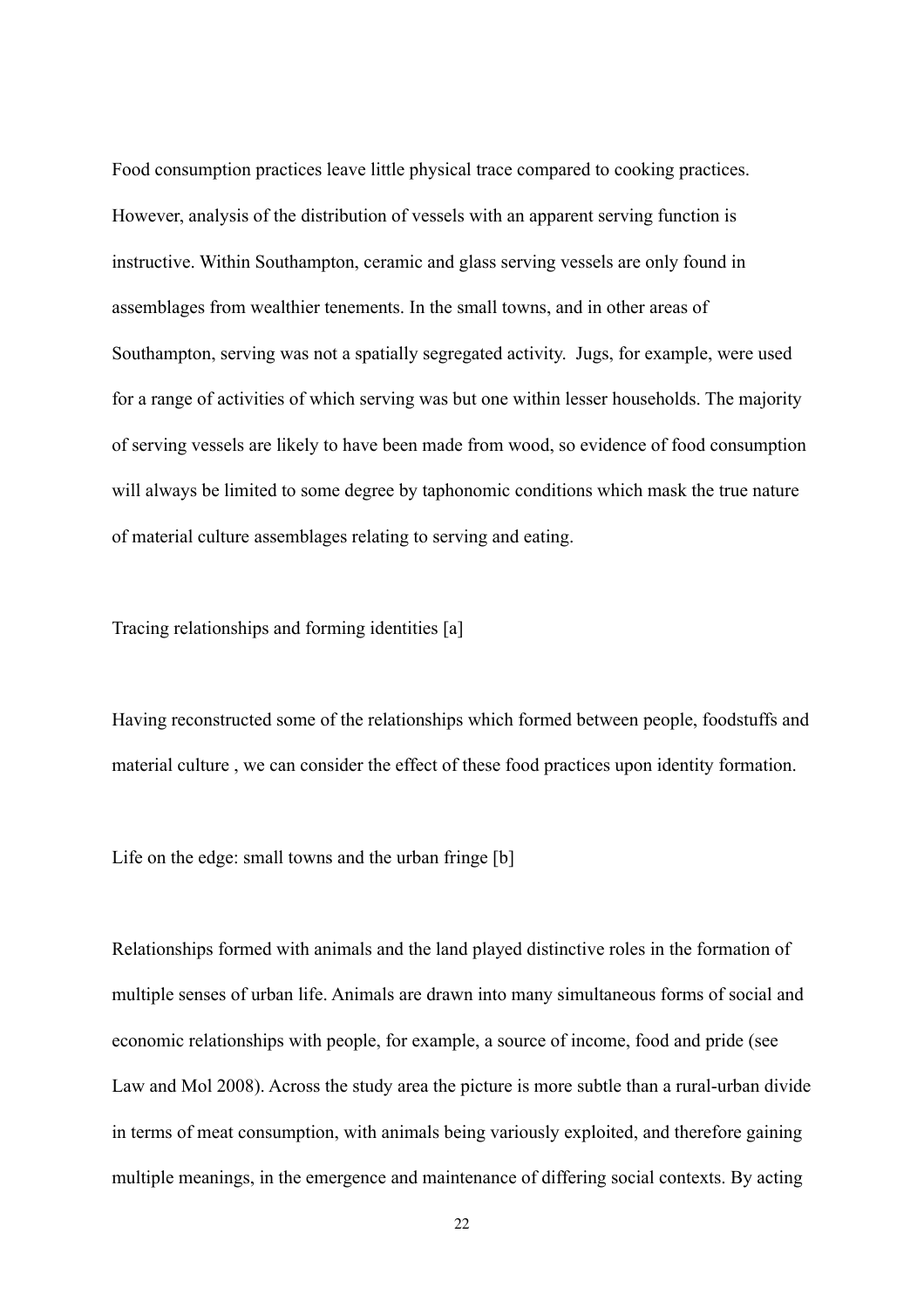as traction and providing secondary products, animals were enrolled in the maintenance of rural communities and developed a particular place within rural society. Human-animal relationships appear to have transcended the urban / rural divide, leading to the emergence of semi-rural identities amongst those living at the periphery of urban life in small towns. The example of Alton – a weaving centre and centre of the cattle trade – is revealing. Here, the reliance on older sheep and cattle is greater than in other similar towns, perhaps reflecting how these animals developed a particular economic meaning through being exploited in ways comparable to the surrounding countryside. Likewise, in Romsey, the discovery of ceramic bowls likely used in dairying suggests agricultural activity within the urban environment. Through the varying economic relationships with animals, and the effects of these upon diet, the utilization of meat created contrasts between towns, giving each a particular character which was embedded within relationships which transcend the urban-rural divide. It is not only between towns, but within them, that this can be observed. This blurring of urban consumption and rural production can also be observed through the stratigraphic and botanical evidence from York Buildings in Southampton, where it appears that horticulture was practiced to some degree within the town's limits.

Ceramic evidence suggests simple cooking techniques also transcended this divide. Generally speaking, in lower-status urban and rural homes, cooking was a domestic activity, undertaken by women as part of a suite of activities through which masculine and feminine identities were defined, as demonstrated, for example by references to household accidents recorded in coroner's records (Hanawalt 1986, 116; Woolgar 2010, 12). Whereas typically female economic activities (such as baking and brewing) transcended the urban-rural divide, males activities were more varied between town and country, although in both they can largely be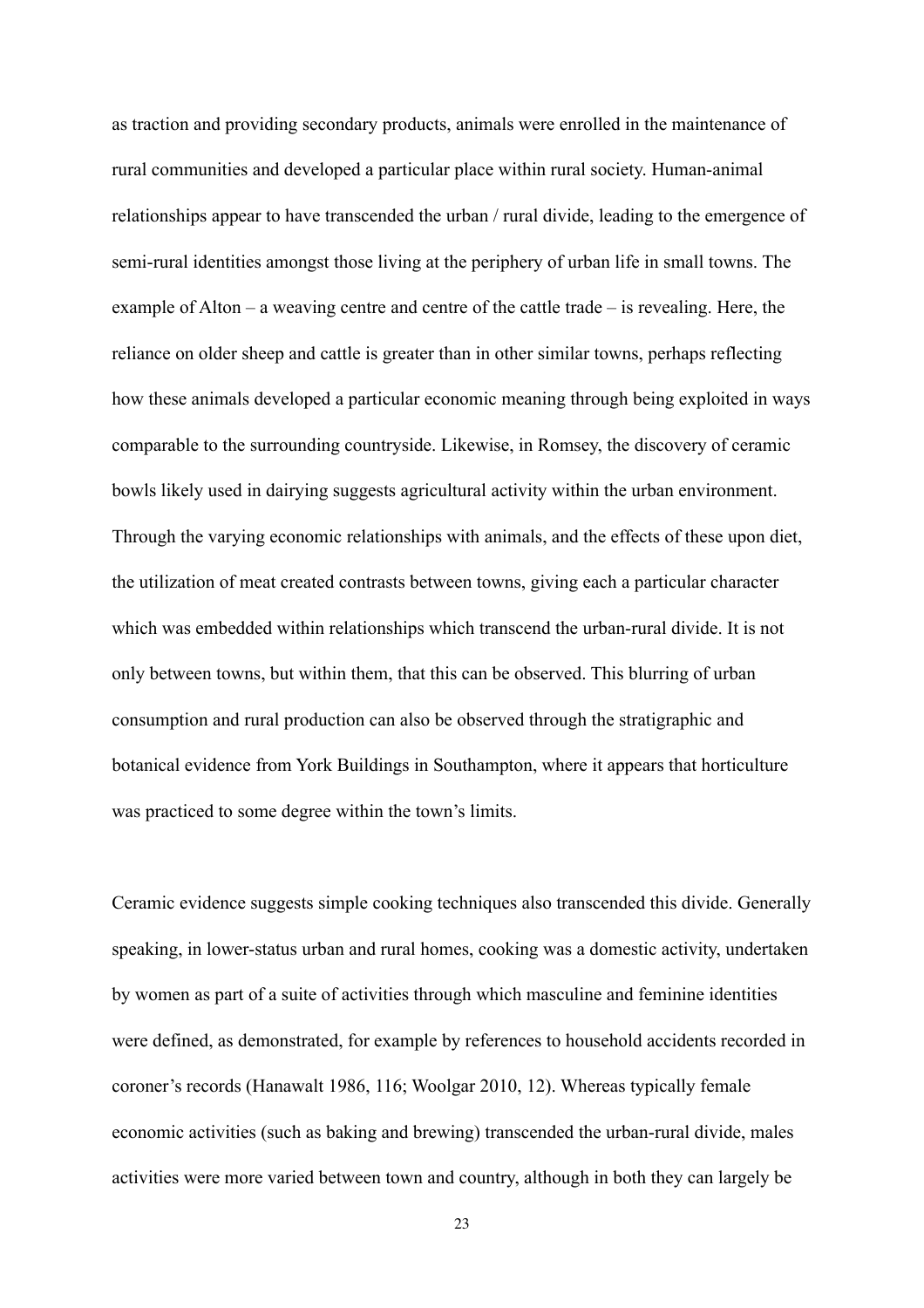classed as forms of labouring (Hanawalt 1986, 113-116). In both towns and country, men operated as craft specialists, however, the need to focus upon agriculture in the countryside meant that this activity was more intensive in towns, leading to the formation of identities which were fossilized not just through participation in craft practices but also the urban landscape (for example English Street in Southampton, on which the iron working site at York Buildings is located, became known as 'the street of the smiths' (Platt 1973, 52). Those living at the edge of towns were geographically marginalized (Lilley 2009, 147) and their food practices appear to attest the permeable nature of the urban / rural boundary, with experiences on the periphery of towns not being too far removed from those of rural life. The effect of food practices amongst these peripheral communities was to create an experience in which their place in urban society was ambiguous and marginal (see also Attreed 2002, 591). Women engaged with foodstuffs in a distinctive way, fostering a greater ambiguity in their sense of urban identity, in contrast to men who were drawn more closely into urban economic life through a focus upon craft, rather than agricultural, production which created a clear contrast between urban and rural life. Further overlap with rural living may have been created through the occasional tending to gardens, the use of common land and seasonal labouring on town fields, all of which contributed to the emergence of particular and ambiguous (in the sense they were not distinctively and exclusively urban) urban identities amongst those at the geographic and economic periphery of town life.

Enacting specialist identities: butchers and cooks [b]

Evidence of butchery is limited to the larger towns (Southampton and Winchester), indicating this to be a distinctively urban form of specialist identity. A number of factors contributed to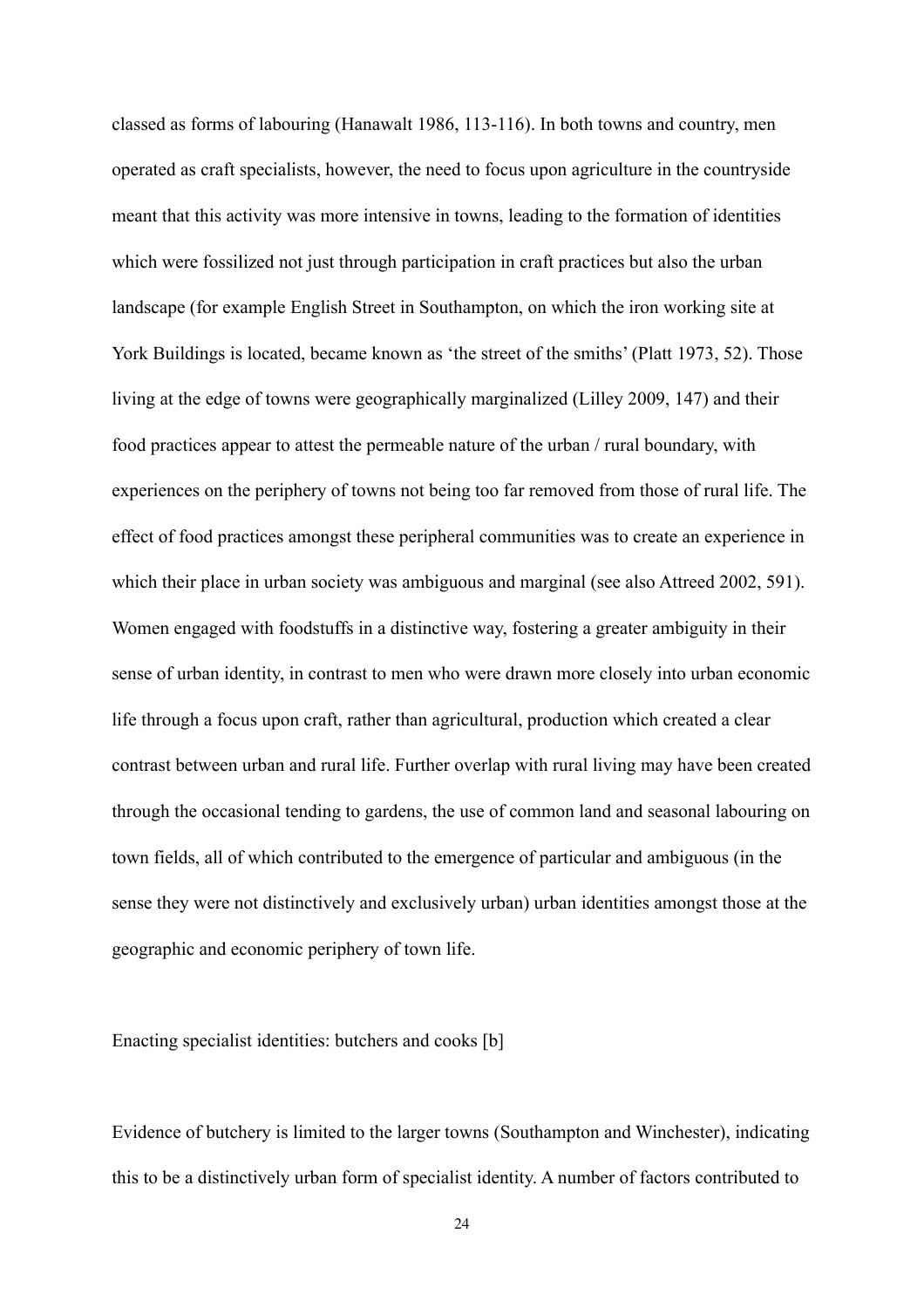the emergence of specialist butchers in medieval towns; the increasing wealth of urban populations, the need to divide carcasses for craft resources (hides, horn) as well as meat and a prevailing increase in specialist craft activities within towns (Seetah 2007, 23-5). Furthermore, butchery provided the ability to enact meat as a mediator of social hierarchy through the differential consumption of meat joints, both within and between households.

Within larger urban households, such as that at Bull Hall in Southampton, the ceramic evidence, as well as the presence of exotic foodstuffs, indicates the presence of specialist cooks. These did exist within large rural households (Woolgar 2010, 12), but the density of wealthy households in large towns created conditions in which a distinctive group of professional cooks could emerge in both urban and rural households. Greater professionalization appears to have led to a greater quantity of male cooks (Woolgar 2010, 12), meaning that cooking was not an intrinsically female activity (although women likely continued to work within kitchens in subsidiary roles). Gender roles could be re-defined relationally as cooking emerged as a professionalized, and therefore regulated, 'craft' activity, within the context of a regulated guild-based economic network (certainly by the end of our period, in the fifteenth century, a guild of cooks was present in Winchester, for example; Keene 1985, 333). The rules governing the treatment of food can also tell us something about how people perceived these individuals; both in contemporary literature and in the wording of rules these people appear to have been viewed with distrust (Carrel 2006, 187). This is also true of rules in the Oak Book of Southampton, a fourteenth century text which outlines, amongst other things, the need to adhere to specific weights and measures and treat food waste in a hygienic manner (Studer 1910). Developing craft skill was a key component of medieval artisan, masculine, identity, a means through which a man could prove himself not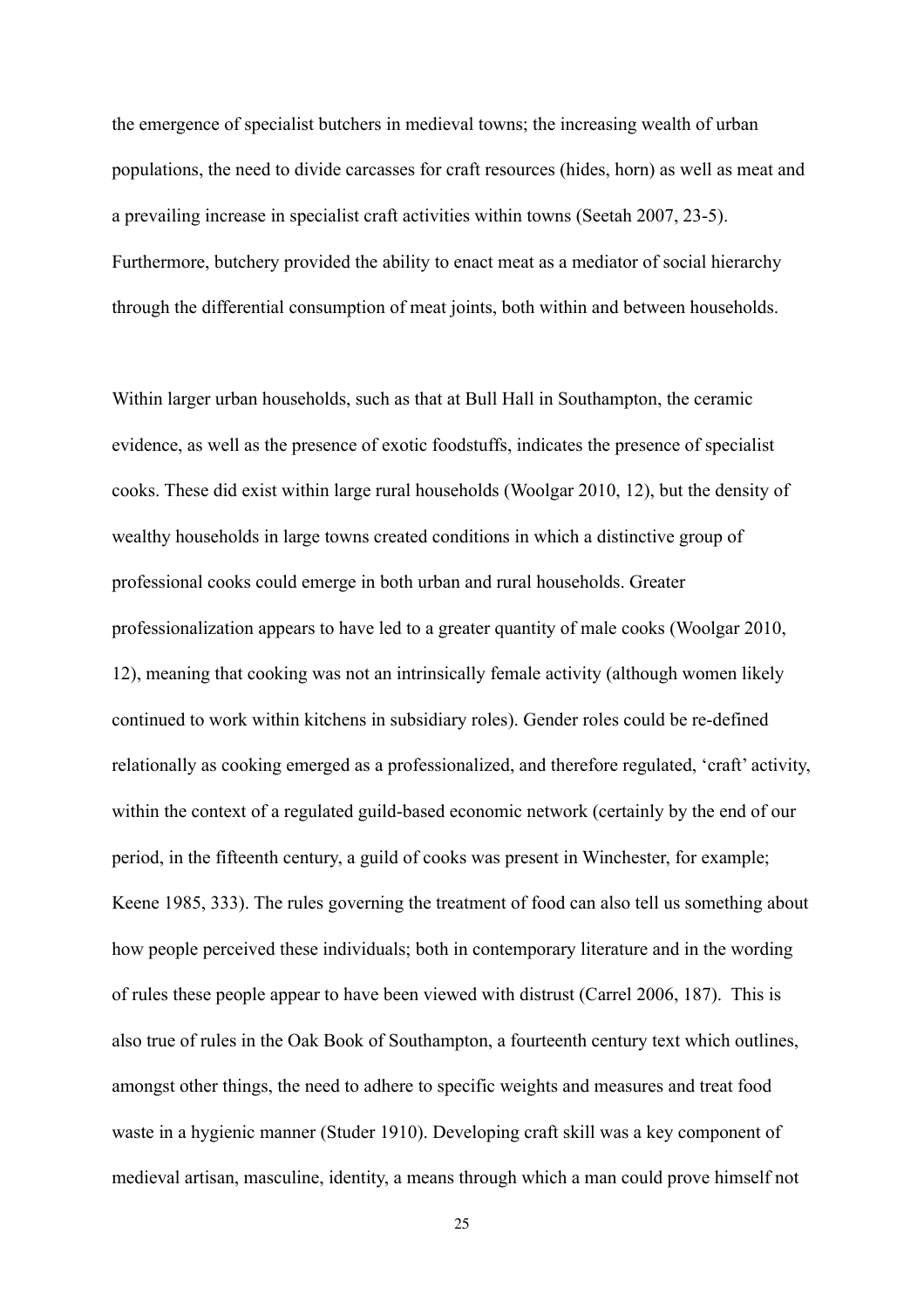to be a woman and also to demonstrate maturity and independence having gained these skills through apprenticeship (Karras 2003, 150). Cooking, through the development of specialized spaces and the use of specialist tools, such as the butter churns and ceramic pipkins, , became such a 'craft-based' activity, being enacted as a skilled and regulated, masculine craft activity, enrolled in the formation of a distinctively urban form of masculine identity, albeit one viewed with suspicion, perhaps in part because of its domestic connotations with women (see for example Ward (2002, 3) for comment on the distrust of women within medieval society).

This discussion makes emphasises how gendered identities do not exist in isolation, but are one facet of a broader sense of identity (see also Baumgarten 2008, 214). In the case of medieval Hampshire, gendered identities were closely connected to the emergence of specialist, professional, identities which in turn emerge from the particular circumstances of urban life.

Food and status: urban elites? [b]

Urban society was undoubtedly hierarchical, however clear differences in the demography of small and large towns can be observed, with an 'urban elite' principally being a feature of towns such as Southampton and Winchester. In Southampton, this was a mercantile elite, whose social, political, personal and economic activities underpinning their position within the social hierarchy (Platt 1973, 92); this was a social status which was not inherent within individuals, but was earned through the maintenance of relationships with people and things. Indeed, the service culture which underpinned the hierarchy of medieval society, from the service of nobles and royalty down to the apprentices and domestic servants of towns, was a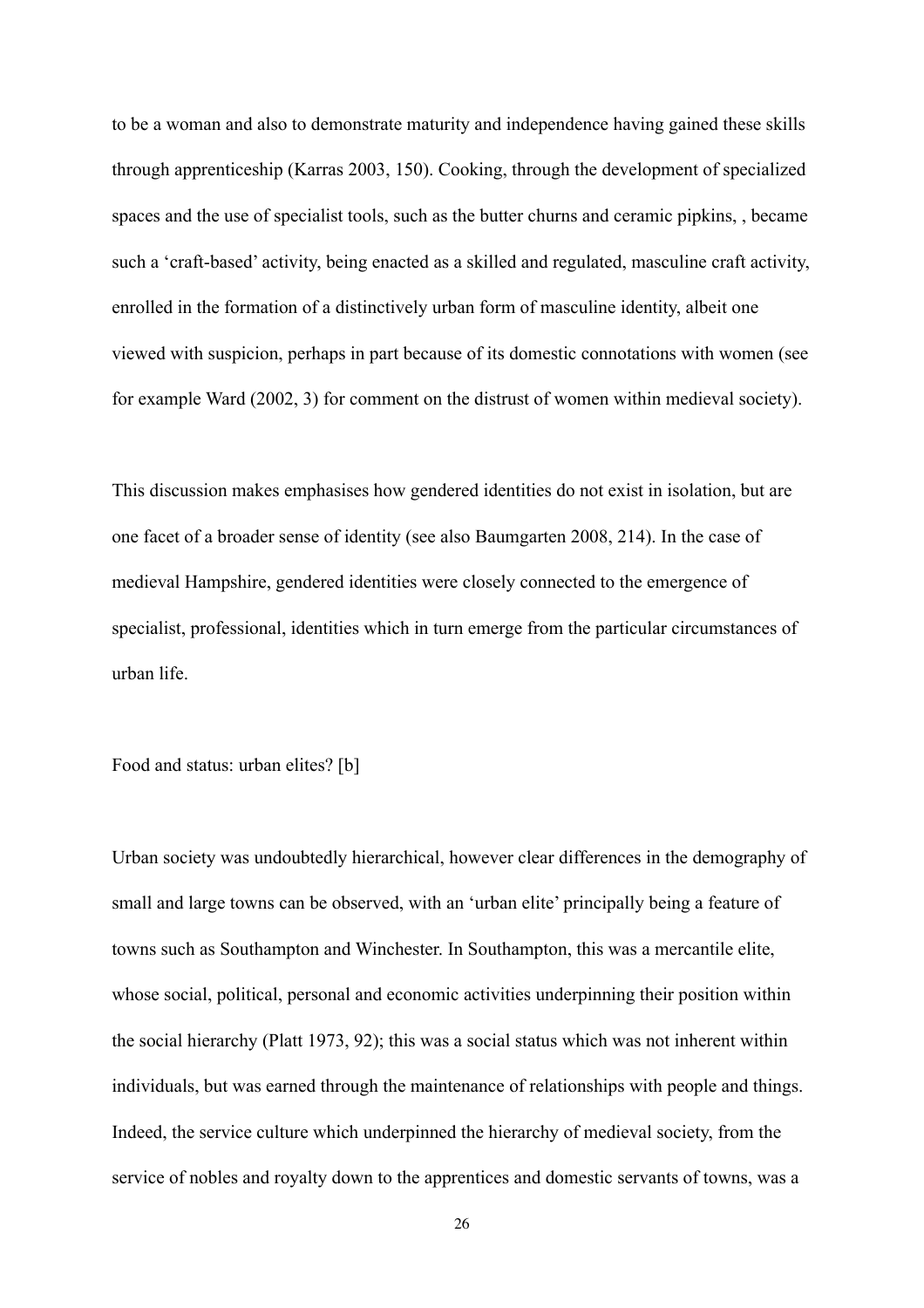relational one, in which one's social position was maintained through action (Horrox 1994, 62). The need to retain this hierarchy created conditions in which food and material culture were used by people to form particular identities, by displaying wealth, good taste and using food to mediate of social relationships, for example through the giving of gifts (see Woolgar 2011). The nature of these relationships with food enacted animals in a very different way to in those peripheral homes, with a focus of perception being consumption, through which they became enrolled in processes of social distinction.

It must be considered that animals played a distinctive role for rural elites too, with them forming components of rents or fees paid by their tenants. Furthermore, urban and rural elites were not distinctive from one another. Roger Norman, probably the richest burgess in midfourteenth-century Southampton, had lands in the nearby rural areas of Millbrook, Shirley and Chilworth, as well as in other counties (Platt 1973, 253), whilst other burgesses had more modest rural holdings. Foodstuffs, and animals in particular, can be shown to have played a mediatory role in status relationships which transcended the urban-rural divide. Rural and urban wealth and status were closely connected, meaning that the same people utilized food in a variety of ways to maintain status both through its consumption and acquisition, although the means in which it was used to achieve this varied between town and country. One area where this overlap between urban and rural elites is most evident is in the consumption of wild animals. Within the study area these were only recovered from wealthier households in Southampton and the higher status rural site at Hatch Warren. Hunting and the consumption of these species was a distinctively high status activity, with strict regulation limiting individuals potential to acquire and consume these animals. Through enacting these rules in both the acquisition and consumption of wild animals the (legitimate) formation of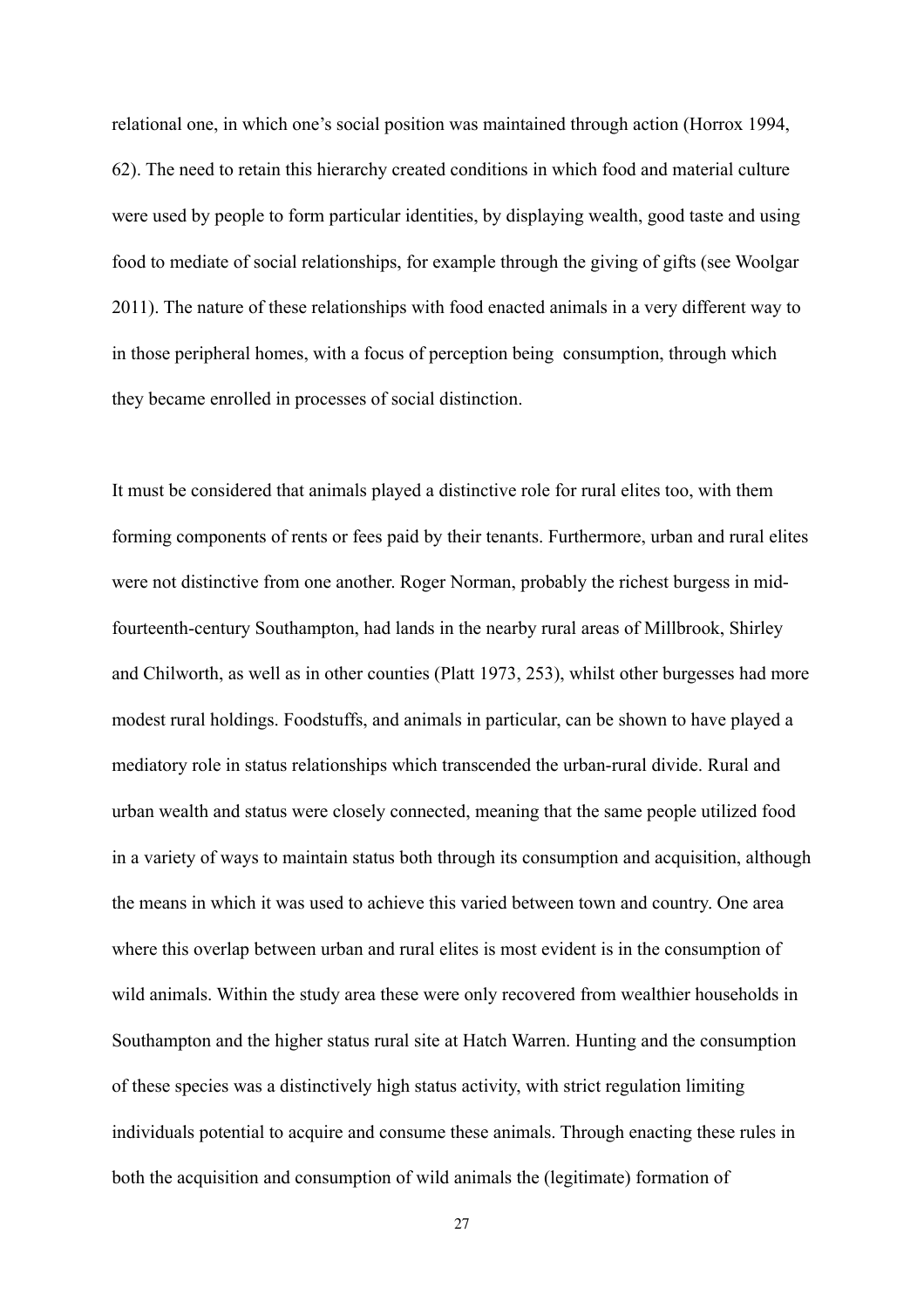relationships with these animals re-enforced a particular status identity, in turn enacting them as status entities (Pluskowski 2007, 40-2).

Rules of etiquette and sumptuary laws also governed the consumption of foodstuffs, in town and country (Kowaleski 2006, 244; Woolgar 2011, 11). Serving, on formal occasions at least, furthered the image of wealth and virtue that the consumption of these animals, along with exotic foodstuffs, developed. Serving practices within elite households imitated those of the court which in turn cited religious practice (see Phillips 2005, 147 for a discussion 14th-15th century textual evidence). By receiving food in this way, as well as through making gifts of food, people could build associations with these institutions and thus further an image of virtue, wealth and class (Woolgar 2011, 7). By enacting written and unwritten rules of etiquette food, dining spaces and material culture all became enrolled in processes of identity building and the mediation of social hierarchy. The serving vessels found in Southampton's mercantile households, for example, played a role in mediating social hierarchy within the home, forcing the relationship of deference and servitude between servant and master and provided a medium, through the order of service, by which hierarchy and social order could be explicitly displayed and enforced. Furthermore, the display of animal parts, the presence of animal iconography on material culture (Pluskowksi 2007, 39) and the linkages displayed through the presence of unusual material culture allowed the host to create an atmosphere through which their wealth and social connections could be made apparent. Food was therefore enrolled in processes of identity formation surrounding the maintenance of social hierarchy in power structures which transcended town and country, however distinctly contextual translations of these processes emerged. In Southampton, for example, the emphasis was on the negotiation of trading and familial bonds amongst the mercantile elite, a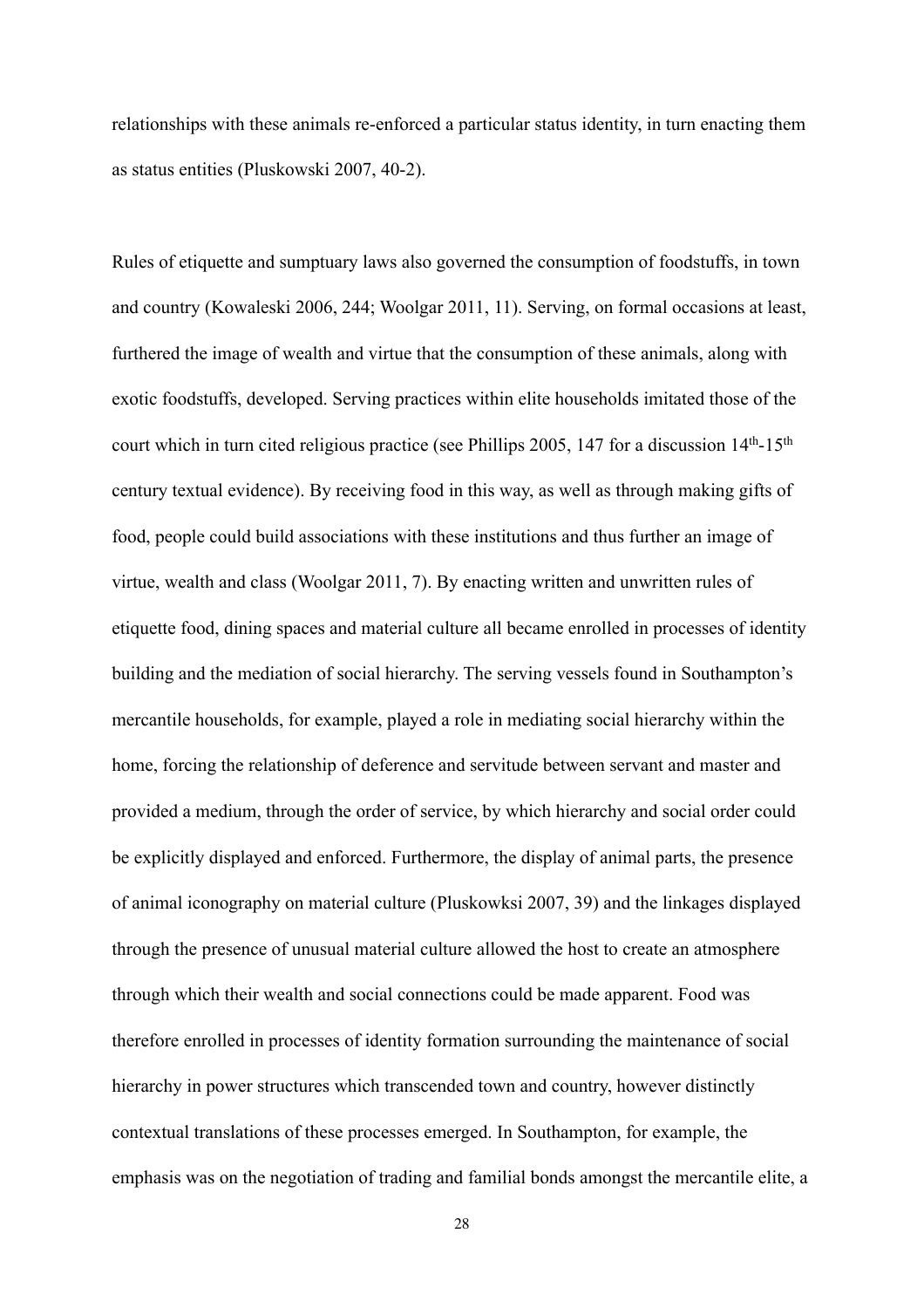process which was both the product of and contributed to the re-making of, society in Southampton. We can consider that individuals of this status set out to use foodstuffs to form a particular identity; however the agency behind this intentionality was spun through the broader associations which developed within and maintained urban life, in which individuals were able to develop and then maintain a position in the urban hierarchy. Clearly food played a role in the emergence and maintenance of elite identities in urban and rural context. However, the nature of these identities, and of the relationships behind them, was contextual, with food creating linked, but distinctive, translations of elite identity in town and country.

## Conclusions [a]

By tracking the effects of the relationships formed through food practice we can begin to unlock the complexity of urban identities in relation to the medieval countryside, allowing material culture studies, and particularly a focus on household consumption, to contribute to a debate which has largely been dominated by topographic and historical studies (e.g. Slater 2005; Goddard 2011; see Dyer and Lilley 2012 for a recent review) and considerations of economics rather than lived urban experience (e.g. Astill 1985, 49; Dyer 2003, 99-101). It is clear that although general trends emerge, no clear urban identity emerges within medieval Hampshire. This applies both in comparison with rural areas in comparisons within single towns. Instead, we see food practices mediating varying experiences of urban life, through which urban translations of gendered, status and professional identities emerge. Furthermore, it becomes apparent that animals and material culture were employed in various ways, meaning different things to urban and rural populations and to members of these populations. Those at the periphery appear to have developed particularly ambiguous identities, with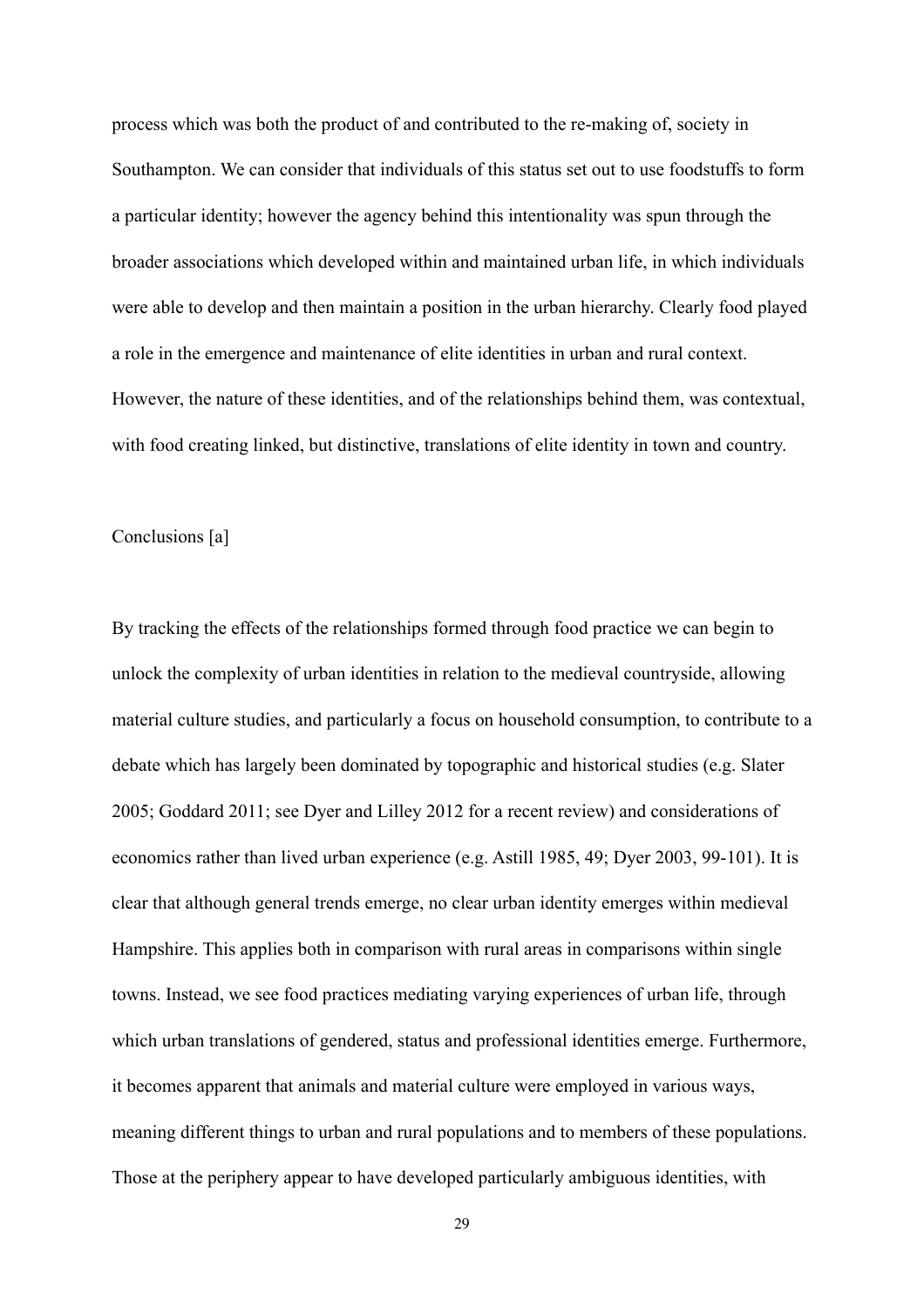gendered perceptions of the urban/rural divide also potentially emerging. The nature of the urban economy allowed craft specialization, with the butcher playing a facilitating role, providing the raw materials for craft activities and dividing meat so that it could be enrolled in processes of social differentiation within towns. The emergence of, largely male, professional cooks and the development of cooking as a craft activity caused gender roles surrounding cooking to be re-negotiated. The consumption of food, in terms both of diet and serving etiquette, defined urban and rural elites, creating overlaps between urban and rural life, but also creating distinctive urban and rural translations of the perception of animals and foodstuffs, particularly in relation to acquisition. Urban identity did not exist in isolation, but through the study of food practices can be shown to have filtered into other facets of self definition, in relation to gender, age and economic standing, through participation in activities and the formation of relationships with foodstuffs and material culture which were distinctively urban in nature.

The broader implications of this study are threefold. Firstly, through combining environmental and artefactual data it has been possible to extend beyond a focus on diet or a consideration of the occurrence of ceramic types to move towards an understanding of cuisine; the practices of food consumption, through which identities emerged and social relationships were mediated. Clearly publication of the ceramics from Winchester and faunal remains from Southampton would greatly enhance this ongoing and vibrant research theme. Secondly, the study has demonstrated the value of the micro-scale analysis of assemblages, to focus on heterogeneity rather than homogeneity, allowing us to construct multiple narratives of urban life in medieval England. Finally, by considering how these practices led to the emergence of identities, rather than reflecting them, and decentring the agency for identity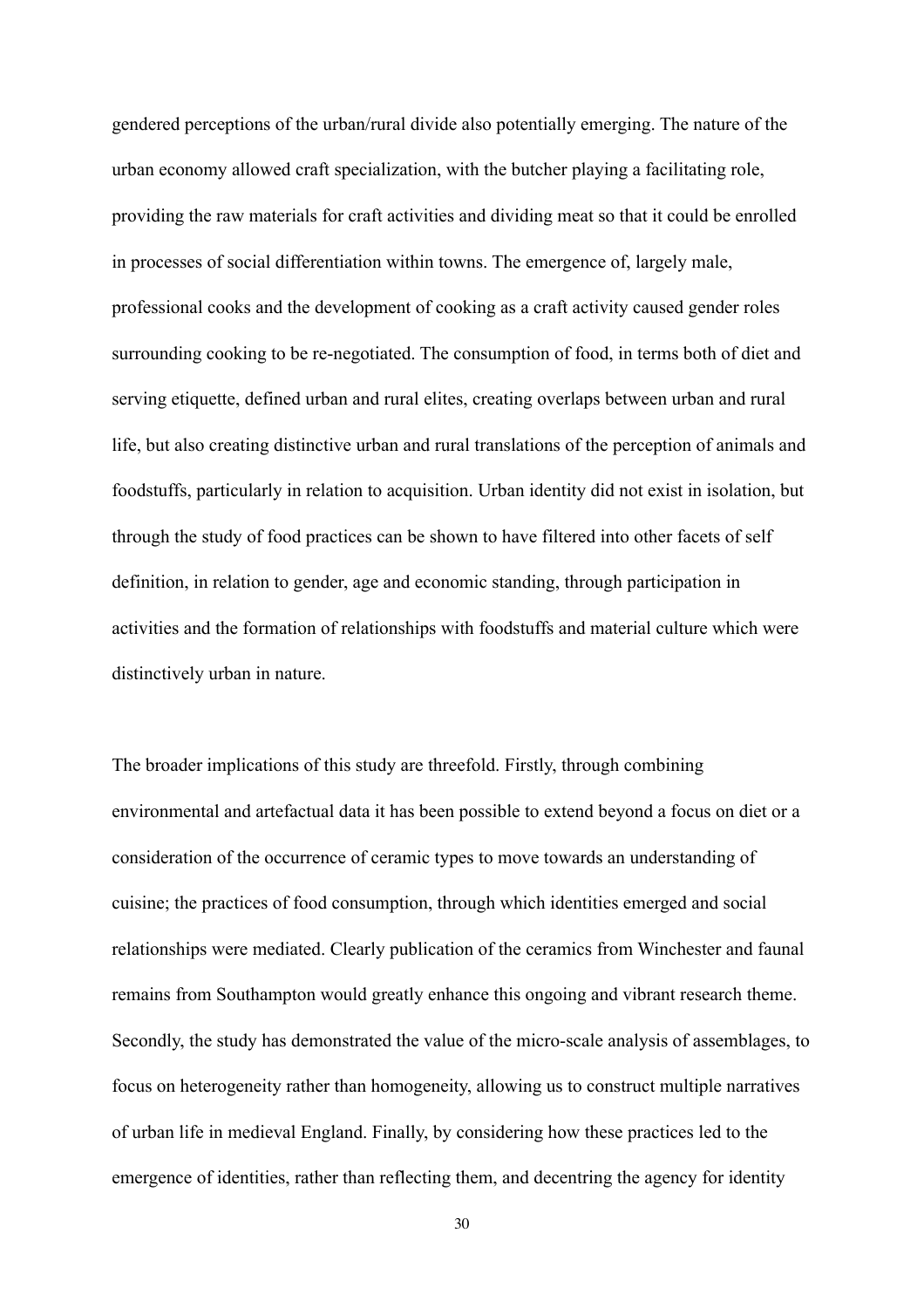formation, it has been possible to explore the multi-faceted nature of identities, and to consider how the same animals or objects could be enacted in the formation of multiple identities. Such approaches allow us to see beyond assemblages as reflections of identity or intentionality, to explore how they were entangled in the processes of their formation.

Acknowledgements [a]

I would like to thank Maureen Mellor, Dale Serjeantson and Naomi Sykes for their comments on drafts of this paper. The paper is based upon my doctoral research, funded by the AHRC and supervised by Dr Andrew M. Jones. I would like to thank Duncan Brown, Sian Iles, Gill Woolrich, Dave Allen and the late Alan Jacobs for their assistance and support throughout the course of the research.

Bibliography [a]

Primary Sources [b]

Studer, P. 1910. *The Oak Book of Southampton (vol. 1)*, Southampton: Publications of the Southampton Records Society 10.

Unpublished Sources [b]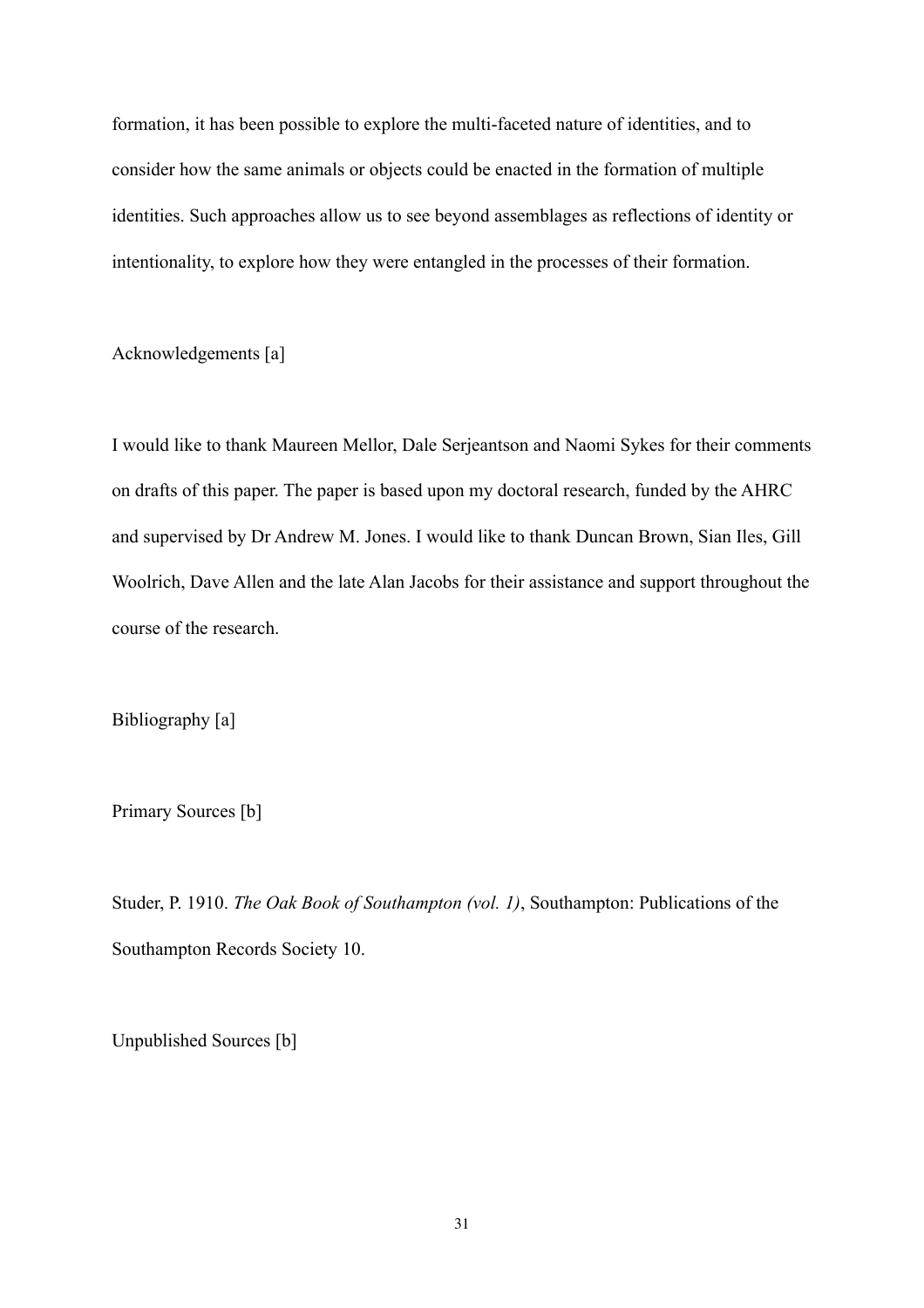Biddle, B. Nd. *A Comparison of the Plant Remains from Archaeological Excavations in Southampton, with a Special Reference to the Seeds*, unpublished typescript in Southampton City Museum

Bourdillon, J. 1993. Animal bone assemblages from medieval and post-medieval Romsey, in H. Rees, J. Bourdillon, V. Crosby and I. Scott, *Aspects of Medieval and Post-Medieval Occupation in Romsey*, TVAT Report 29/92, 28-38, unpublished typescript in Hampshire Museum

Jervis, B. 2011a. *Placing Pots: An Actor-led Approach to the use and perception of medieval pottery in Southampton and its region cAD700-1400*, unpublished Ph D Thesis, University of Southampton

Jervis, B. 2011 *Post-Roman Pottery from Excavations in King's Somborne, Hampshire*, Ben Jervis Archaeological Report **18**

Published Sources [b]

Albarella, U. 2005. Meat production and consumption in town and country, in Giles and Dyer 2005, 129-48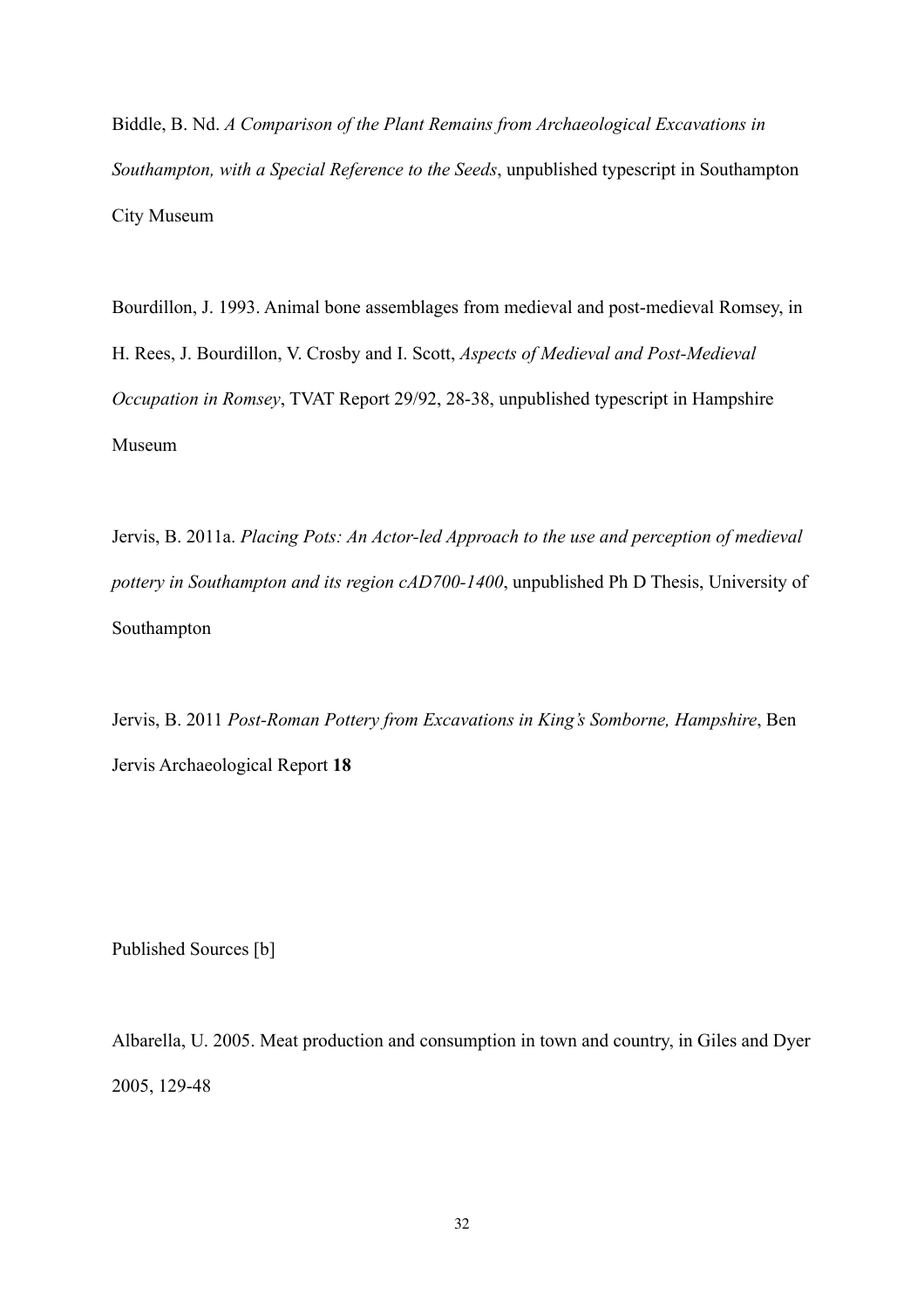Allan, J. 1984. *Medieval and Post-Medieval Finds from Exeter*, Exeter: Exeter University Press

Astill, G. 1985. Archaeology and the smaller medieval town, *Urban Hist*., **12**, 46-53

Attreed, C. 2002. Urban identity in medieval English towns, *J. Interdisciplinary Hist.*, **32(4)**, 571-92

Bartlett, R. 2001. Medieval and modern concepts of race and ethnicity, *J. Medieval and Modern Studies*, **31(1)**, 39-56

Bates, A. 2011. Animal and bird bone, in Brown and Hardy, 2011, 223-33

Baumgarten, E. 2008. 'A separate people?' Some directions for comparative research on medieval women, *J. Medieval Hist.*, **34**, 212-228

Biddle, M. (ed.) 1990. *Object and Economy in Medieval Winchester*, Winchester Studies **7ii**, Oxford: Clarendon Press

Blinkhorn, P. 1999. The trials of being a utensil: Pottery function at the medieval hamlet of West Cotton, Northamptonshire, *Medieval Ceram.,* **22-23**, 37-46

Blinkhorn, P. and Brown, D. 2007. Pottery, in Taylor and Hammond, 2007, 115-33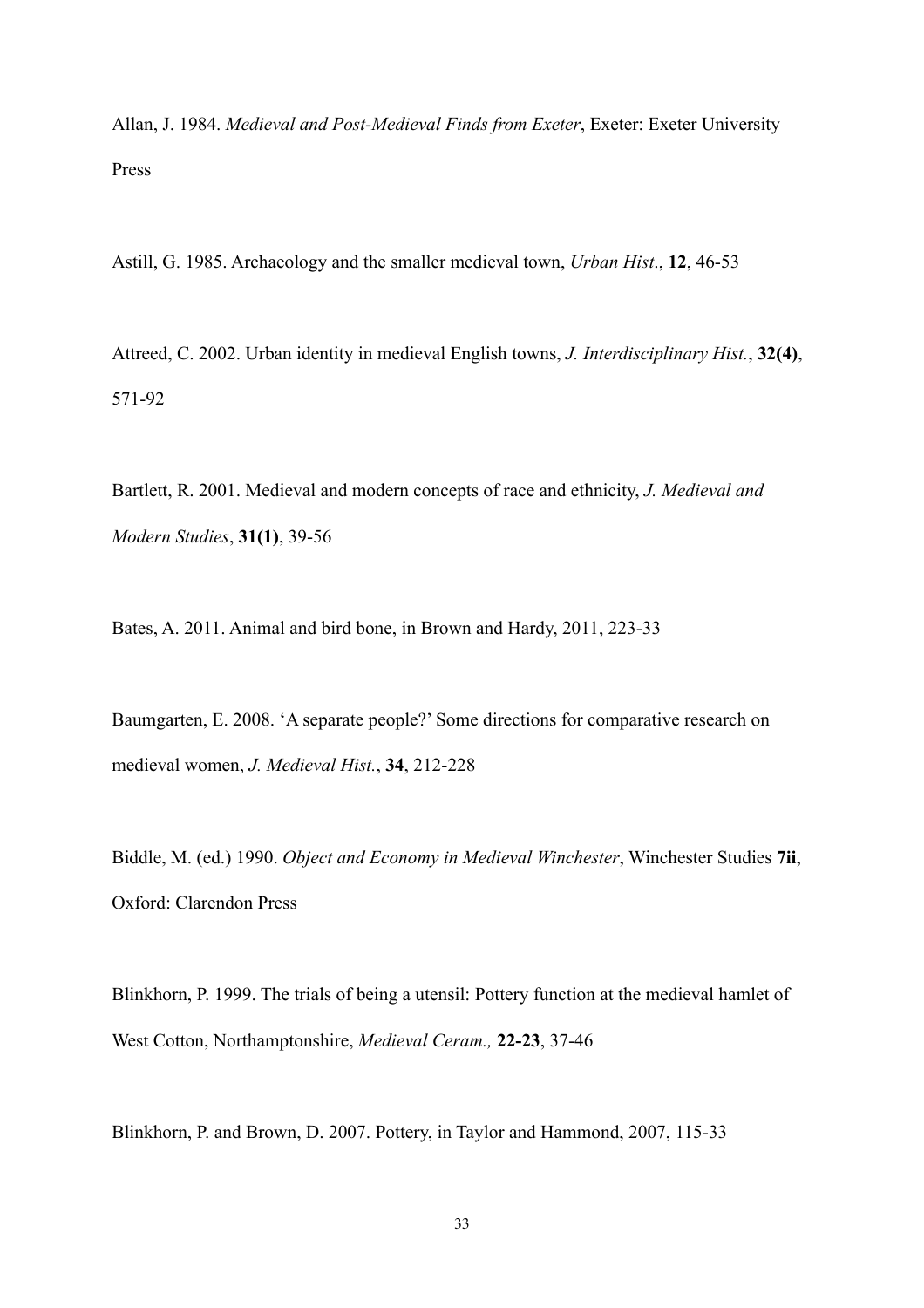Boone, M. 2002. Urban space and political conflict in late medieval Flanders. *J. Interdisciplinary Hist.*, **32(4)**, 621-40

Bourdillon, J. 1980. Town life and animal husbandry in the Southampton area, as suggested by the excavated bones, *Proc. Hampshire Field Club Archaeol. Soc.*, **36**, 181-191

Brown, D. 1997a. The social significance of imported medieval pottery, in C. Cumberpatch and P. Blinkhorn (eds) *Not so Much a Pot, More a Way of Life*, 95-112, Oxford: Oxbow

Brown, D. 1997b. Pots from houses, *Medieval Ceram.,* **21**, 83-94

Brown, D. 2002. *Pottery in Medieval Southampton c. 1066-1510*, York: Counc. Brit. Archaeol. Res. Rep., **133** 

Brown, D. 2011. Pottery, in Brown and Hardy, 2011, 117-42

Brown, R. and Hardy, A. 2011. *Trade and Prosperity, War and Poverty. An Archaeological and Historical Investigation into Southampton's French Quarter*. Oxford: Oxford Archaeology Monograph, **15** 

Carlin, M. 1998. Fast food and urban living standards in medieval England, in Carlin, 1998, 27-51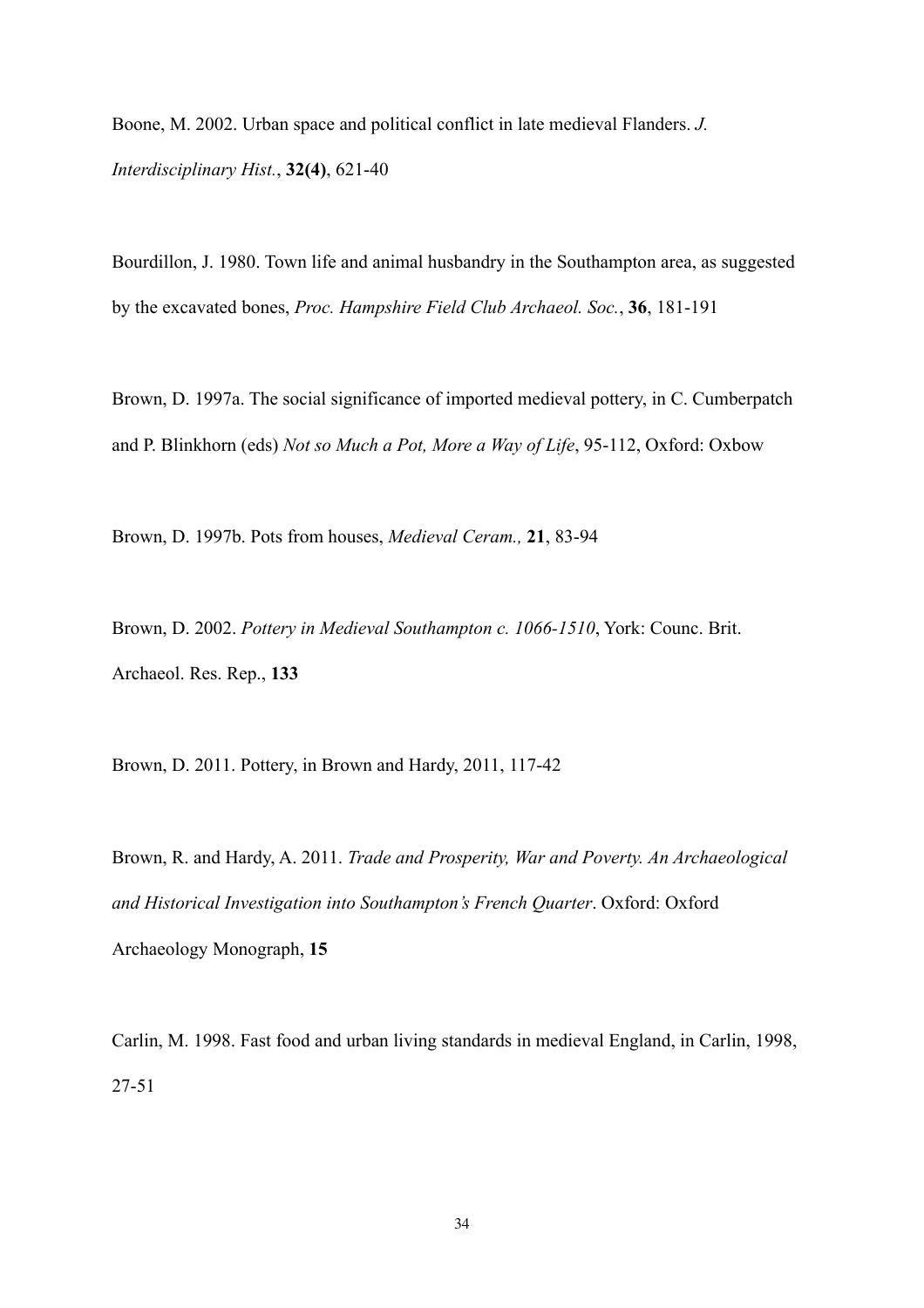Carrel, H. 2006. Food, drink and public order in the London, *Liber Albus*, *Urban Hist*.**, 33(2),** 176-94

Carruthers, W. 1995. Medieval plant remains, in Fasham et al., 1995, 139-42

Clarke, H. and Carter, A. 1977. *Excavations in King's Lynn 1963-1970*, Soc. Medieval Archaeol. Monogr. Ser., **7**, London: Society for Medieval Archaeology.

Casella, E. and Fowler, C. (eds) 2004. *The Archaeology of Plural and Changing Identities: Beyond Identification*, New York: Kluwer

Counihan, C. 1998. Food and gender: Identity and power – introduction, in C. Counihan and C. Kaplin (eds) *Food and Gender, Identity and Power*, ??: Harwood, 1-10

Coy, J. 1983. The animal bone, in Jarvis, 1983, 91-7

Coy, J. 1995. Animal bones, in Fasham et al., 1995, 132-9

Curta, F. 2007. Some remarks on ethnicity in medieval archaeology, *Early Medieval Europe*, **15(2)**, 159-85

De Clerq, W., Dumolyn, J and Haemers, J. 2007. 'Vivre noblement': material culture and elite identity in late medieval Flanders, *J. Interdisciplinary Hist*., **38(1)**, 1-31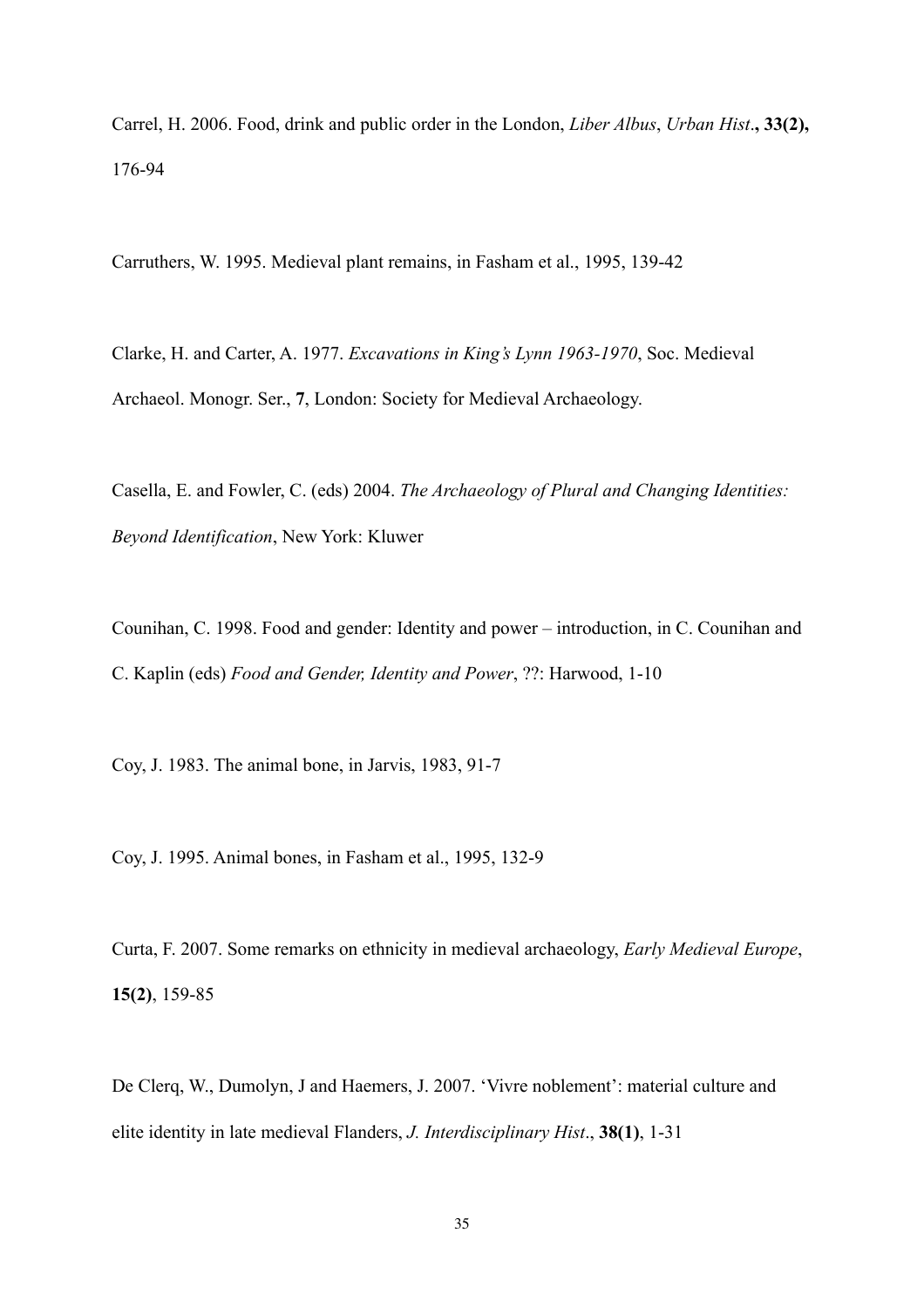Dyer, C. 1983. English diet in the later Middle Ages, in T. Aston, P. Coss, C. Dyer and J. Thirsk (eds) *Social Relations and Ideas: Essays in Honour of R. H. Hilton*, 191-216, Cambridge: Cambridge University Press

Dyer, C. 1994. *Everyday Life in Medieval England*, London: Hambledon Press

Dyer, C. 2003. The archaeology of medieval small towns, *Medieval Archeol*., **47,** 85-114

Dyer, C and Lilley, K. 2012. Town and Countryside: Relationships and Resemblances, in N. Christie and P. Stamper (eds) *Medieval Rural Settlement. Britain and Ireland, AD 800-1600*, 81-98, Oxford: Windgatherer Press

Effros, B. 2002. *Creating Community with Food and Drink in Merovingian Gaul*, Basingstoke: Palgrave MacMillan

Egan, G. 2005. Urban and rural finds: material culture of country and town c.1050-1500, in Giles and Dyer, 2005, 197-210

Egan, G. 2010. *The Medieval Household. Daily living c. 1150-1450,* Medieval finds from Excavations in London, **6**, London: Museum of London.

Fasham, P. 1986. The medieval settlement at Popham, excavations 1975 and 1983, *Proc. Hampshire Field Club Archaeol. Soc.,* **43**, 83-124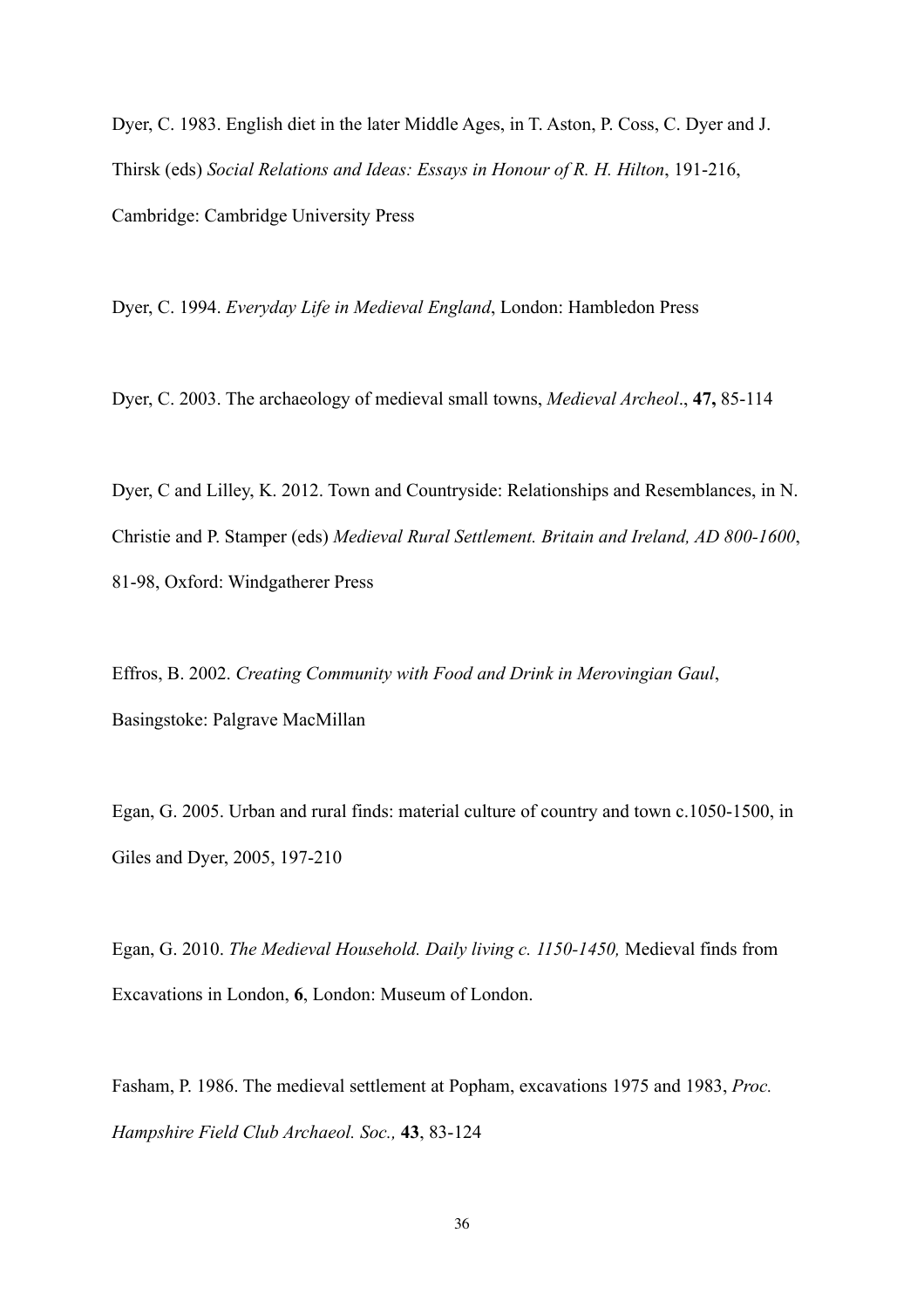Fasham, P., Keevill, G. and Coe, D. (eds). 1995. *Brighton Hill South (Hatch Warren): An Iron Age Farmstead and Deserted Medieval Village in Hampshire*, Wessex Archaeology Report, **7**, Salisbury: Wessex Archaeology

Frazer, W. 2000. Introduction: identities in early medieval Britain, in W. Frazer and A. Tyrell (eds) *Social Identities in Early Medieval Britain*, 1-22, Leicester: University of Leicester Press

Gaimster, D. 2007. A parallel history: the archaeology of Hanseatic urban culture in the Baltic *c.*1200-1600, *World Archaeol*., **37(3)**, 408-23

Gerrard, C. 1999. Opposing identity: Muslims, Christians and the military orders in rural Aragon, *Medieval Archaeol*., **43**, 143-60

Gilchrist, R. 1994. *Gender and Material Culture: The Archaeology of Religious Women*, London: Routledge

Giles, K. 2000. *An Archaeology of Social Identity. Guildhalls in York c1350-1630*, Oxford: Brit. Archeol. Rep. Brit. Ser., **315**

Goddard, R. 2011. Small boroughs and the manorial economy: Enterprise zones or urban failures? *Past and Present*, **210**, 4-31

Goody, J. 1982. *Cooking, Cuisine and Class,* Cambridge: Cambridge University Press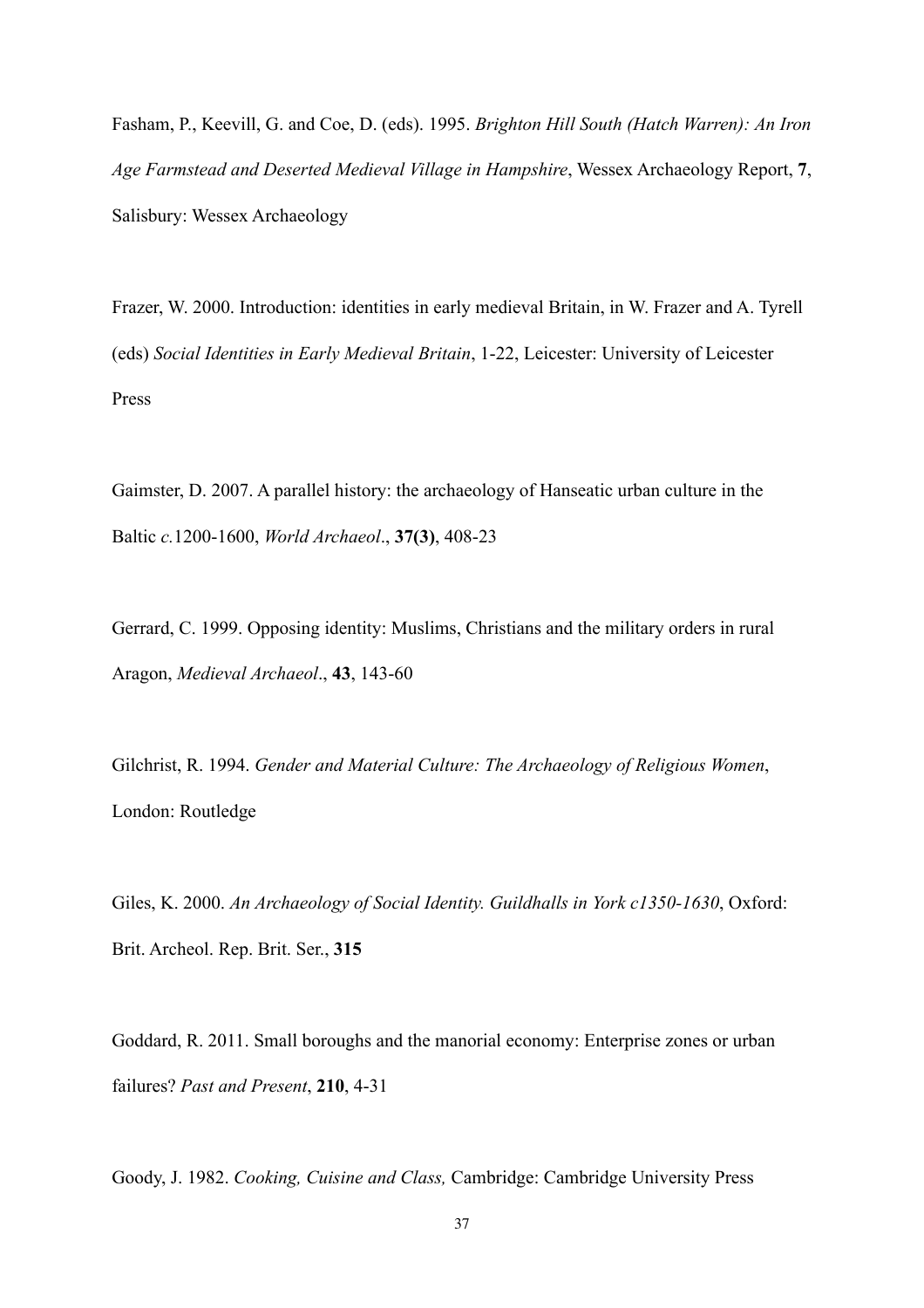Green, F. 1983. Botanical evidence, in Jarvis, 1983, 98

Green, F. 2009. Late Saxon, Medieval and Post-Medieval plant remains, in Serjeantson and Rees, 2009, 14-26

Gutiérrez , A. 2000. *Mediterranean Pottery in Wessex Households (13th-17th Centuries)*, Oxford: Brit. Archaeol. Rep. Brit. Ser., **306** 

Hadley, D. 2002. Viking and native: re-thinking identity in the Danelaw, *Early Medieval Europe*, **11(1)**, 45-70

Halsall, G. 2004. Gender and the end of empire, *J. Medieval and Early Modern Stud*., **34(1)**, 17-39

Hamilton-Dyer, S. 2004. Animal Bones, in Pine and Preston, 154-6

Hamilton-Dyer, S. 2007. Animal bone, in Taylor and Hammond, 2007, 133-6

Hanawalt, B. 1986. *The Ties That Bound. Peasant Families in Medieval England*, Oxford: Oxford University Press

Hawkes, J. 1986. The pottery, in Fasham, 1986, 111-19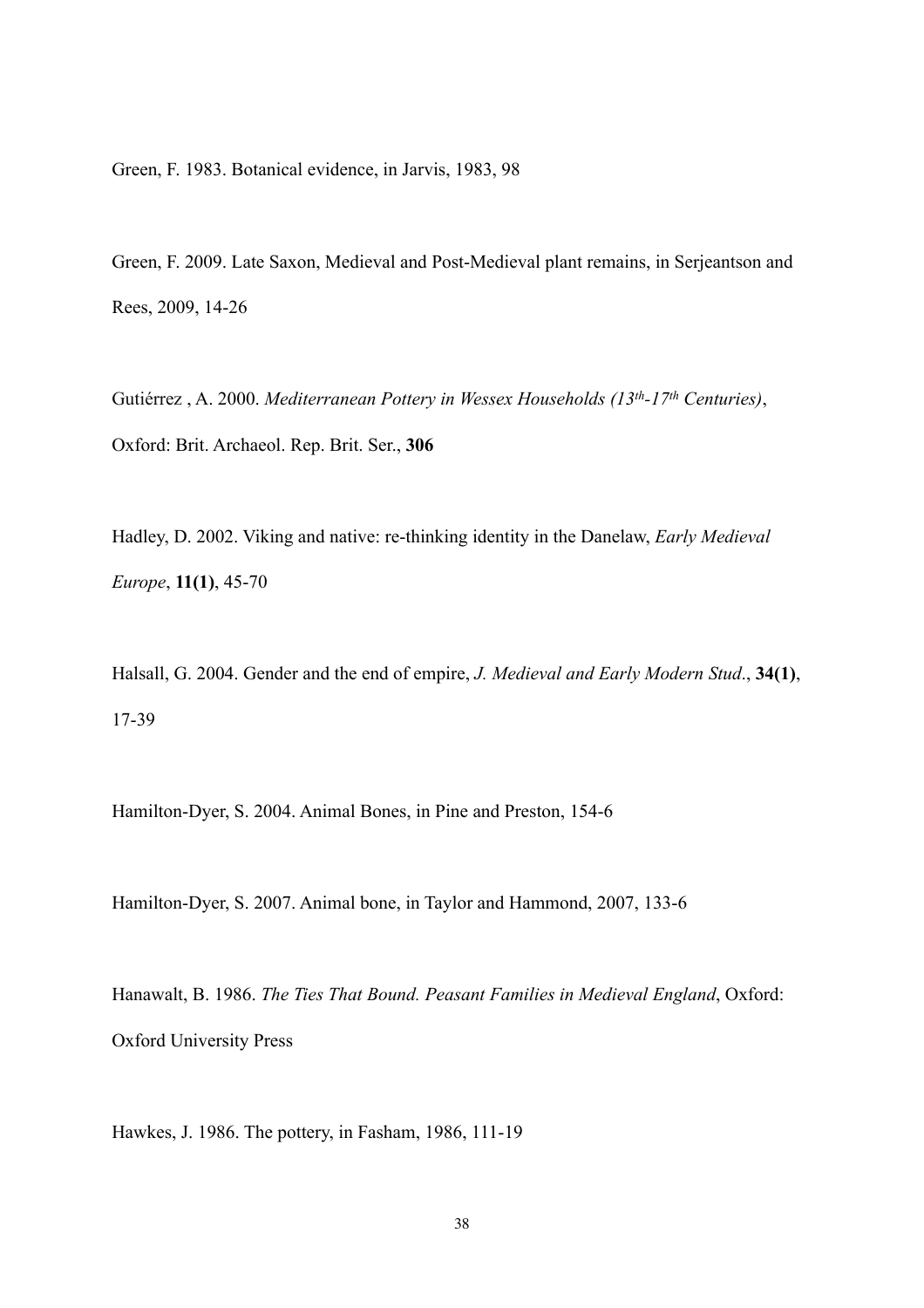Hayfield, C. 1988. The popularity of medieval vessel forms in Humberside, *Medieval Ceram.*, **12**, 57-68

Jarvis, K. 1983. Excavations in Christchurch 1969-1980, Dorset Nat. Hist. Archeol. Soc. Mon. Ser., **5,** Dorchester: Dorset Natural History and Archaeology Society

Horrox, R. 1994. Service, in R. Horrox (ed*.) Fifteenth-Century Attitudes*, 61-78, Cambridge: Cambridge University Press

Jervis, B. 2009. For richer, for poorer: a synthesis and discussion of medieval pottery in eastern Southampton in the context of the high andl medieval towns, *Medieval Ceram.,* **30**, 73-94

Jervis, B. 2011b. Pottery from two medieval tenements in Christchurch, Dorset: their contents and their contexts, *Proc. Dorset Nat. Hist. Archaeol. Soc*., **132**, 131-44

Jervis, B. 2012a. Medieval pottery in East Hampshire: a preliminary study, *Medieval Ceram.*, **33**, 35-53

Jervis, B. 2012b. Medieval pottery from Romsey: an overview, *Proc. Hampshire Field Club Archeol. Soc.*, **67(2)**, 323-46

Karras, R. 2003. *From Boys to Men. Formations of Masculinity in Late Medieval Europe*. Philadelphia: University of Pennsylvania Press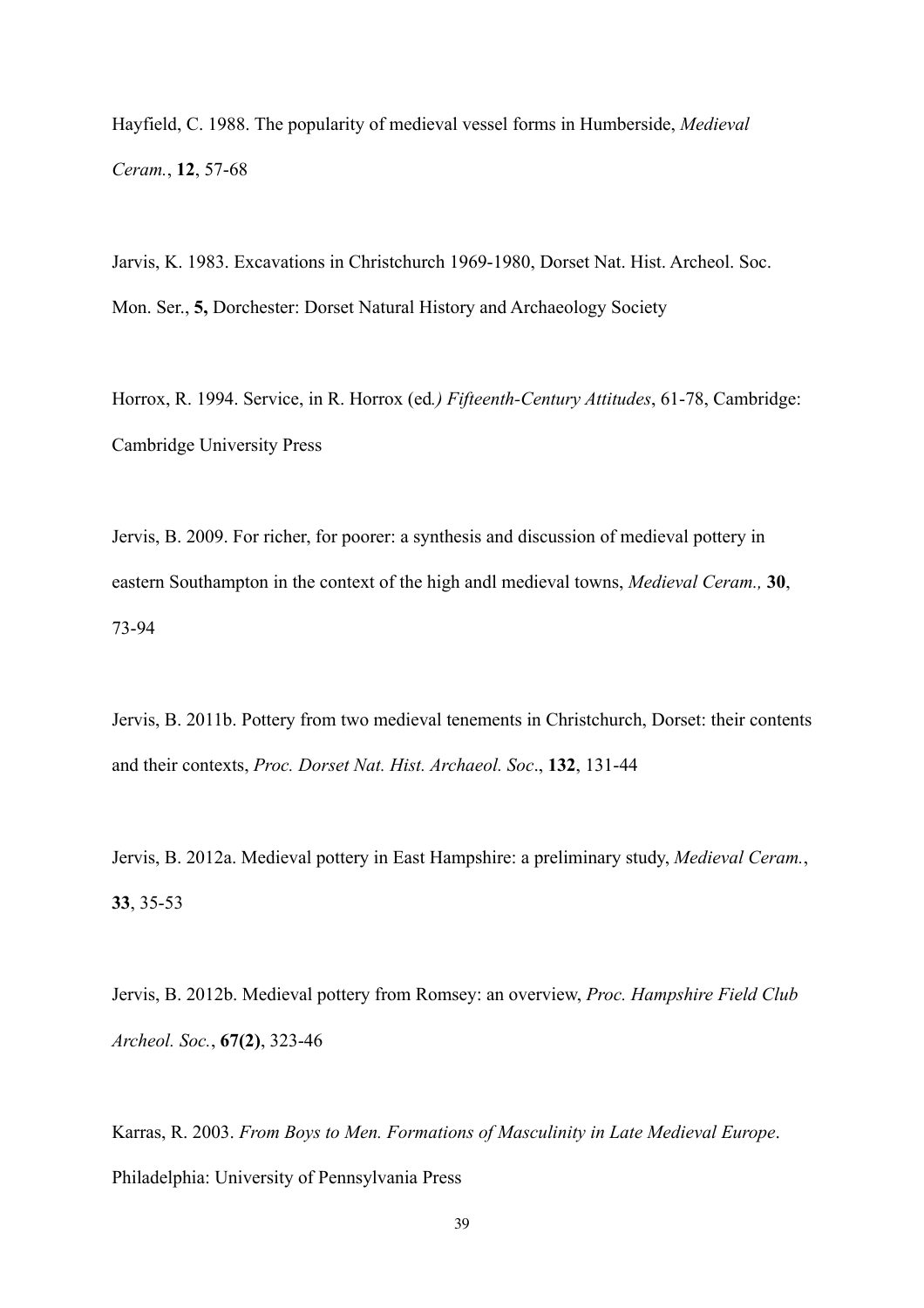Keene, D. 1985. *Survey of Medieval Winchester* (2 vols), Oxford: Oxford University Press

Keene, D. 1990. Butter churn, in Biddle, 1990, 817

Knappett, C. and Malafouris, L. (eds). 2008. *Material Agency. Towards a Non-Anthropocentric Approach,* New York: Springer

Kowaleski, M. 2006. A consumer economy, in R. Horrox and W. Ormrod, *A Social History of England 1200-1500*, 238-59, Cambridge: Cambridge University Press

Latour, B. 2005. *Reassembling the Social. An Introduction to Actor Network Theory*, Oxford: Oxford University Press

Law, J. and Mol, A. 2008. The actor-enacted: Cumbrian sheep in 2001, in Knappett and Malafouris, 57-78

Lilley, K. 2009. *City and Cosmos. The Medieval World in Urban Form*, London: Reaktion Books

Livarda, A. 2011. Spicing up life in North-western Europe: exotic, food plant imports in the Roman and medieval world, *Vegetation Hist.and Archaeobotany*, **20**, 143-64

Lupton, D. 1996. *Food, the Body and the Self*, London: Sage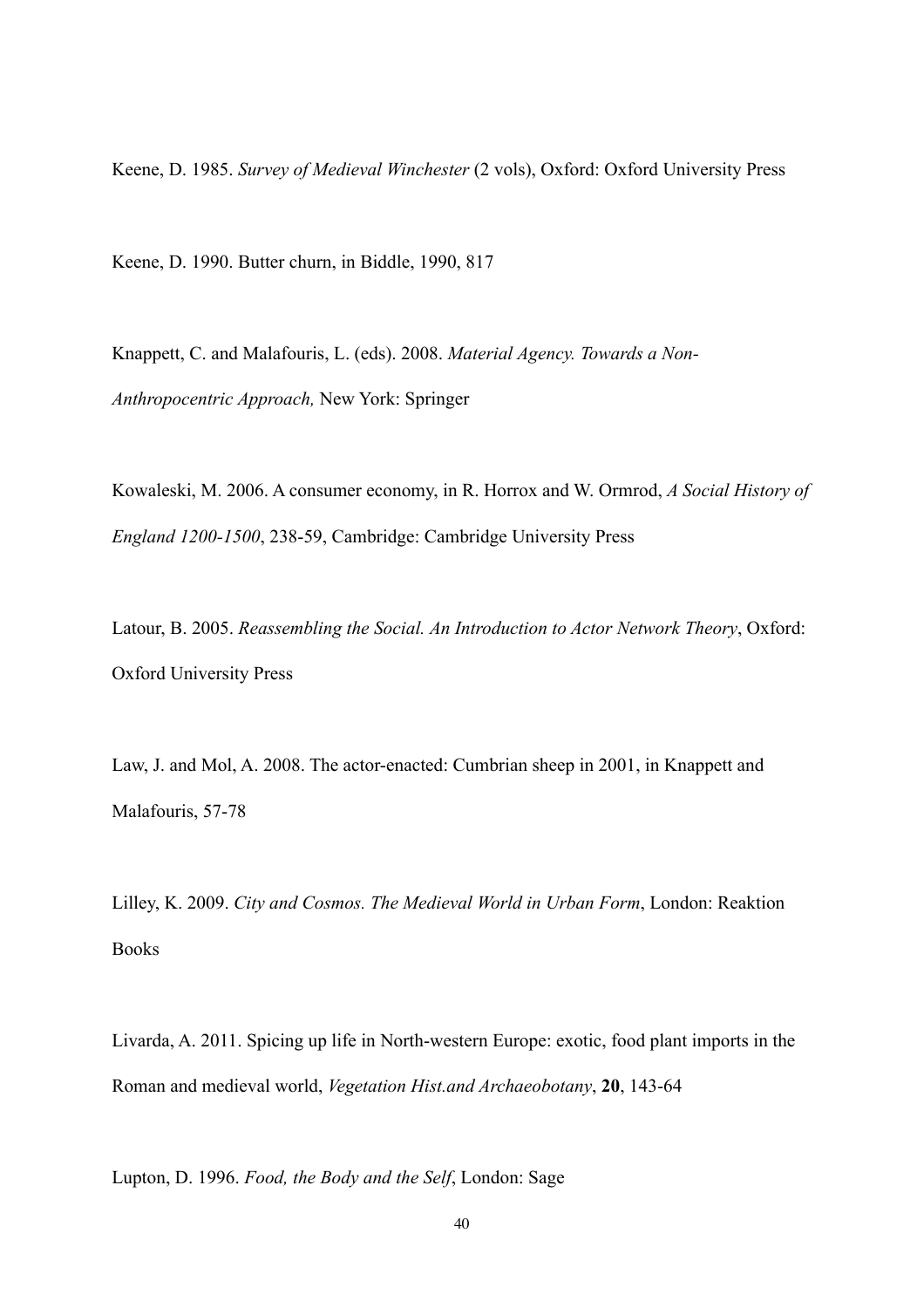Maltby, M. 1979. *The Animal Bones from Exeter 1971-1975*, Exeter Archaeological Reports, **2**, Sheffield: University of Sheffield Press

McClain, A. 2012. Theory, disciplinary perspectives and the archaeology of later medieval England, *Medieval Archaeol*.**, 56,** 131-70

Mellor, M. 2005. Making and using pottery in Town and Country, in Giles and Dyer, 2005, 149-64

Moorhouse, S. 1978. Documentary evidence for the uses of medieval pottery: an interim statement, *Medieval Ceram.*, **2**, 3-22

Moorhouse, S. 1983. The medieval pottery, in L. Butler and P. Mayes, *Sandal Castle Excavations 1964-1973: A Detailed Archaeological Report*, 83-213, Wakefield: Wakefield Historical Publications,

Moorhouse, S. 1986. Non-dating uses of medieval pottery, *Medieval Ceram.,* **10**, 85-124

Müldner, G. and Richards, M. 2005. Fast or feast: reconstructing diet in later medieval England by stable isotope analysis, *J. Archaeol. Sci.,* **32**, 39-48

Nicholson, R. 2011. Fish bone, in Brown and Hardy, 2011, 233-40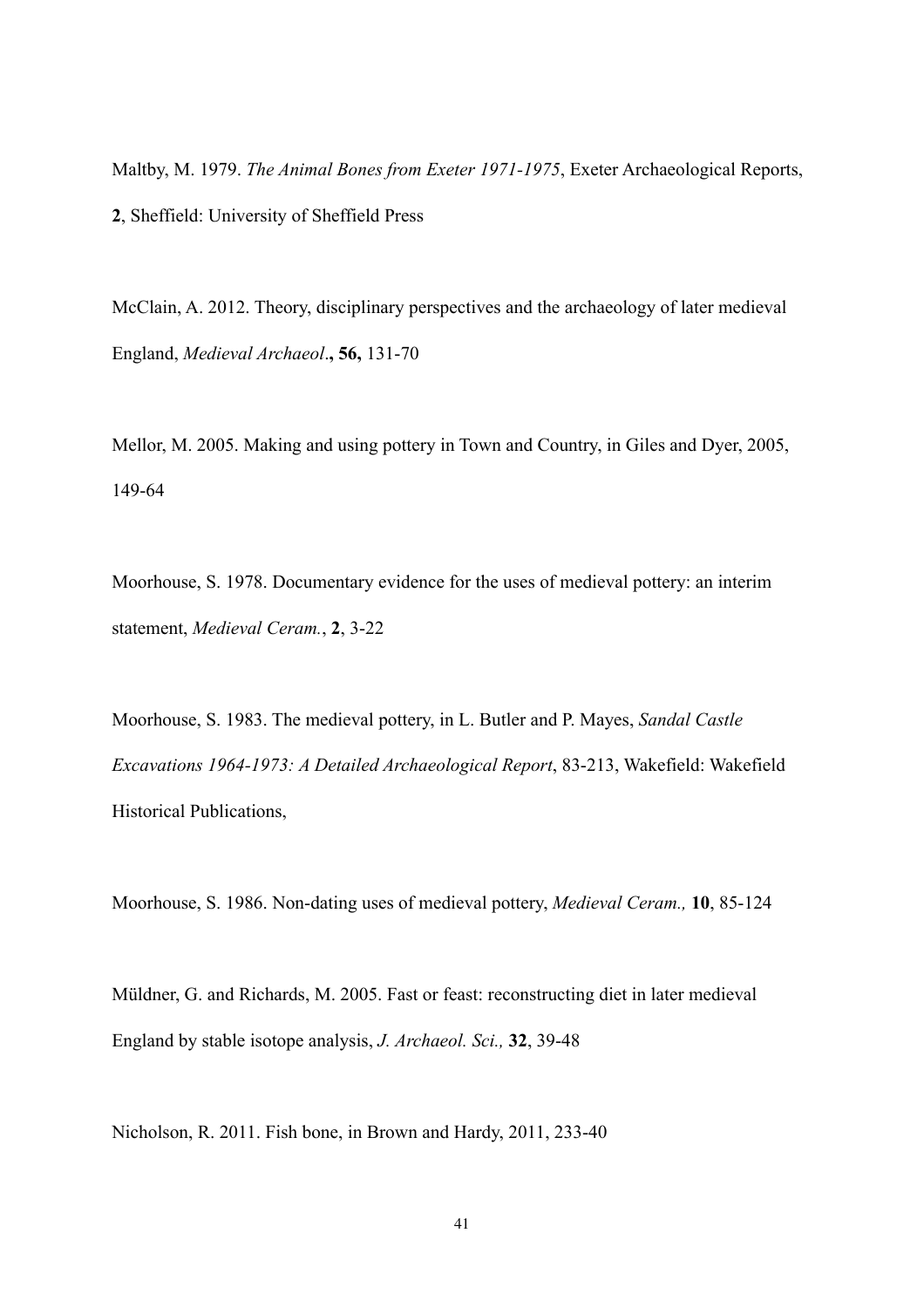Noddle, B. 1975. The animal bones, in Platt and Coleman-Smith, 1975, 332-9

Oxley, J. 1986. *Excavations at Southampton Castle*, Southampton: Southampton City Museums

Phillips, K. 2005. The invisible man: body and Rritual in a fifteenth-century noble household, *J. Medieval Hist.*, **31**, 143-62

Pine, J. and Preston, S. 2004. Early medieval settlement on land adjoining Froman's, Cow Drove Hill, King's Somborne, Hampshire, *Proc. Hampshire Field Club Archaeol. Soc.,* **59**, 139-62

Pitts, M. 2007. The emporer's new clothes? The utility of identity in Roman archaeology, *American J. Archaeol*., **111(4)**, 693-713

Platt, C. 1973. *Medieval Southampton: The Port and Trading Community, AD 1000-1600*, London: Routledge

Platt, C. and Coleman-Smith, R. 1975. E*xcavations in Medieval Southampton 1953-69, Volume 2: The Finds*, Leicester: University of Leicester Press

Pluskowski, A. 2007. Communicating through skin and bone, in A. Pluskowski (ed.) *Breaking and Shaping Beastly Bodies. Animals as Material Culture in the Middle Ages*, 32-51, Oxford: Oxbow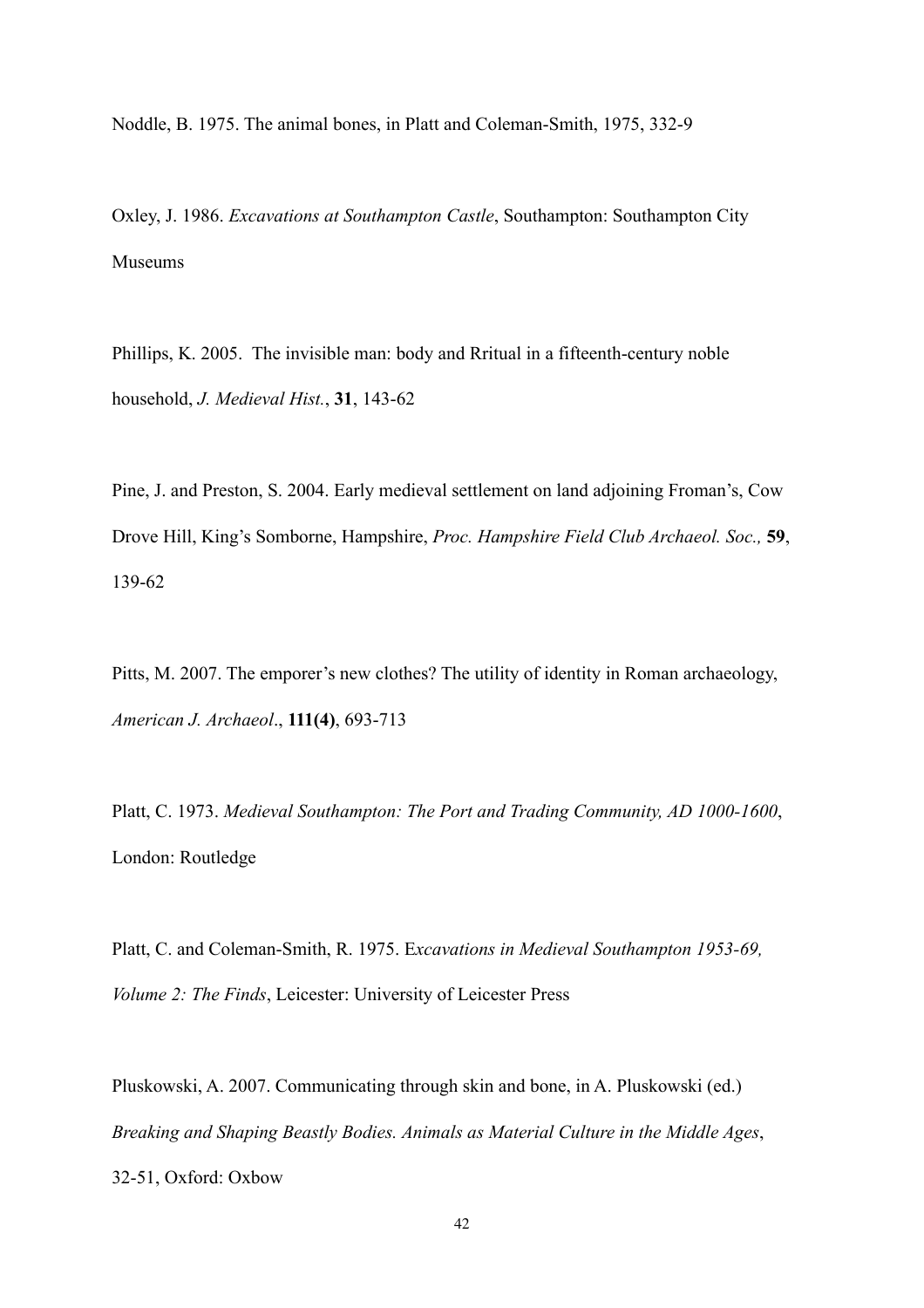Poole, K. 2008. Living and eating in Viking-Age Towns and their hinterlands, in S. Baker, M. Allen, S. Middle and K. Poole (eds) *Food and Drink in Archaeology 1*, 104-12, Totnes: Prospect Books

Rees, H. 1995. Medieval pottery, in Fasham et al., 1995, 116-25

Robb, J. 2010. Beyond agency, *World Archaeol.,* **42(4)**, 493-520

Robinson, M. 2004. Plant macrofossils, in Pine and Preston, 2004, 157-8

Rosser, G. 1997. Crafts, guilds and the negotiation of work in the medieval town, *Past and Present* **154(1)**, 3-31

Seetah, K. 2007. The Middle Ages on the block: animals, guilds and meat in the medieval period, in A. Pluskowski (ed.) *Breaking and Shaping Beastly Bodies. Animals as Material Culture in the Middle Ages*, 18-31, Oxford: Oxbow

Serjeantson, D. 2009. Food, craft and status: The Winchester suburbs and defences in a wider context, in Serjeantson and Rees, 2009, 166-83

Serjeantson, D. and Rees, H. (eds). 2009. *Food, Craft and Status in Medieval Winchester.The Plant and Animal Remains form the Suburbs and City Defences*, Winchester: Winchester Museums Service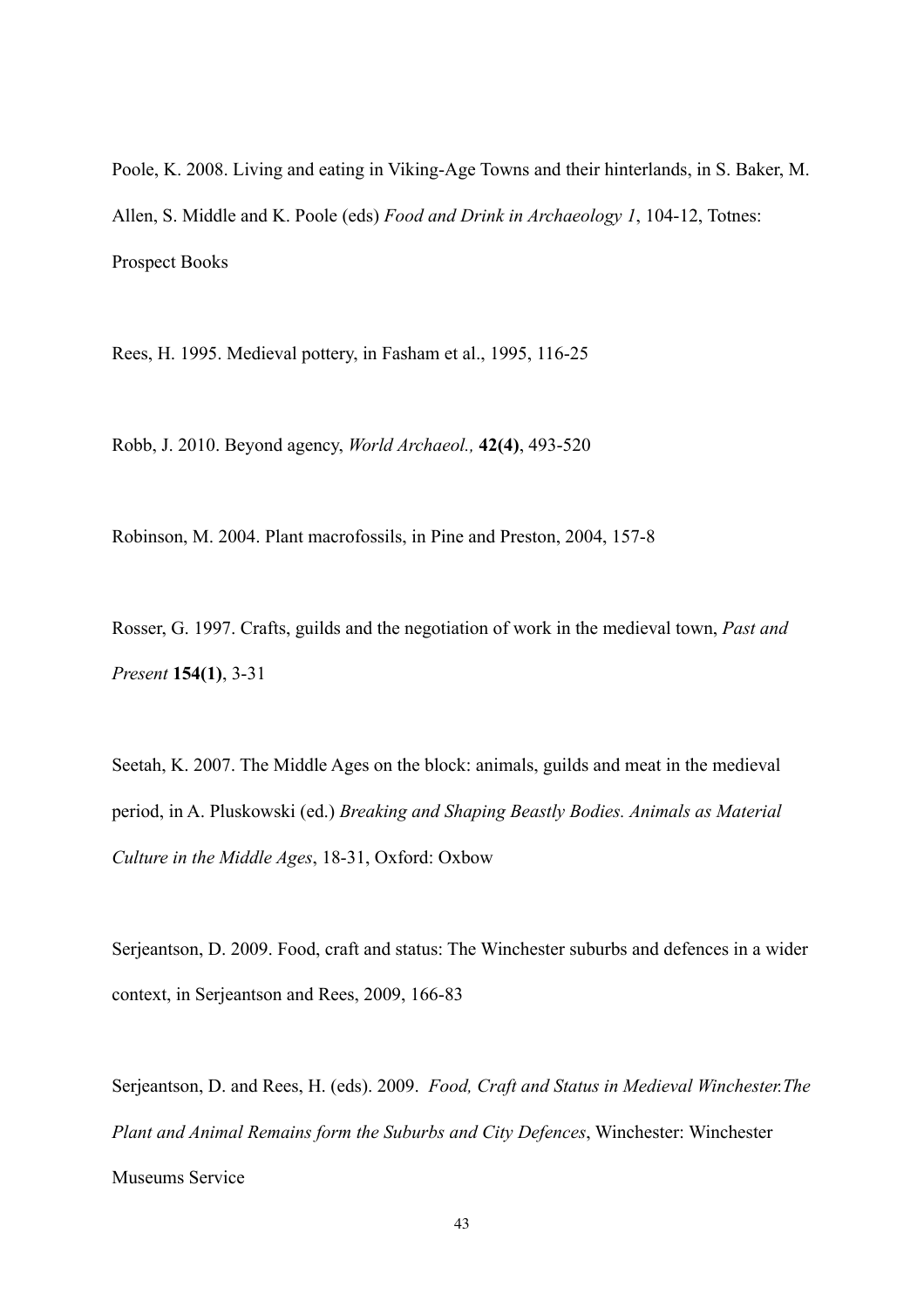Serjeantson, D. and Smith, P. 2009. Medieval and Post-medieval Animal Bone from the Northern and Eastern Suburbs and the City Defences, in Serjeantson and Rees, 2009, 82-157

Serjeantson, D and Woolgar, C. 2006. Fish consumption in medieval England, in Serjeantson et al., 2006, 102-30

Serjeantson, D., Waldron, T. and Woolgar, C. (eds) 2006, *Food in Medieval England: Diet and Nutrition*, Oxford: Oxford University Press

Skibo, J. 1992. *Pottery Function: A Use Alteration Perspective.* New York: Plenum Press

Slater, T. 2005. Plan Characteristics of Small Boroughs and Market Settlements: Evidence from the Midlands, in Giles and Dyer, 23-42.

Smith, S. 2009. Materializing resistant identities among the medieval peasantry. An examination of dress accessories from English rural sites, *J. Material Culture,* **14(3)**, 309-32

Smith, W. 2011. Plant remains, in Brown and Hardy, 2011, 243-51

Sutton, D. 2001. *Remembrance of Repasts. An Anthropology of Food and Memory*, Oxford: Berg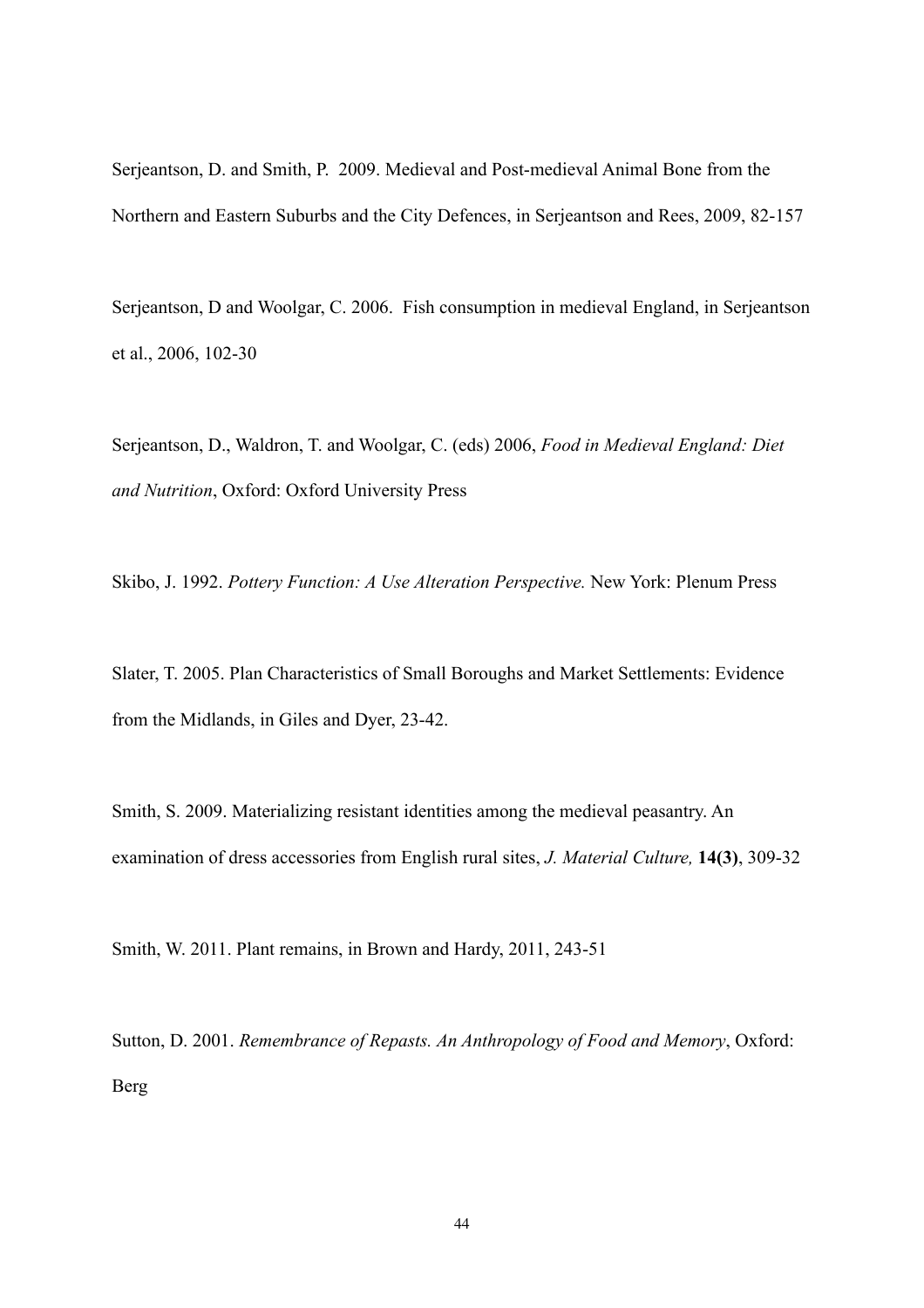Sykes, N. 2006. From *cu* to *reffe* and *motton*: the management, distribution and consumption of cattle and sheep in medieval England, in Serjeantson et al., 2006, 56-71

Sykes, N. 2010. Deer, land, knives and halls: social change in early medieval England, *Antiq. J.,* **90**, 175-93

Taylor, K. and Hammond, S. 2007. The excavation of medieval pits and analysis of a 13th-15th Century ceramic assemblage from 18-20 High Street, Alton, Hampshire, *Proc. Hampshire Field Club. Archeol. Soc.*, **62**, 109-42

Thomas, R. 2006. Food and the maintenance of social boundaries in medieval England, in K. Twiss (ed.), *The Archaeology of Food and Identity*, Carbondale: Center for Archaeological Investigations Occasional Paper, **34**, 130-51

Timby, J. 2004. Pottery, in Pine and Preston, 2004, 149-54

Tyson, R. 2000. *Medieval Glass Vessels Found in England cAD1200-1500*. York: Counc. Brit. Archaeol. Res. Rep., **121** 

Vroom, J. 2000. Byzantine garlic and Turkish delight. Dining habits and cultural change in central Greece from Byzantine to Ottoman times, *Archeol. Dialogues,* **7(2)**, 199-216

Ward, J. 2002. Introduction, in J. Ward (ed.), *Women in medieval Europe 1200-1500*, Harlow: Pearson, 1-13